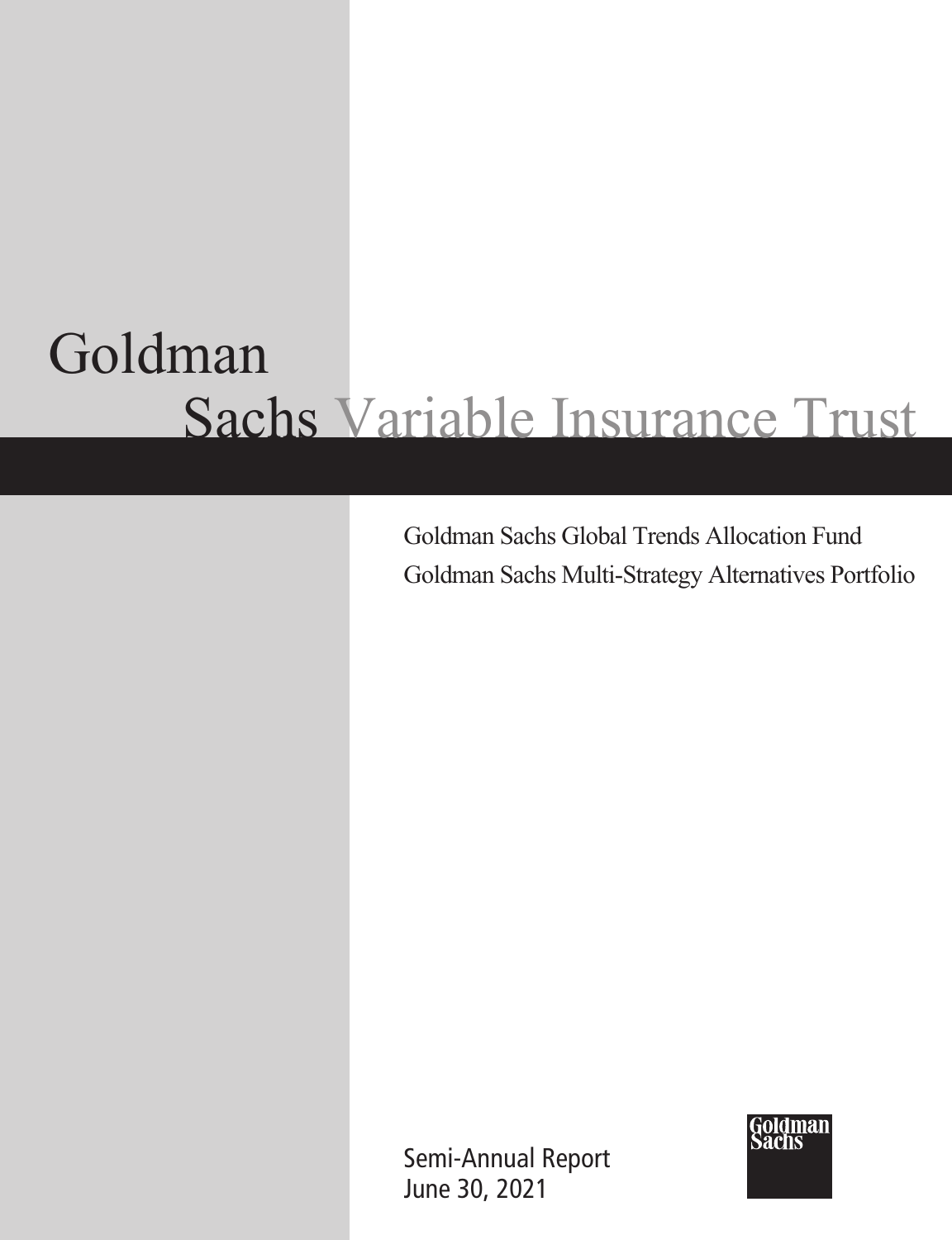# Goldman Sachs Variable Insurance Trust

### **E** GOLDMAN SACHS GLOBAL TRENDS ALLOCATION FUND

### - **GOLDMAN SACHS MULTI-STRATEGY ALTERNATIVES PORTFOLIO**

| <b>TABLE OF CONTENTS</b>                            |    |
|-----------------------------------------------------|----|
| <b>Fund Basics</b>                                  | 1  |
| Schedules of Investments                            | 5  |
| <b>Financial Statements</b>                         | 8  |
| Financial Highlights                                |    |
| Goldman Sachs Global Trends Allocation Fund         | 11 |
| Goldman Sachs Multi-Strategy Alternatives Portfolio | 13 |
| Notes to Financial Statements                       | 16 |
| Other Information                                   | 31 |
|                                                     |    |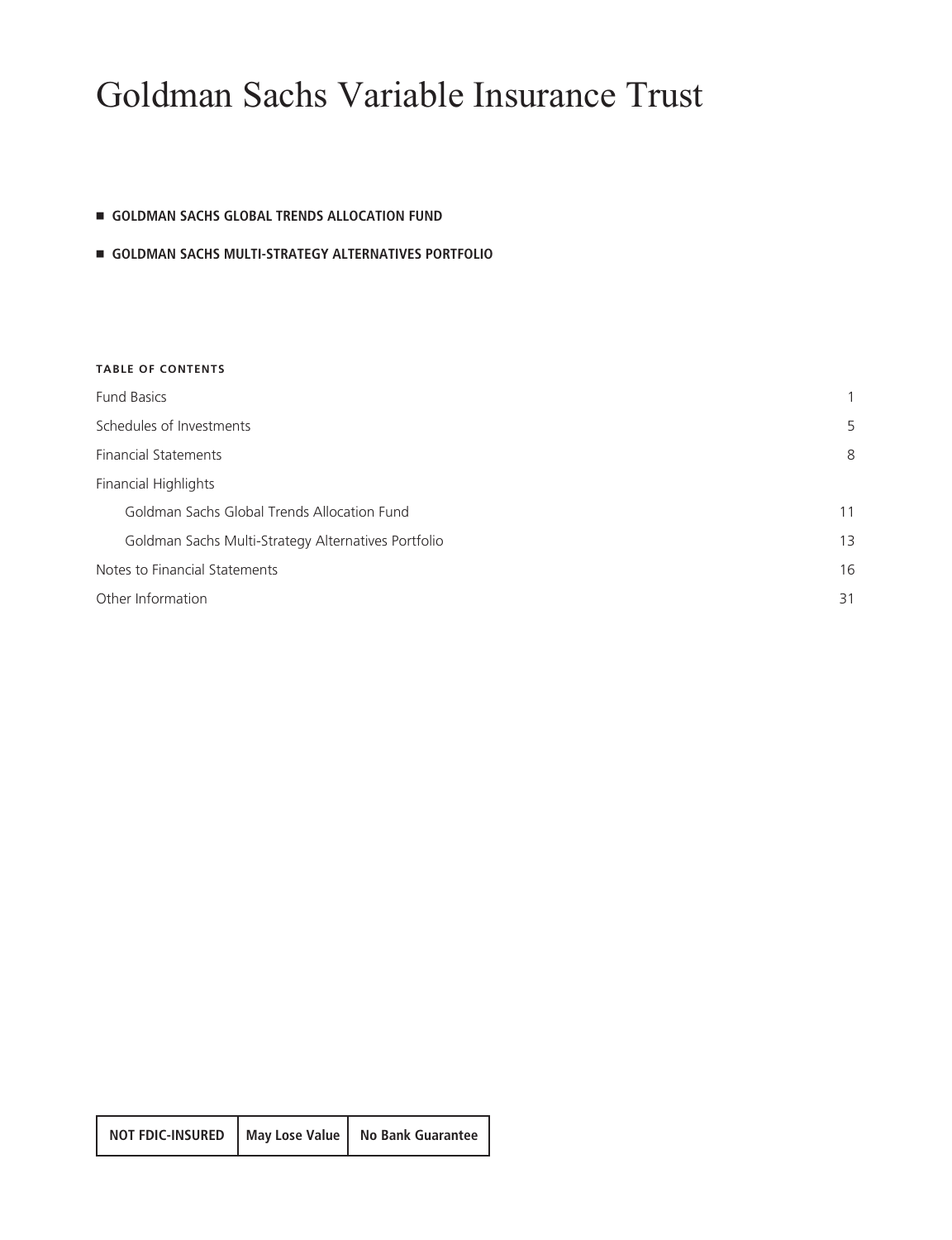**1**

# <span id="page-2-0"></span>Global Trends Allocation Fund

*as of June 30, 2021*

### **PERFORMANCE REVIEW**

| January 1, 2021 - June 30, 2021 | <b>Fund Total Return</b><br>(based on NAV) <sup>1</sup> | 60% MSCI World / 40%<br><b>Bloomberg Barclays</b><br>U.S. Treasury Index <sup>2</sup> | <b>MSCI World Index</b><br>(Net, USD, Hedged) <sup>3</sup> | <b>Bloomberg Barclays U.S.</b><br><b>Treasury Index (Total</b><br>Return, USD, Unhedged) <sup>4</sup> |
|---------------------------------|---------------------------------------------------------|---------------------------------------------------------------------------------------|------------------------------------------------------------|-------------------------------------------------------------------------------------------------------|
| Institutional                   | $10.15\%$                                               | $7.27\%$                                                                              | $14.23\%$                                                  | $-1.60\%$                                                                                             |
| Service                         | 10.09                                                   | 7.27                                                                                  | 14.23                                                      | $-1.60$                                                                                               |

<sup>1</sup> The net asset value ("NAV") represents the net assets of the class of the Fund (ex-dividend) divided by the total number of shares of the class outstanding. The Fund's performance assumes the reinvestment of dividends and other distributions. The Fund's performance does not reflect the deduction of any applicable sales charges.

<sup>2</sup> The Fund's blended benchmark index is comprised of 60% the MSCI World Index and 40% the Bloomberg Barclays U.S. Treasury Index. It is not possible to invest directly in an unmanaged index.

<sup>3</sup> MSCI World Index is a broad global equity index that represents large and mid-cap equity performance across 23 developed markets countries. It covers approximately 85% of the free float-adjusted market capitalization in each country. It is not possible to invest directly in an unmanaged index.

<sup>4</sup> Bloomberg Barclays U.S. Treasury Index measures U.S. dollar-denominated, fixed-rate, nominal debt issued by the U.S. Treasury. Treasury bills are excluded by the maturity constraint. It is not possible to invest directly in an unmanaged index.

**The returns set forth in the table above represent past performance. Past performance does not guarantee future results. The Fund's investment return and principal value will fluctuate so that an investor's shares, when redeemed, may be worth more or less than their original cost. Current performance may be lower or higher than the performance quoted above. Please visit our web site at www.GSAMFUNDS.com to obtain the most recent month-end returns.** Performance reflects applicable fee waivers and/or expense limitations in effect during the periods shown. In their absence, performance would be reduced. Returns do not reflect the deduction of taxes that a shareholder would pay on Fund distributions or the redemption of Fund shares.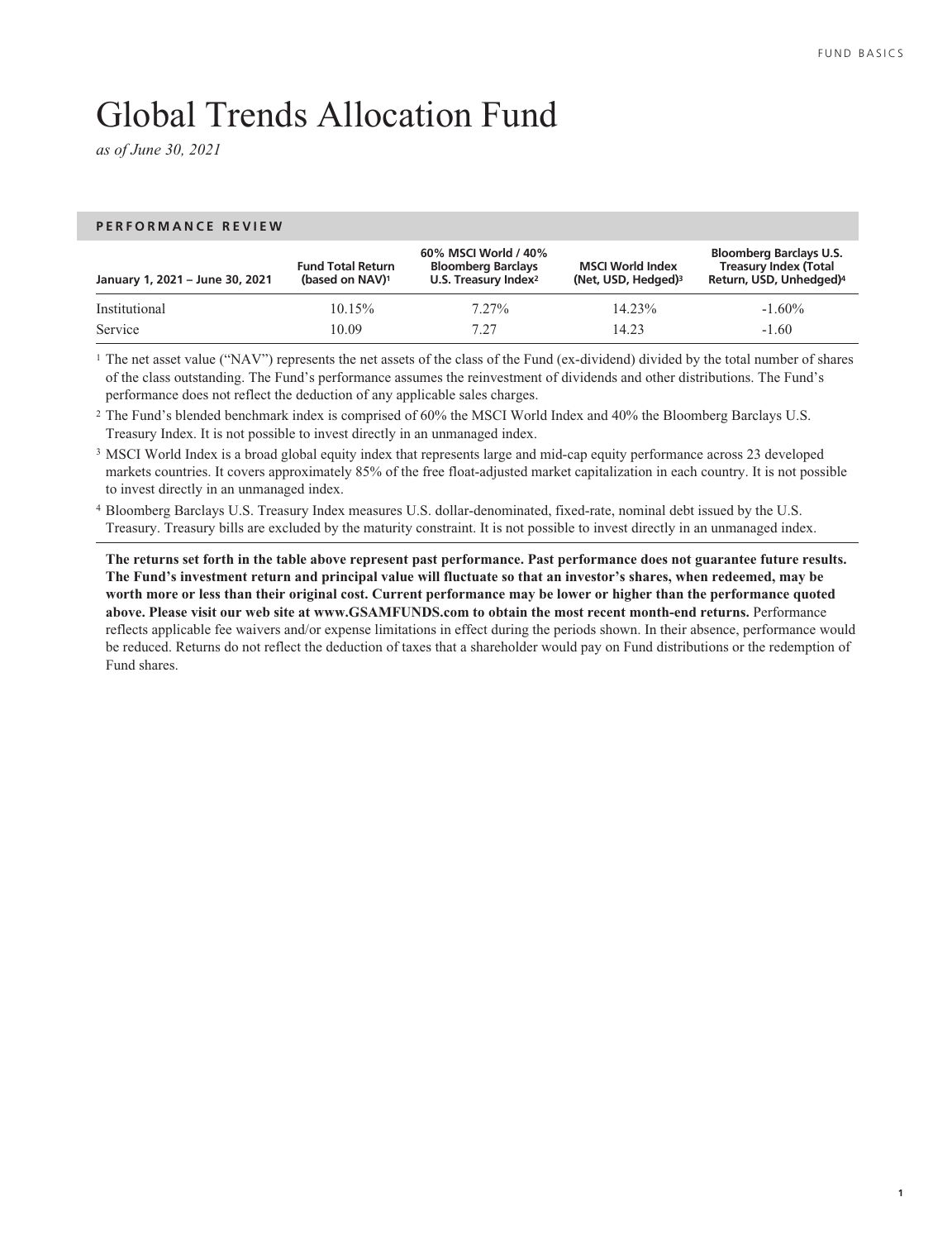

<sup>5</sup> The percentage shown for each investment category reflects the value of investments in that category as a percentage of net assets. Figures in the above graph may not sum to 100% due to the exclusion of other assets and liabilities. The underlying composition of exchange traded funds and investment companies held by the Fund are not reflected in the graph above. Consequently, the Fund's overall composition may differ from the percentages contained in the graph above. The graph depicts the Fund's investments but may not represent the Fund's market exposure due to the exclusion of certain derivatives, if any, as listed in the Additional Investment Information section of the Schedule of Investments.

For more information about your Fund, please refer to www.GSAMFUNDS.com. There, you can learn more about your Fund's investment strategies, holdings, and performance.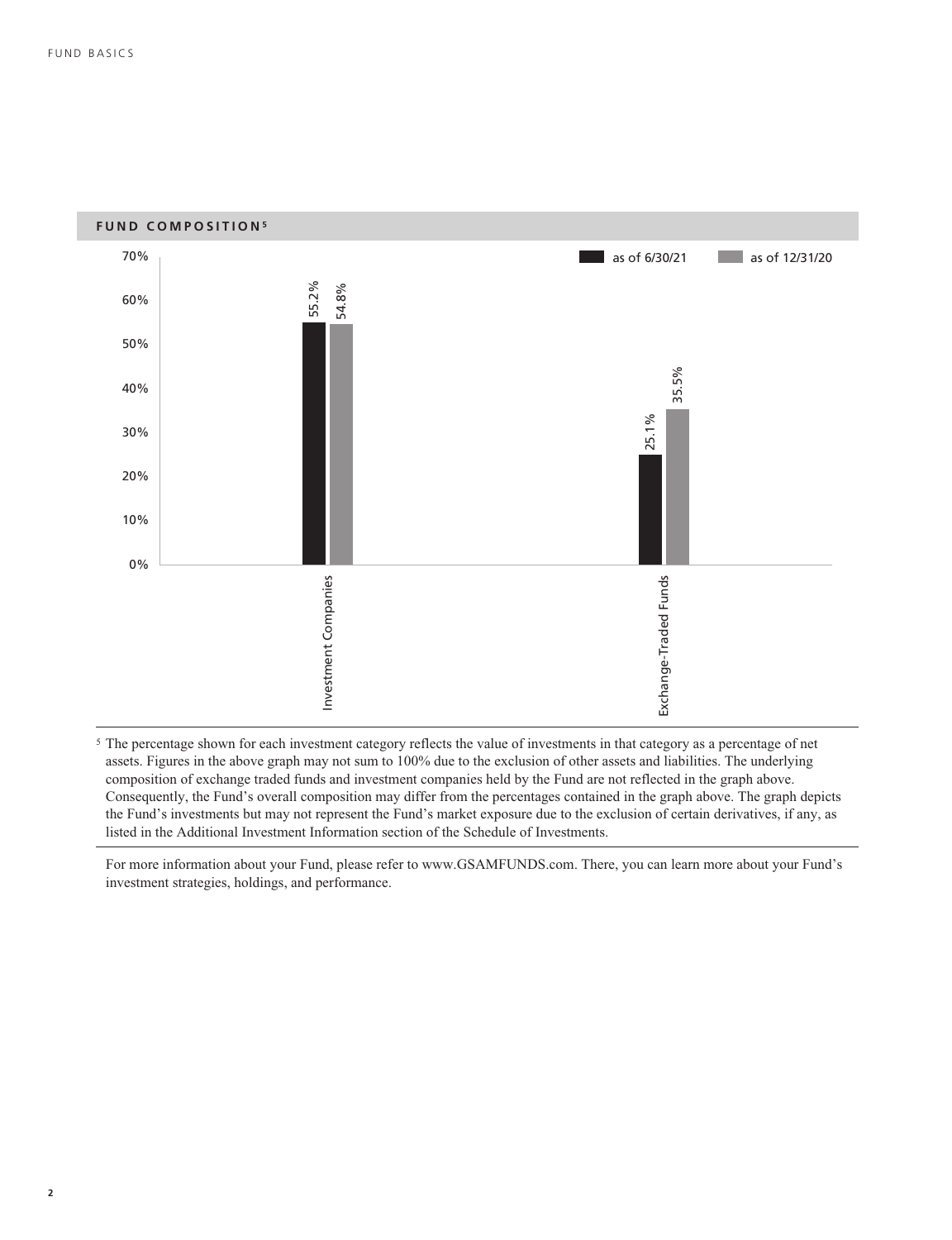# Multi-Strategy Alternatives Portfolio

*as of June 30, 2021*

**PERFORMANCE REVIEW**

| January 1, 2021 - June 30, 2021 | <b>Fund Total Return</b><br>(based on NAV) <sup>1</sup> | <b>ICE BofAML U.S. Dollar Three-Month LIBOR</b><br><b>Constant Maturity Index</b> <sup>2,3</sup> |  |  |  |
|---------------------------------|---------------------------------------------------------|--------------------------------------------------------------------------------------------------|--|--|--|
| Institutional                   | 4.97%                                                   | $0.11\%$                                                                                         |  |  |  |
| Service                         | 4.87                                                    | 0.11                                                                                             |  |  |  |
| Advisor                         | 4.78                                                    | 0.11                                                                                             |  |  |  |

<sup>1</sup> The net asset value ("NAV") represents the net assets of the class of the Fund (ex-dividend) divided by the total number of shares of the class outstanding. The Fund's performance assumes the reinvestment of dividends and other distributions. The Fund's performance does not reflect the deduction of any applicable sales charges.

<sup>2</sup> ICE BofAML U.S. Dollar Three-Month LIBOR Constant Maturity Index is based on the assumed purchase of a synthetic instrument having three months to maturity and with a coupon equal to the closing quote for three-month LIBOR. That issue is sold the following day (priced at a yield equal to the current day closing three-month LIBOR rate) and is rolled into a new threemonth instrument. The index, therefore, will always have a constant maturity equal to exactly three months. It is not possible to invest directly in an unmanaged index.

<sup>3</sup> Please note that the Portfolio's benchmark being the LIBOR Index is a means of emphasizing that the Portfolio has an unconstrained strategy. That said, this Portfolio employs a benchmark agnostic strategy and thus comparisons to a benchmark index are not particularly relevant.

**The returns set forth in the table above represent past performance. Past performance does not guarantee future results. The Fund's investment return and principal value will fluctuate so that an investor's shares, when redeemed, may be worth more or less than their original cost. Current performance may be lower or higher than the performance quoted above. Please visit our web site at www.GSAMFUNDS.com to obtain the most recent month-end returns.** Performance reflects applicable fee waivers and/or expense limitations in effect during the periods shown. In their absence, performance would be reduced. Returns do not reflect the deduction of taxes that a shareholder would pay on Fund distributions or the redemption of Fund shares.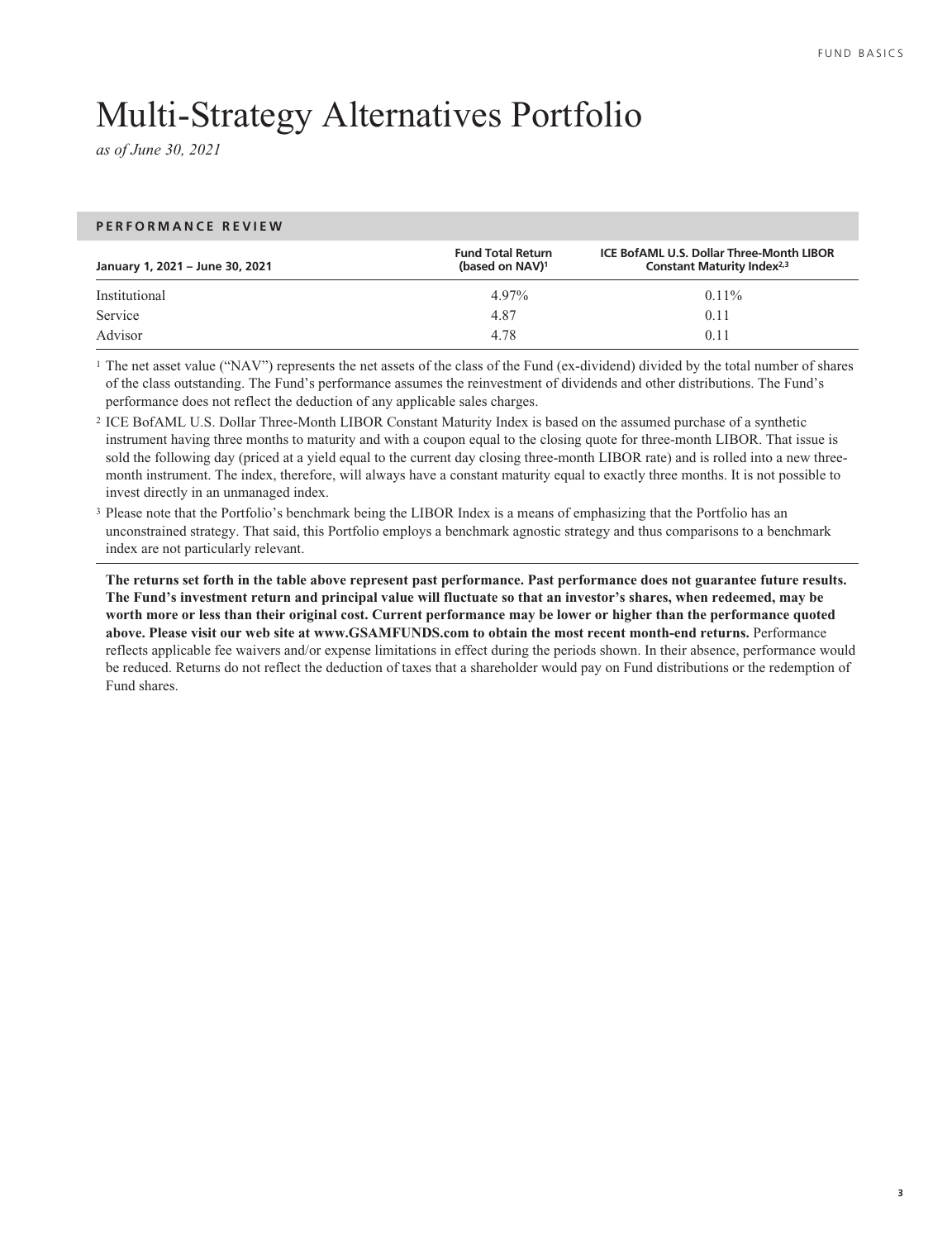

### **OVERALL UNDERLYING FUND AND ETF WEIGHTINGS <sup>4</sup>**

<sup>4</sup> The Portfolio is actively managed and, as such, its composition may differ over time. The percentage shown for each Underlying Fund and exchange traded fund ("ETF") reflects the value of that Underlying Fund or ETF as a percentage of net assets of the Portfolio. Figures in the graph above may not sum to 100% due to rounding and/or exclusion of other assets and liabilities. Underlying sector allocations of exchange traded funds and investment companies held by the Portfolio are not reflected in the graph above. The graph depicts the Portfolio's investments but may not represent the Portfolio's market exposure due to the exclusion of certain derivatives, if any, as listed in the Additional Investment Information section of the Schedule of Investments.

For more information about your Portfolio, please refer to www.GSAMFUNDS.com. There, you can learn more about your Portfolio's investment strategies, holdings, and performance.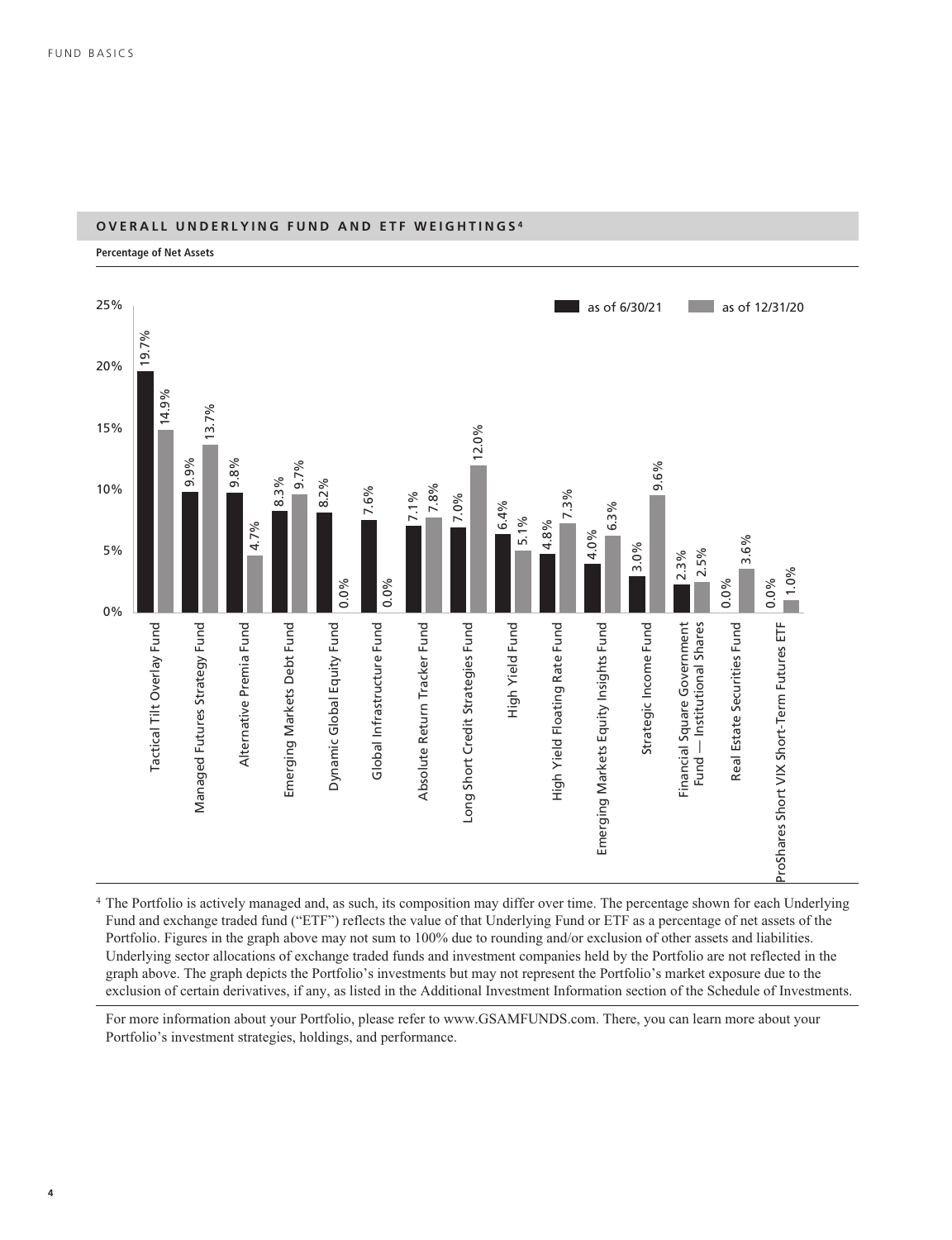# <span id="page-6-0"></span>Schedule of Investments

*June 30, 2021 (Unaudited)*

| <b>Shares</b>                                                                                                                        | <b>Description</b>                                                                                                                                                                                                                                                   | Value                                     |
|--------------------------------------------------------------------------------------------------------------------------------------|----------------------------------------------------------------------------------------------------------------------------------------------------------------------------------------------------------------------------------------------------------------------|-------------------------------------------|
|                                                                                                                                      | Exchange Traded Funds - 25.1%                                                                                                                                                                                                                                        |                                           |
| 106,665<br>107,500                                                                                                                   | iShares Core S&P 500 ETF<br>Vanguard S&P 500 ETF                                                                                                                                                                                                                     | \$45,857,417<br>42,303,400                |
| (Cost \$52,029,504)                                                                                                                  | <b>TOTAL EXCHANGE TRADED FUNDS</b>                                                                                                                                                                                                                                   | \$88,160,817                              |
| <b>Shares</b>                                                                                                                        | <b>Dividend</b><br>Rate                                                                                                                                                                                                                                              | Value                                     |
|                                                                                                                                      | Investment Companies <sup>(a)</sup> - 55.2%                                                                                                                                                                                                                          |                                           |
| <b>Institutional Shares</b><br>105,776,890<br><b>Institutional Shares</b><br>17,641,672<br><b>Institutional Shares</b><br>35,284,159 | Goldman Sachs Financial Square Government Fund -<br>0.026%<br>Goldman Sachs Financial Square Treasury Instruments Fund -<br>0.006<br>Goldman Sachs Financial Square Treasury Obligations Fund -<br>0.006<br>Goldman Sachs Financial Square Treasury Solutions Fund — | \$105,776,890<br>17,641,672<br>35,284,159 |
| <b>Institutional Shares</b><br>35,283,344                                                                                            | 0.006                                                                                                                                                                                                                                                                | 35,283,344                                |
| (Cost \$193,986,065)                                                                                                                 | TOTAL INVESTMENT COMPANIES                                                                                                                                                                                                                                           | \$193,986,065                             |
| (Cost \$246,015,569)                                                                                                                 | <b>TOTAL INVESTMENTS - 80.3%</b>                                                                                                                                                                                                                                     | \$282,146,882                             |
|                                                                                                                                      | OTHER ASSETS IN EXCESS OF<br>LIABILITIES - $19.7%$                                                                                                                                                                                                                   | 69,324,689                                |
| <b>NET ASSETS - 100.0%</b>                                                                                                           |                                                                                                                                                                                                                                                                      | \$351,471,571                             |

The percentage shown for each investment category reflects the value of investments in that category as a percentage of net assets.

(a) Represents an Affiliated Issuer.

### **ADDITIONAL INVESTMENT INFORMATION**

FUTURES CONTRACTS — At June 30, 2021, the Fund had the following futures contracts:

| <b>Description</b>             | Number of<br><b>Contracts</b> | Expiration<br>Date | <b>Notional</b><br>Amount | <b>Unrealized</b><br>Appreciation/<br>(Depreciation) |
|--------------------------------|-------------------------------|--------------------|---------------------------|------------------------------------------------------|
| Long position contracts:       |                               |                    |                           |                                                      |
| EURO STOXX 50 Index            | 1,077                         | 09/17/2021         | \$51,790,874              | \$(1,018,579)                                        |
| FTSE 100 Index                 | 239                           | 09/17/2021         | 23,078,140                | (371, 245)                                           |
| Japan 10 Year Bond             | 51                            | 09/13/2021         | 69,658,761                | 155,379                                              |
| Russell 2000 E-Mini Index      | 99                            | 09/17/2021         | 11,423,610                | (113,380)                                            |
| S&P 500 E-Mini Index           | 417                           | 09/17/2021         | 89,417,310                | 921,498                                              |
| <b>TOPIX</b> Index             | 92                            | 09/09/2021         | 16,090,373                | (140, 587)                                           |
| <b>Total Futures Contracts</b> |                               |                    |                           | \$ (566,914)                                         |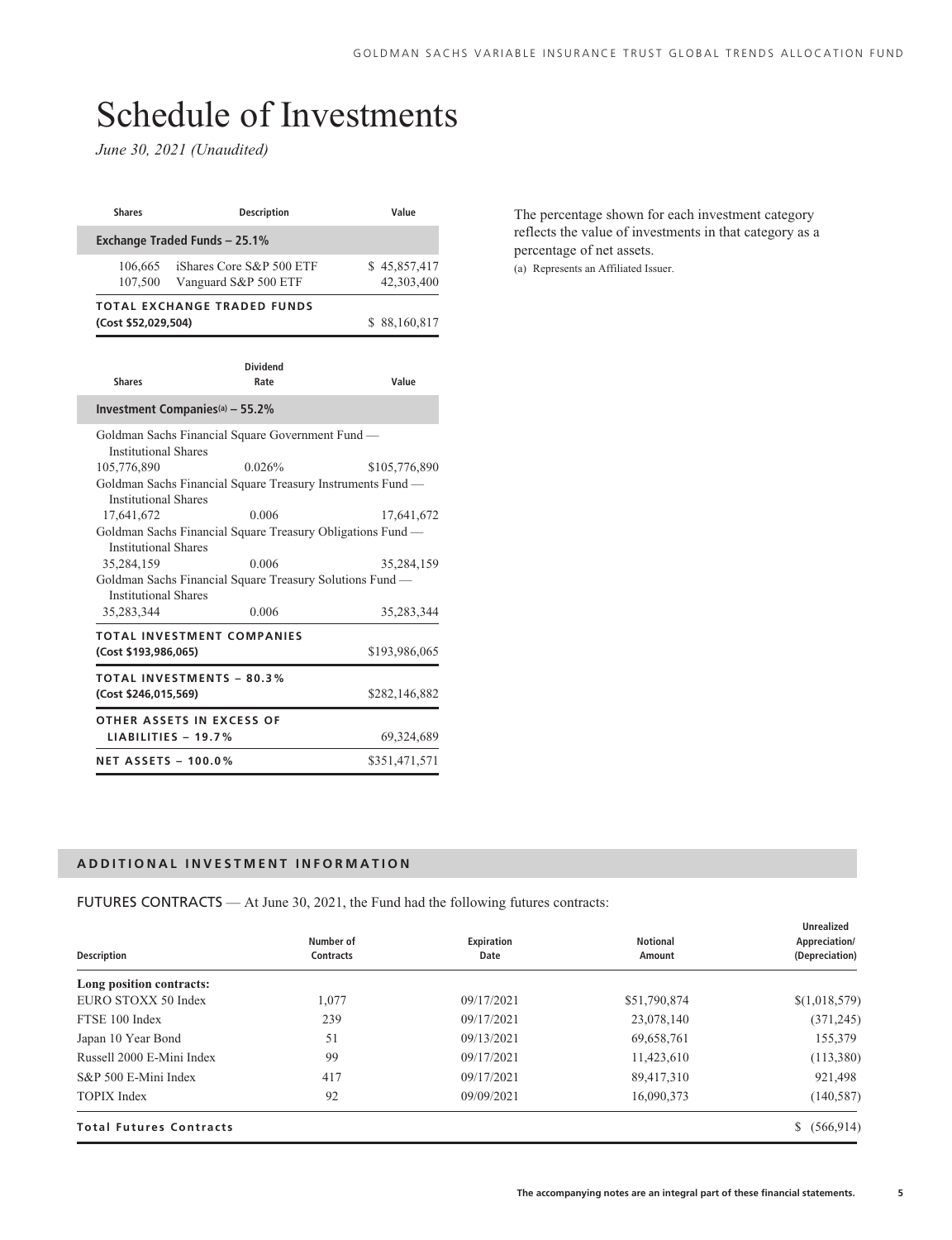# Schedule of Investments

*June 30, 2021 (Unaudited)*

| <b>Shares</b>       | <b>Description</b>                                 | Value        |  |  |  |  |  |  |
|---------------------|----------------------------------------------------|--------------|--|--|--|--|--|--|
|                     | Underlying Funds (Class R6 Shares)(a) - 95.9%      |              |  |  |  |  |  |  |
| Equity - 39.0%      |                                                    |              |  |  |  |  |  |  |
| 526,266             | Goldman Sachs Tactical Tilt                        |              |  |  |  |  |  |  |
|                     | Overlay Fund                                       | \$5,446,849  |  |  |  |  |  |  |
| 91,735              | Goldman Sachs Dynamic Global<br><b>Equity Fund</b> | 2,267,698    |  |  |  |  |  |  |
| 185,595             | Goldman Sachs Absolute Return                      |              |  |  |  |  |  |  |
|                     | <b>Tracker Fund</b>                                | 1,956,171    |  |  |  |  |  |  |
| 84,485              | Goldman Sachs Emerging Markets                     |              |  |  |  |  |  |  |
|                     | <b>Equity Insights Fund</b>                        | 1,118,577    |  |  |  |  |  |  |
|                     |                                                    | 10,789,295   |  |  |  |  |  |  |
|                     | Fixed Income - 56.9%                               |              |  |  |  |  |  |  |
| 253,368             | Goldman Sachs Managed Futures                      |              |  |  |  |  |  |  |
|                     | <b>Strategy Fund</b>                               | 2,738,906    |  |  |  |  |  |  |
| 385,814             | Goldman Sachs Alternative                          |              |  |  |  |  |  |  |
|                     | Premia Fund                                        | 2,712,271    |  |  |  |  |  |  |
| 185,033             | Goldman Sachs Emerging Markets                     |              |  |  |  |  |  |  |
|                     | Debt Fund                                          | 2,292,563    |  |  |  |  |  |  |
| 163,537             | Goldman Sachs Global                               |              |  |  |  |  |  |  |
|                     | Infrastructure Fund                                | 2,103,090    |  |  |  |  |  |  |
| 215,821             | Goldman Sachs Long Short Credit                    |              |  |  |  |  |  |  |
|                     | <b>Strategies Fund</b>                             | 1,942,386    |  |  |  |  |  |  |
| 271,047             | Goldman Sachs High Yield Fund                      | 1,769,936    |  |  |  |  |  |  |
| 140,433             | Goldman Sachs High Yield Floating                  |              |  |  |  |  |  |  |
|                     | Rate Fund                                          | 1,320,072    |  |  |  |  |  |  |
| 87,475              | Goldman Sachs Strategic Income Fund                | 831,010      |  |  |  |  |  |  |
|                     |                                                    | 15,710,234   |  |  |  |  |  |  |
|                     | <b>TOTAL UNDERLYING FUNDS (CLASS R6 SHARES)</b>    |              |  |  |  |  |  |  |
| (Cost \$25,167,718) |                                                    | \$26,499,529 |  |  |  |  |  |  |

| <b>Shares</b>                  | Dividend<br>Rate                                 | Value        |
|--------------------------------|--------------------------------------------------|--------------|
| Investment Company(a) $-2.3\%$ |                                                  |              |
| Institutional Shares           | Goldman Sachs Financial Square Government Fund — |              |
| 638,638                        | 0.026%                                           | S<br>638,638 |
| (Cost \$638,638)               |                                                  |              |
|                                | <b>TOTAL INVESTMENTS - 98.2%</b>                 |              |
| (Cost \$25,806,356)            |                                                  | \$27,138,167 |
| OTHER ASSETS IN EXCESS         |                                                  |              |
| OF LIABILITIES - 1.8%          |                                                  | 495,822      |
| <b>NET ASSETS - 100.0%</b>     |                                                  | \$27,633,989 |

The percentage shown for each investment category reflects the value of investments in that category as a percentage of net assets. (a) Represents an Affiliated Issuer.

**Currency Abbreviation:** USD—United States Dollar

### **ADDITIONAL INVESTMENT INFORMATION**

FUTURES CONTRACTS — At June 30, 2021, the Portfolio had the following futures contracts:

| <b>Description</b>                 | Number of<br><b>Contracts</b> | Expiration<br>Date | Notional<br>Amount | Unrealized<br>Appreciation/<br>(Depreciation) |
|------------------------------------|-------------------------------|--------------------|--------------------|-----------------------------------------------|
| Long position contracts:           |                               |                    |                    |                                               |
| MSCI Emerging Markets E-Mini Index |                               | 09/17/2021         | \$477,680          | \$(2,429)                                     |
| Russell 2000 E-Mini Index          |                               | 09/17/2021         | 230,780            | (662)                                         |
| U.S. Treasury 10 Year Note         | 16                            | 09/21/2021         | 2,118,750          | 10,971                                        |
| <b>Total Futures Contracts</b>     |                               |                    |                    | \$7,880                                       |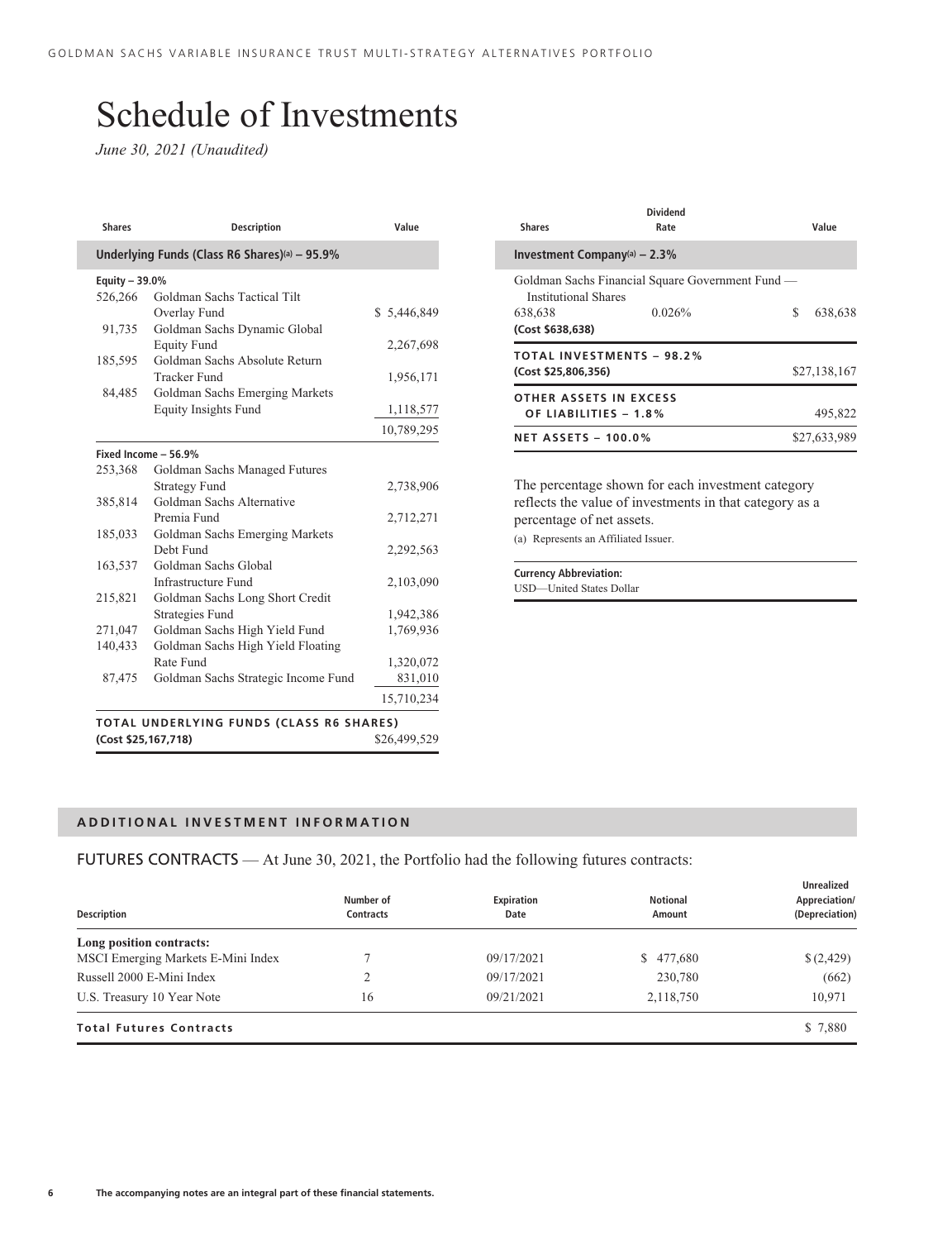### **ADDITIONAL INVESTMENT INFORMATION (continued)**

PURCHASED OPTIONS CONTRACTS — At June 30, 2021, the Portfolio had the following purchased options contracts: EXCHANGE TRADED INTEREST RATE OPTIONS

| <b>Description</b>                  | <b>Exercise</b><br>Price | <b>Expiration</b><br>Date | Number of<br><b>Contracts</b> | <b>Notional</b><br>Amount         | Value  | <b>Premiums</b><br>Paid<br>(Received)<br>by the<br>Portfolio | <b>Unrealized</b><br>Appreciation/<br><b>Depreciation</b> |
|-------------------------------------|--------------------------|---------------------------|-------------------------------|-----------------------------------|--------|--------------------------------------------------------------|-----------------------------------------------------------|
| <b>Purchased options contracts:</b> |                          |                           |                               |                                   |        |                                                              |                                                           |
| Calls                               |                          |                           |                               |                                   |        |                                                              |                                                           |
| 3 Month Eurodollar                  | 97.75 USD                | 03/13/2023                |                               | 7 \$1,750,000 \$ 28,963 \$ 30,832 |        |                                                              | \$(1,869)                                                 |
|                                     | 97.75 USD                | 06/19/2023                |                               | 1,750,000                         | 26,950 | 28,546                                                       | (1,596)                                                   |
|                                     |                          | 99.00 USD 12/19/2022      | 39                            | 9,750,000                         | 55,575 | 55,537                                                       | 38                                                        |
| Total purchased options contracts   |                          |                           | 53                            |                                   |        | \$111,488 \$114,915                                          | \$(3,427)                                                 |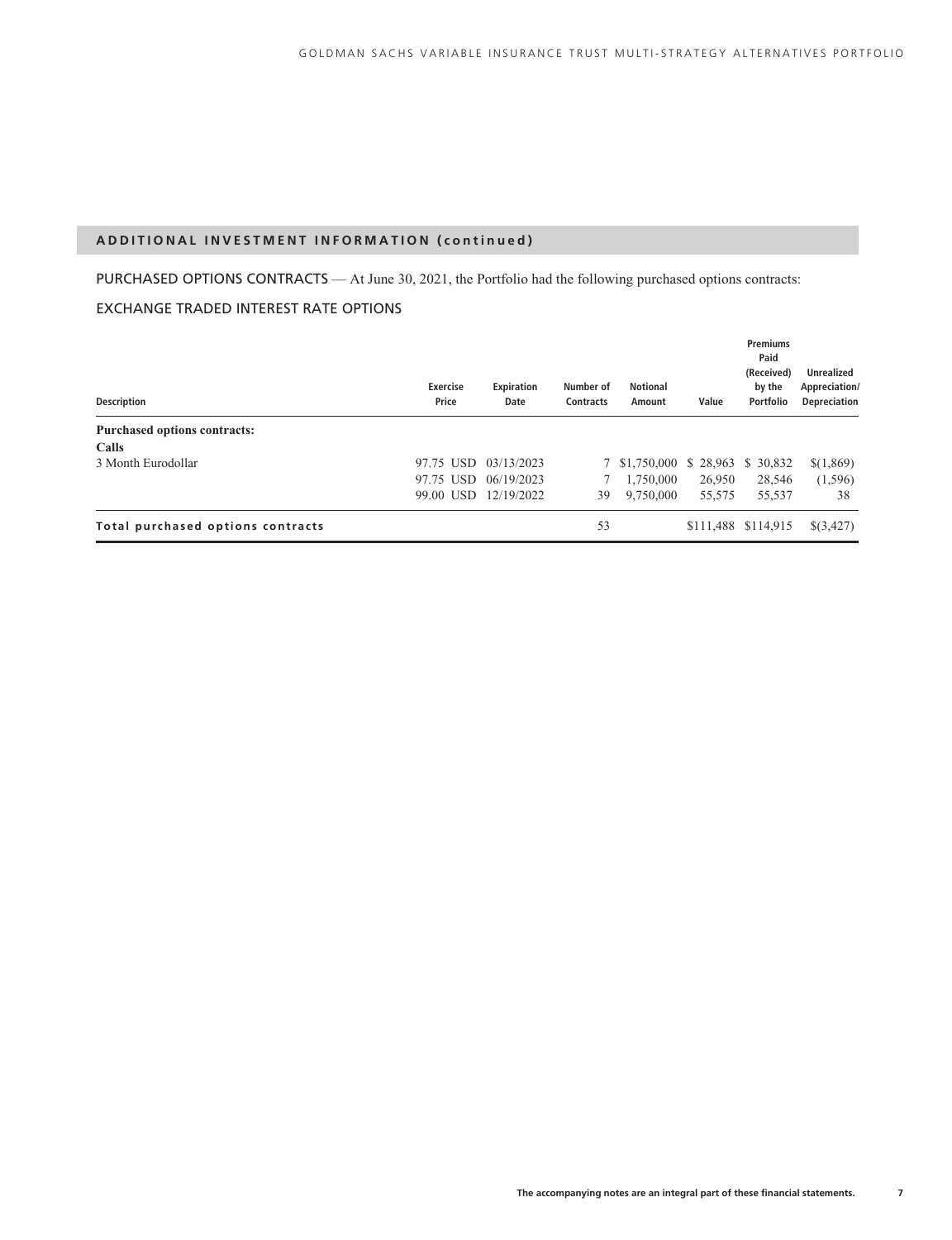# <span id="page-9-0"></span>Statements of Assets and Liabilities

*June 30, 2021 (Unaudited)*

|                                                                                                                                                                                       | <b>Global Trends</b><br><b>Allocation Fund</b>                 | <b>Multi-Strategy</b><br><b>Alternatives Portfolio</b> |
|---------------------------------------------------------------------------------------------------------------------------------------------------------------------------------------|----------------------------------------------------------------|--------------------------------------------------------|
| Assets:                                                                                                                                                                               |                                                                |                                                        |
| Investments in affiliated Underlying Funds, at value (cost \$193,986,065 and \$25,806,356)<br>Investments in unaffiliated issuers, at value (cost \$52,029,504 and \$0)               | \$193,986,065<br>88,160,817                                    | \$27,138,167                                           |
| Purchased Options, at value (premiums paid \$0 and \$114,915)<br>Cash<br>Foreign currencies, at value (cost \$9,768,350 and \$0)                                                      | 47,633,401<br>9,425,115                                        | 111,488<br>419,073                                     |
| Receivables:<br>Collateral on certain derivative contracts<br>Investments sold<br>Dividends<br>Shares sold<br>Reimbursement from investment adviser<br>Other assets                   | 12,545,395<br>429,535<br>145,987<br>116,048<br>19,983<br>1,352 | 33,056<br>37,188<br>47,705<br>13,295<br>360            |
| <b>Total assets</b>                                                                                                                                                                   | 352,463,698                                                    | 27,800,332                                             |
| <b>Liabilities:</b>                                                                                                                                                                   |                                                                |                                                        |
| Variation margin on futures<br>Payables:<br>Management fees<br>Shares redeemed<br>Distribution and Service fees and Transfer Agency fees<br>Investments purchased<br>Accrued expenses | 477,324<br>190,032<br>116,582<br>77,832<br>130,357             | 400<br>19,834<br>7,868<br>22,596<br>115,645            |
| <b>Total liabilities</b>                                                                                                                                                              | 992,127                                                        | 166,343                                                |
| <b>Net Assets:</b>                                                                                                                                                                    |                                                                |                                                        |
| Paid-in capital<br>Total distributable earnings (loss)                                                                                                                                | 284,383,572<br>67,087,999                                      | 26,714,608<br>919,381                                  |
| <b>NET ASSETS</b>                                                                                                                                                                     | \$351,471,571                                                  | \$27,633,989                                           |
| Net Assets:<br>Institutional<br>Service<br>Advisor                                                                                                                                    | \$<br>318,455<br>351,153,116                                   | \$2,833,951<br>5,102,165<br>19,697,873                 |
| <b>Total Net Assets</b>                                                                                                                                                               | \$351,471,571                                                  | \$27,633,989                                           |
| Shares outstanding \$0.001 par value (unlimited shares authorized):<br>Institutional<br>Service<br>Advisor                                                                            | 22,921<br>25,343,009                                           | 285,437<br>514,870<br>1,995,556                        |
| Net asset value, offering and redemption price per share:<br>Institutional<br>Service<br>Advisor                                                                                      | \$13.89<br>13.86                                               | \$9.93<br>9.91<br>9.87                                 |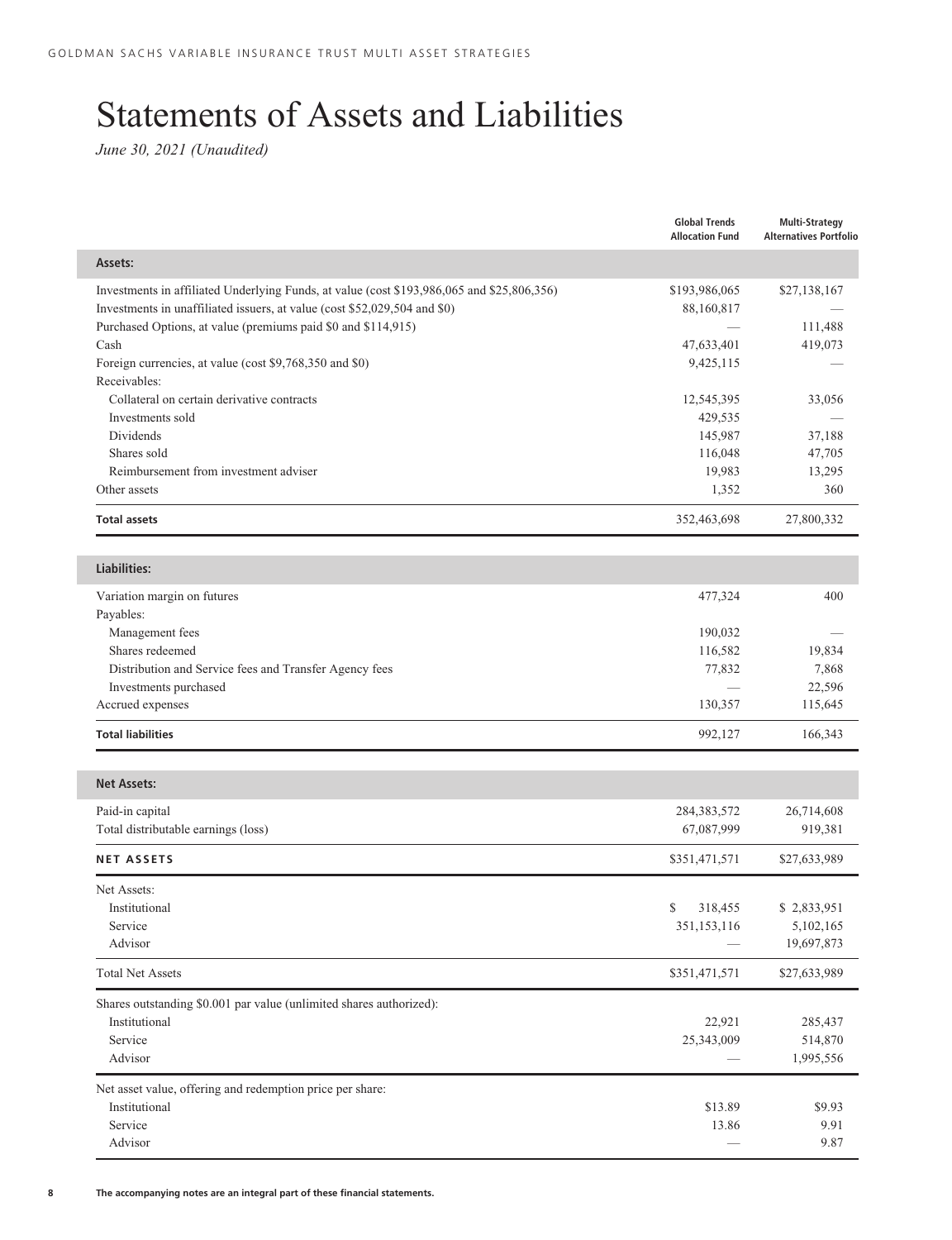# Statements of Operations

*For the Six Months Ended June 30, 2021 (Unaudited)*

|                                                      | <b>Global Trends</b><br><b>Allocation Fund</b> | <b>Multi-Strategy</b><br><b>Alternatives Portfolio</b> |
|------------------------------------------------------|------------------------------------------------|--------------------------------------------------------|
| Investment income:                                   |                                                |                                                        |
| Dividends — unaffiliated issuers                     | \$<br>553,389                                  | \$                                                     |
| Dividends from affiliated Underlying Funds           | 20,269                                         | 163,224                                                |
| Securities lending income - affiliated issuer        | 202                                            |                                                        |
| <b>Total investment income</b>                       | 573,860                                        | 163,224                                                |
| <b>Expenses:</b>                                     |                                                |                                                        |
| Management fees                                      | 1,353,040                                      | 18,116                                                 |
| Distribution and Service (12b-1) fees <sup>(a)</sup> | 427,798                                        | 18,847                                                 |
| Professional fees                                    | 53,464                                         | 40,145                                                 |
| Transfer Agency fees <sup>(a)</sup>                  | 34,251                                         | 2,415                                                  |
| Custody, accounting and administrative services      | 30,914                                         | 32,469                                                 |
| Printing and mailing costs                           | 23,322                                         | 29,269                                                 |
| <b>Trustee fees</b>                                  | 9,662                                          | 9,424                                                  |
| Service fees — Advisor Shares                        |                                                | 22,809                                                 |
| Other                                                | 22,330                                         | 2,754                                                  |
| <b>Total expenses</b>                                | 1,954,781                                      | 176,248                                                |
| $Less$ - expense reductions                          | (363, 808)                                     | (107, 380)                                             |
| <b>Net expenses</b>                                  | 1,590,973                                      | 68,868                                                 |
| <b>NET INVESTMENT INCOME (LOSS)</b>                  | (1,017,113)                                    | 94,356                                                 |
|                                                      |                                                |                                                        |
| Realized and unrealized gain (loss):                 |                                                |                                                        |
| Net realized gain (loss) from:                       |                                                |                                                        |
| Investments — unaffiliated issuers                   | 9,773,419                                      | (35, 195)                                              |
| Investments — affiliated Underlying Funds            |                                                | (117, 297)                                             |
| Futures contracts                                    | 23,240,561                                     | 21,878                                                 |
| Purchased options<br>Foreign currency transactions   | 60,563                                         | 28,111                                                 |
| Net change in unrealized gain (loss) on:             |                                                |                                                        |
| Investments - affiliated Underlying Funds            |                                                | 1,186,655                                              |
| Investments — unaffiliated issuers                   | 4,098,285                                      | 31,764                                                 |
| Futures contracts                                    | (2,572,920)                                    | (11, 739)                                              |
| Purchased options                                    |                                                | (59, 756)                                              |
| Foreign currency translation                         | (590, 150)                                     | 1,024                                                  |
| Net realized and unrealized gain                     | 34,009,758                                     | 1,045,445                                              |
| NET INCREASE IN NET ASSETS RESULTING FROM OPERATIONS | \$32,992,645                                   | \$1,139,801                                            |

(a) Class specific Distribution and/or Service, and Transfer Agency fees were as follows:

|                             | Distribution and/or<br>(12b-1) Service Fees |         |                      | <b>Transfer Agency Fees</b> |         |
|-----------------------------|---------------------------------------------|---------|----------------------|-----------------------------|---------|
| Fund                        | Service                                     | Advisor | <b>Institutional</b> | Service                     | Advisor |
| Global Trends Allocation    | \$427,798                                   | S       | \$30                 | \$34,221                    |         |
| Multi-Strategy Alternatives | 5.162                                       | 13.685  | 178                  | 413                         | 1.824   |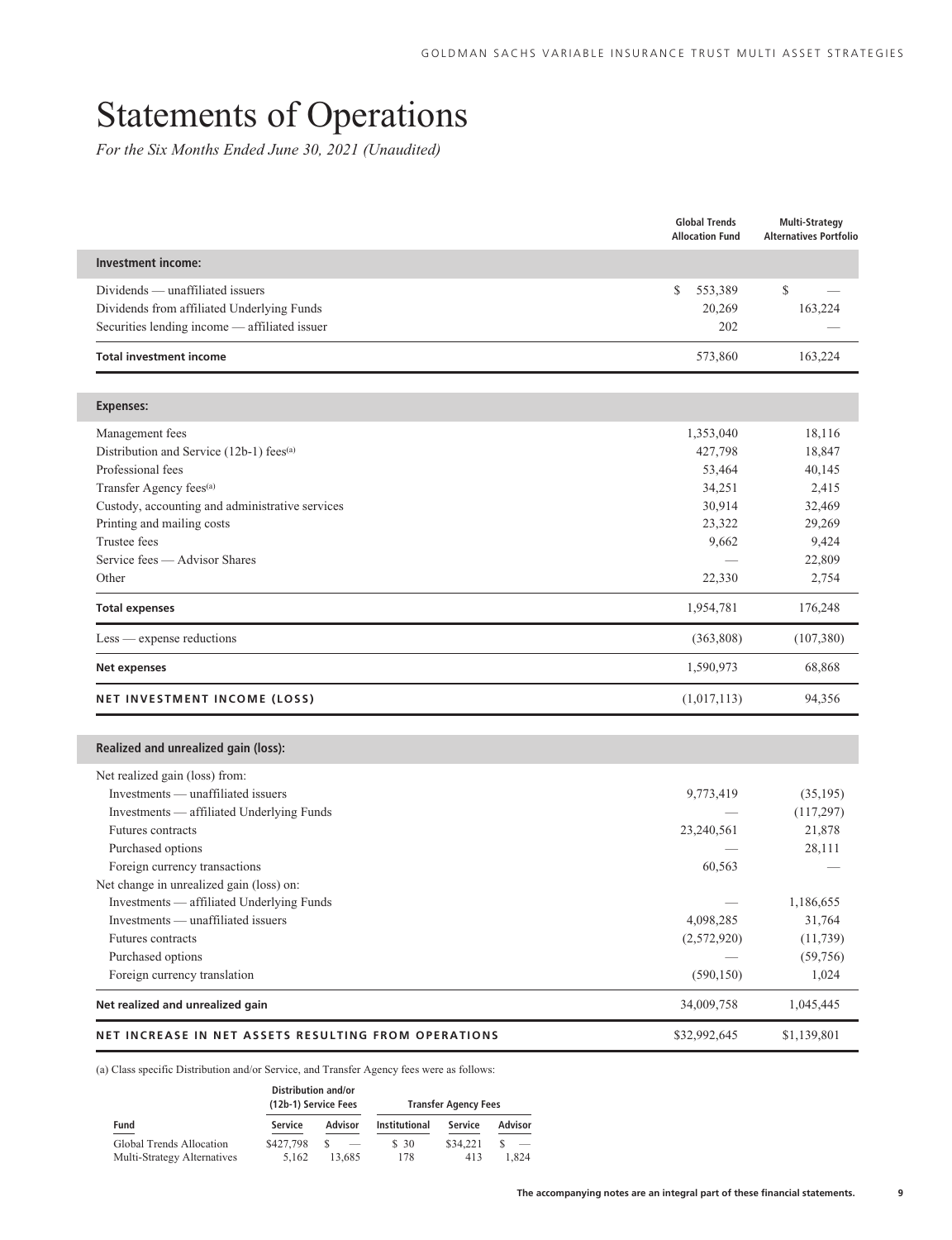# Statements of Changes in Net Assets

|                                                                            |                                                                    | <b>Global Trends Allocation Fund</b>                     |                                                                    | <b>Multi-Strategy Alternatives Portfolio</b>             |
|----------------------------------------------------------------------------|--------------------------------------------------------------------|----------------------------------------------------------|--------------------------------------------------------------------|----------------------------------------------------------|
|                                                                            | For the<br><b>Six Months Ended</b><br>June 30, 2021<br>(Unaudited) | For the<br><b>Fiscal Year Ended</b><br>December 31, 2020 | For the<br><b>Six Months Ended</b><br>June 30, 2021<br>(Unaudited) | For the<br><b>Fiscal Year Ended</b><br>December 31, 2020 |
| From operations:                                                           |                                                                    |                                                          |                                                                    |                                                          |
| Net investment income (loss)                                               | \$(1,017,113)                                                      | \$<br>(399, 657)                                         | \$<br>94,356                                                       | S.<br>492,763                                            |
| Net realized gain (loss)                                                   | 33,074,543                                                         | 4,394,683                                                | (102, 503)                                                         | 501,405                                                  |
| Net change in unrealized gain                                              | 935,215                                                            | 8,569,920                                                | 1,147,948                                                          | 520,781                                                  |
| Net increase in net assets resulting from operations                       | 32,992,645                                                         | 12,564,946                                               | 1,139,801                                                          | 1,514,949                                                |
|                                                                            |                                                                    |                                                          |                                                                    |                                                          |
| <b>Distributions to shareholders:</b>                                      |                                                                    |                                                          |                                                                    |                                                          |
| From distributable earnings:                                               |                                                                    |                                                          |                                                                    |                                                          |
| <b>Institutional Shares</b>                                                |                                                                    | (5,497)                                                  |                                                                    | (30,659)                                                 |
| <b>Service Shares</b>                                                      |                                                                    | (5,648,001)                                              |                                                                    | (63, 162)                                                |
| <b>Advisor Shares</b>                                                      |                                                                    |                                                          |                                                                    | (298, 027)                                               |
| <b>Total distributions to shareholders</b>                                 |                                                                    | (5,653,498)                                              |                                                                    | (391, 848)                                               |
|                                                                            |                                                                    |                                                          |                                                                    |                                                          |
| <b>From share transactions:</b>                                            |                                                                    |                                                          |                                                                    |                                                          |
| Proceeds from sales of shares                                              | 7,117,197                                                          | 18,343,800                                               | 5,659,356                                                          | 7,433,283                                                |
| Reinvestment of distributions                                              |                                                                    | 5,653,498                                                |                                                                    | 391,848                                                  |
| Cost of shares redeemed                                                    | (24,711,635)                                                       | (40, 330, 893)                                           | (1,854,829)                                                        | (5,834,245)                                              |
| Net increase (decrease) in net assets resulting from share<br>transactions | (17, 594, 438)                                                     | (16, 333, 595)                                           | 3,804,527                                                          | 1,990,886                                                |
|                                                                            |                                                                    |                                                          |                                                                    |                                                          |
| <b>TOTAL INCREASE (DECREASE)</b>                                           | 15,398,207                                                         | (9,422,147)                                              | 4,944,328                                                          | 3,113,987                                                |
|                                                                            |                                                                    |                                                          |                                                                    |                                                          |
| <b>Net Assets:</b>                                                         |                                                                    |                                                          |                                                                    |                                                          |
| Beginning of period                                                        | 336,073,364                                                        | 345,495,511                                              | 22,689,661                                                         | 19,575,674                                               |
| End of period                                                              | \$351,471,571                                                      | \$336,073,364                                            | \$27,633,989                                                       | \$22,689,661                                             |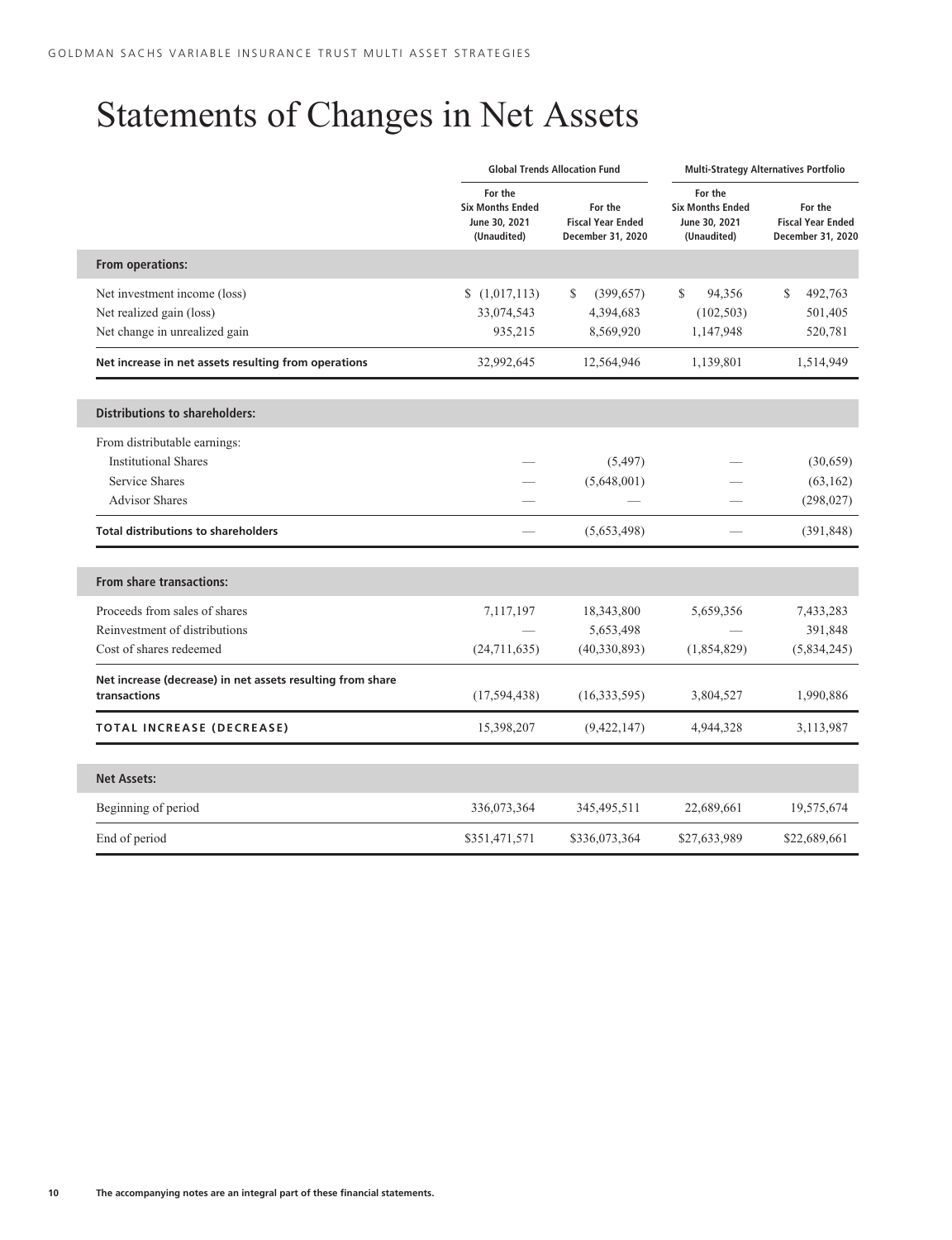# <span id="page-12-0"></span>Financial Highlights

*Selected Data for a Share Outstanding Throughout Each Period*

<span id="page-12-1"></span>

|                                                             |                                          | <b>Goldman Sachs Global Trends Allocation Fund</b> |                     |                         |         |            |  |  |  |
|-------------------------------------------------------------|------------------------------------------|----------------------------------------------------|---------------------|-------------------------|---------|------------|--|--|--|
|                                                             |                                          | <b>Institutional Shares</b>                        |                     |                         |         |            |  |  |  |
|                                                             | <b>Six Months Ended</b><br>June 30, 2021 |                                                    |                     | Year Ended December 31, |         |            |  |  |  |
|                                                             | (Unaudited)                              | 2020                                               | 2019                | 2018                    | 2017    | 2016       |  |  |  |
| <b>Per Share Data</b>                                       |                                          |                                                    |                     |                         |         |            |  |  |  |
| Net asset value, beginning of period                        | \$12.61                                  | \$12.32                                            | \$11.65             | \$12.46                 | \$11.33 | \$10.89    |  |  |  |
| Net investment income (loss) <sup>(a)</sup>                 | (0.02)                                   | 0.02                                               | 0.15                | 0.14                    | 0.06    | (0.03)     |  |  |  |
| Net realized and unrealized gain (loss)                     | 1.30                                     | 0.52                                               | 1.28                | (0.64)                  | 1.46    | 0.52       |  |  |  |
| Total from investment operations                            | 1.28                                     | 0.54                                               | 1.43                | (0.50)                  | 1.52    | 0.49       |  |  |  |
| Distributions to shareholders from net investment income    |                                          | (0.07)                                             | (0.22)              | (0.12)                  | (0.07)  | (0.05)     |  |  |  |
| Distributions to shareholders from net realized gains       |                                          | (0.18)                                             | (0.54)              | (0.19)                  | (0.32)  |            |  |  |  |
| Total distributions                                         |                                          | (0.25)                                             | (0.76)              | (0.31)                  | (0.39)  | (0.05)     |  |  |  |
| Net asset value, end of period                              | \$13.89                                  | \$12.61                                            | \$12.32             | \$11.65                 | \$12.46 | \$11.33    |  |  |  |
| Total return <sup>(b)</sup>                                 | 10.15%                                   | 4.35%                                              | 12.29%              | $(4.08)\%$              | 13.36%  | 4.49%      |  |  |  |
| Net assets, end of period (in 000s)                         | \$<br>318                                | 289<br>S                                           | $\mathbb{S}$<br>277 | \$<br>247               | S<br>30 | \$<br>27   |  |  |  |
| Ratio of net expenses to average net assets                 | $0.68\%$ <sup>(c)</sup>                  | $0.60\%$                                           | 0.59%               | 0.51%                   | 0.68%   | 0.74%      |  |  |  |
| Ratio of total expenses to average net assets               | $0.89\%$ <sup>(c)</sup>                  | $0.90\%$                                           | 0.89%               | 0.86%                   | 0.86%   | 0.89%      |  |  |  |
| Ratio of net investment income (loss) to average net assets | $(0.34)\%$ <sup>(c)</sup>                | 0.13%                                              | 1.18%               | 1.13%                   | 0.46%   | $(0.25)\%$ |  |  |  |
| Portfolio turnover rate <sup>(d)</sup>                      | 8%                                       | 168%                                               | 61%                 | 60%                     | 64%     | 260%       |  |  |  |

(a) Calculated based on the average shares outstanding methodology.

(b) Assumes investment at the net asset value at the beginning of the period, reinvestment of all distributions, a complete redemption of the investment at the net asset value at the end of the period and no sales or redemption charges (if any). Total returns would be reduced if a sales or redemption charge was taken into account. Returns do not reflect the impact of taxes to shareholders relating to Fund distributions or the redemption of Fund shares. Total returns for periods less than one full year are not annualized.

(c) Annualized.

(d) The Fund's portfolio turnover rate is calculated in accordance with regulatory requirements, without regard to transactions involving short term investments and certain derivatives. If such transactions were included, the Fund's portfolio turnover rate may be higher.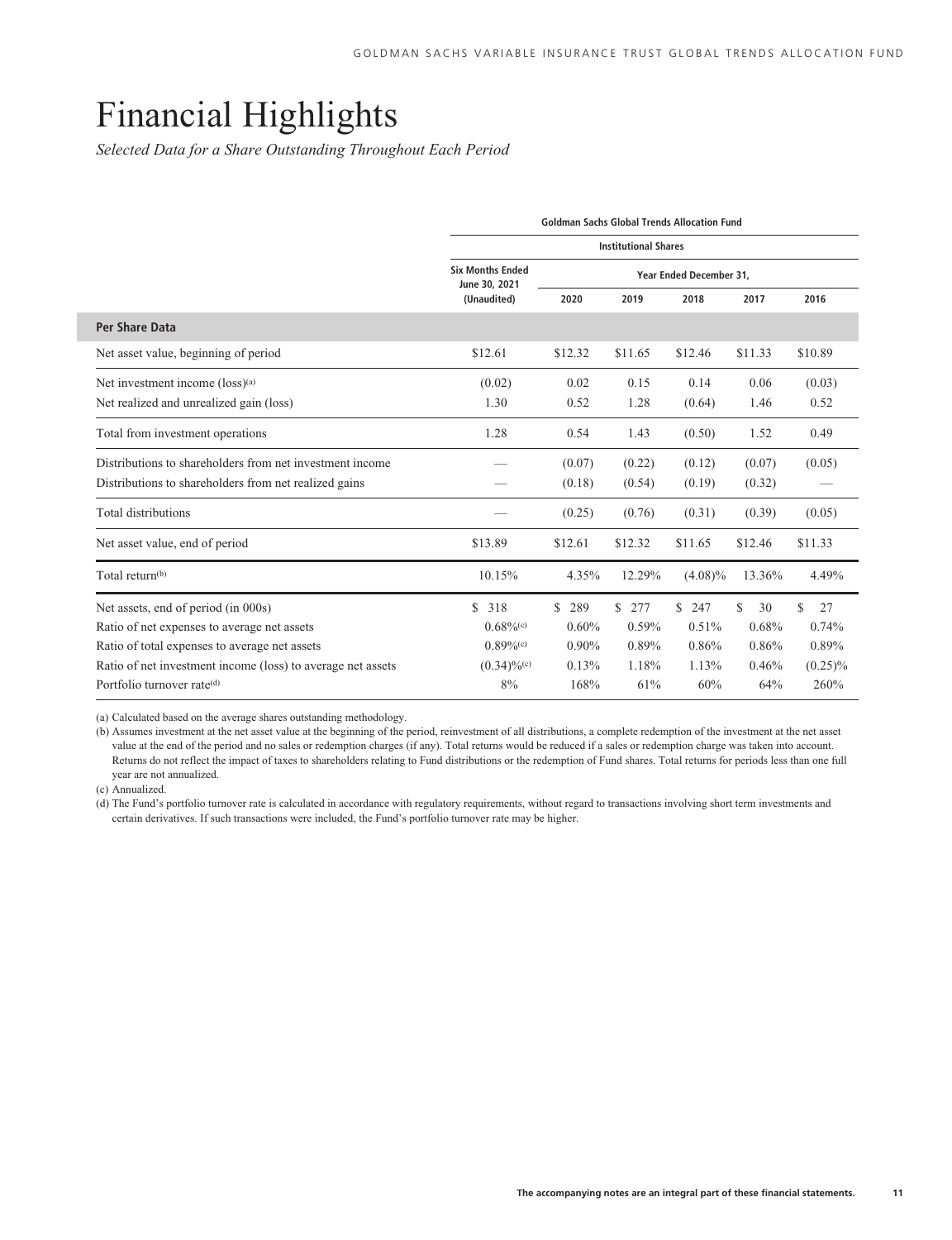*Selected Data for a Share Outstanding Throughout Each Period*

|                                                             | <b>Goldman Sachs Global Trends Allocation Fund</b> |                                          |    |            |    |           |    |                         |    |           |    |           |
|-------------------------------------------------------------|----------------------------------------------------|------------------------------------------|----|------------|----|-----------|----|-------------------------|----|-----------|----|-----------|
|                                                             | <b>Service Shares</b>                              |                                          |    |            |    |           |    |                         |    |           |    |           |
|                                                             |                                                    | <b>Six Months Ended</b><br>June 30, 2021 |    |            |    |           |    | Year Ended December 31, |    |           |    |           |
|                                                             |                                                    | (Unaudited)                              |    | 2020       |    | 2019      |    | 2018                    |    | 2017      |    | 2016      |
| Per Share Data                                              |                                                    |                                          |    |            |    |           |    |                         |    |           |    |           |
| Net asset value, beginning of period                        | \$                                                 | 12.59                                    | \$ | 12.30      | \$ | 11.64     | S. | 12.45                   | \$ | 11.32     | \$ | 10.88     |
| Net investment income (loss) <sup>(a)</sup>                 |                                                    | (0.04)                                   |    | (0.01)     |    | 0.11      |    | 0.08                    |    | 0.03      |    | 0.02      |
| Net realized and unrealized gain (loss)                     |                                                    | 1.31                                     |    | 0.51       |    | 1.28      |    | (0.62)                  |    | 1.46      |    | 0.45      |
| Total from investment operations                            |                                                    | 1.27                                     |    | 0.50       |    | 1.39      |    | (0.54)                  |    | 1.49      |    | 0.47      |
| Distributions to shareholders from net investment income    |                                                    |                                          |    | (0.03)     |    | (0.19)    |    | (0.08)                  |    | (0.04)    |    | (0.03)    |
| Distributions to shareholders from net realized gains       |                                                    |                                          |    | (0.18)     |    | (0.54)    |    | (0.19)                  |    | (0.32)    |    |           |
| Total distributions                                         |                                                    |                                          |    | (0.21)     |    | (0.73)    |    | (0.27)                  |    | (0.36)    |    | (0.03)    |
| Net asset value, end of period                              | S                                                  | 13.86                                    | \$ | 12.59      | S  | 12.30     | \$ | 11.64                   | S  | 12.45     | \$ | 11.32     |
| Total return <sup>(b)</sup>                                 |                                                    | 10.09%                                   |    | 4.10%      |    | 11.94%    |    | $(4.34)\%$              |    | 13.11%    |    | 4.33%     |
| Net assets, end of period (in 000s)                         |                                                    | \$351,153                                |    | \$335,784  |    | \$345,219 |    | \$395,842               |    | \$406,867 |    | \$353,615 |
| Ratio of net expenses to average net assets                 |                                                    | $0.93\%$ <sup>(c)</sup>                  |    | 0.85%      |    | 0.84%     |    | 0.81%                   |    | $0.93\%$  |    | 1.00%     |
| Ratio of total expenses to average net assets               |                                                    | $1.14\%$ <sup>(c)</sup>                  |    | 1.15%      |    | 1.14%     |    | 1.11%                   |    | 1.11%     |    | 1.13%     |
| Ratio of net investment income (loss) to average net assets |                                                    | $(0.59)\%$ <sup>(c)</sup>                |    | $(0.12)\%$ |    | 0.91%     |    | 0.63%                   |    | 0.21%     |    | 0.20%     |
| Portfolio turnover rate <sup>(d)</sup>                      |                                                    | 8%                                       |    | 168%       |    | 61%       |    | 60%                     |    | 64%       |    | 260%      |

(a) Calculated based on the average shares outstanding methodology.

(b) Assumes investment at the net asset value at the beginning of the period, reinvestment of all distributions, a complete redemption of the investment at the net asset value at the end of the period and no sales or redemption charges (if any). Total returns would be reduced if a sales or redemption charge was taken into account. Returns do not reflect the impact of taxes to shareholders relating to Fund distributions or the redemption of Fund shares. Total returns for periods less than one full year are not annualized.

(c) Annualized.

(d) The Fund's portfolio turnover rate is calculated in accordance with regulatory requirements, without regard to transactions involving short term investments and certain derivatives. If such transactions were included, the Fund's portfolio turnover rate may be higher.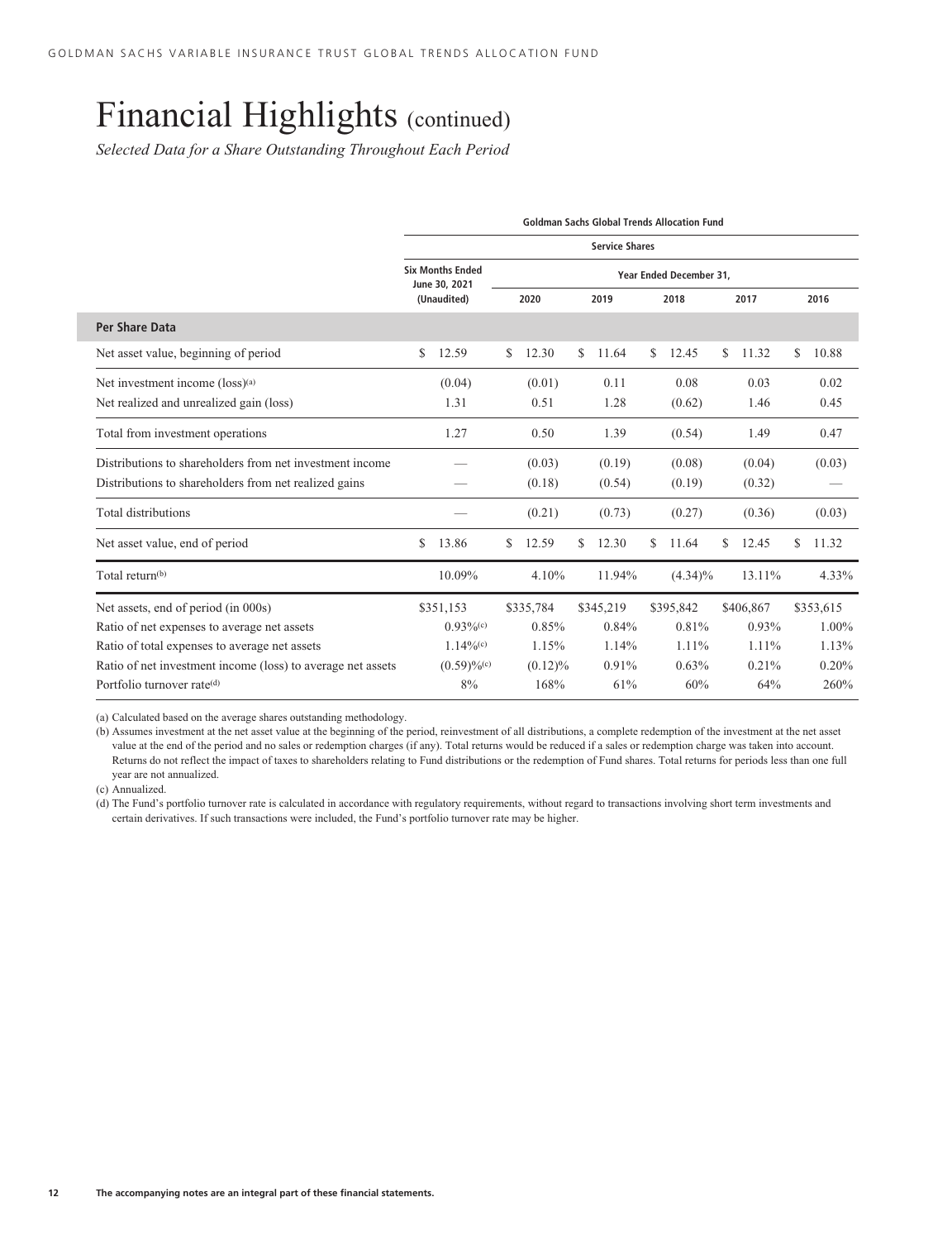*Selected Data for a Share Outstanding Throughout Each Period*

<span id="page-14-0"></span>

|                                                                     |                                          | Goldman Sachs Multi-Strategy Alternatives Portfolio |         |                         |        |        |  |  |
|---------------------------------------------------------------------|------------------------------------------|-----------------------------------------------------|---------|-------------------------|--------|--------|--|--|
|                                                                     | <b>Institutional Shares</b>              |                                                     |         |                         |        |        |  |  |
|                                                                     | <b>Six Months Ended</b><br>June 30, 2021 |                                                     |         | Year Ended December 31, |        |        |  |  |
|                                                                     | (Unaudited)                              | 2020                                                | 2019    | 2018                    | 2017   | 2016   |  |  |
| <b>Per Share Data</b>                                               |                                          |                                                     |         |                         |        |        |  |  |
| Net asset value, beginning of period                                | \$9.46                                   | \$9.02                                              | \$8.51  | \$9.39                  | \$9.10 | \$9.15 |  |  |
| Net investment income <sup>(a)(b)</sup>                             | 0.06                                     | 0.25                                                | 0.30    | 0.24                    | 0.21   | 0.11   |  |  |
| Net realized and unrealized gain (loss)                             | 0.41                                     | 0.39                                                | 0.48    | (0.87)                  | 0.30   | (0.06) |  |  |
| Total from investment operations                                    | 0.47                                     | 0.64                                                | 0.78    | (0.63)                  | 0.51   | 0.05   |  |  |
| Distributions to shareholders from net investment income            |                                          | (0.20)                                              | (0.27)  | (0.25)                  | (0.22) | (0.10) |  |  |
| Net asset value, end of period                                      | \$9.93                                   | \$9.46                                              | \$9.02  | \$8.51                  | \$9.39 | \$9.10 |  |  |
| Total return $(c)$                                                  | 4.97%                                    | 7.05%                                               | 9.11%   | $(6.74)\%$              | 5.60%  | 0.52%  |  |  |
| Net assets, end of period (in 000s)                                 | \$2,834                                  | \$1,520                                             | \$1,309 | \$745                   | \$453  | \$309  |  |  |
| Ratio of net expenses to average net assets <sup>(d)</sup>          | $0.22\%$ <sup>(e)</sup>                  | 0.21%                                               | 0.25%   | $0.22\%$                | 0.21%  | 0.24%  |  |  |
| Ratio of total expenses to average net assets <sup>(d)</sup>        | $1.10\%$ <sup>(e)</sup>                  | 1.39%                                               | 1.60%   | 1.57%                   | 1.47%  | 2.37%  |  |  |
| Ratio of net investment income to average net assets <sup>(b)</sup> | $1.15\%$ <sup>(e)</sup>                  | 2.73%                                               | 3.30%   | 2.62%                   | 2.20%  | 1.17%  |  |  |
| Portfolio turnover rate(f)                                          | 25%                                      | $5\%$                                               | 26%     | 61%                     | 53%    | 44%    |  |  |

(a) Calculated based on the average shares outstanding methodology.

(b) Recognition of net investment income by the Portfolio is affected by the timing of declaration of dividends by the Underlying Funds in which the Portfolio invests. (c) Assumes investment at the net asset value at the beginning of the period, reinvestment of all distributions, a complete redemption of the investment at the net asset

value at the end of the period and no sales or redemption charges (if any). Total returns would be reduced if a sales or redemption charge was taken into account. Returns do not reflect the impact of taxes to shareholders relating to Portfolio distributions or the redemption of Portfolio shares. Total returns for periods less than one full year are not annualized.

(d) Expense ratios exclude the expenses of the Underlying Funds in which the Portfolio invests.

(e) Annualized.

(f) The portfolio turnover rate is calculated in accordance with regulatory requirements, without regard to transactions involving short term investments and certain derivatives. If such transactions were included, the portfolio turnover rate may be higher.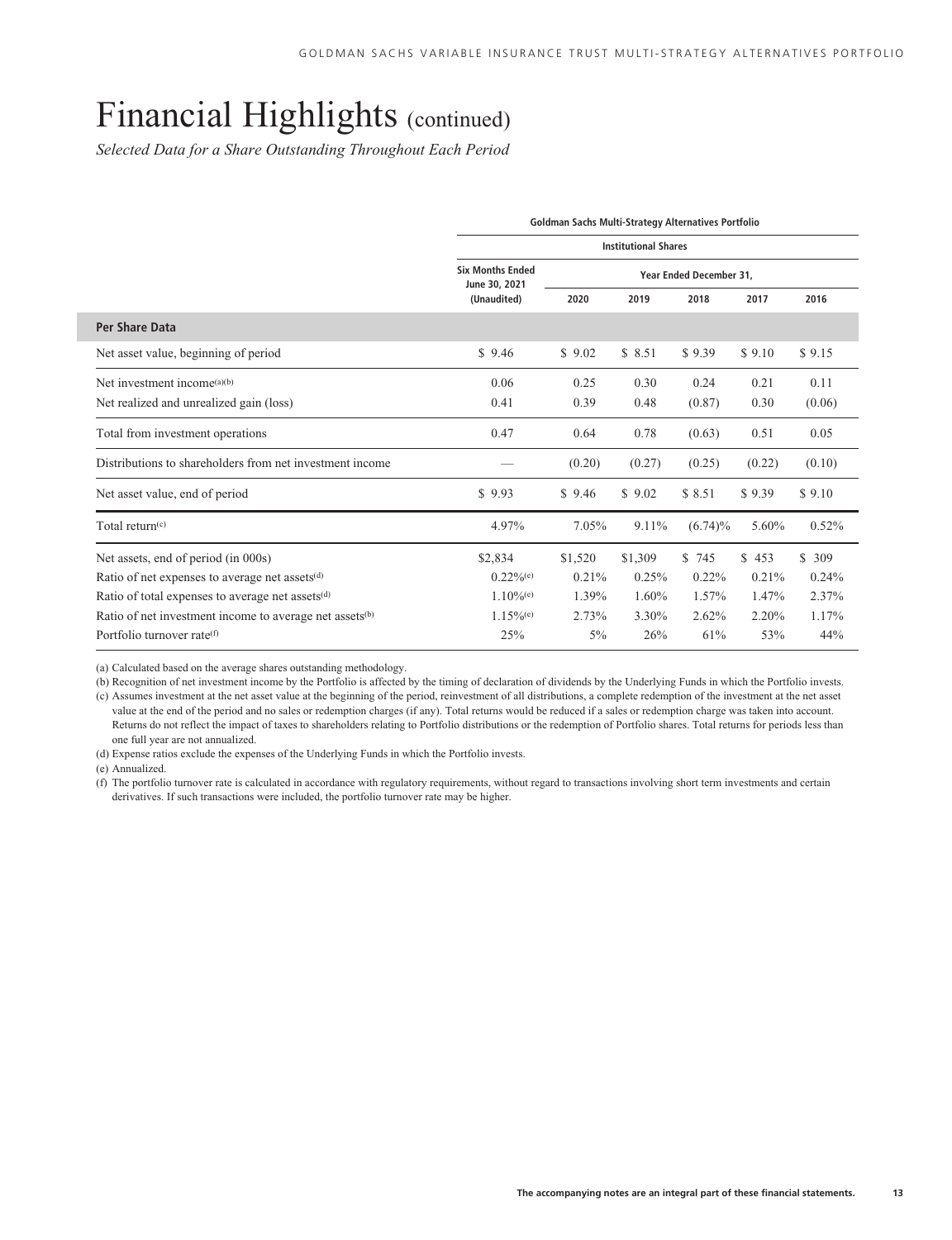*Selected Data for a Share Outstanding Throughout Each Period*

|                                                                     |                                          | Goldman Sachs Multi-Strategy Alternatives Portfolio |                         |            |        |          |  |  |
|---------------------------------------------------------------------|------------------------------------------|-----------------------------------------------------|-------------------------|------------|--------|----------|--|--|
|                                                                     | <b>Service Shares</b>                    |                                                     |                         |            |        |          |  |  |
|                                                                     | <b>Six Months Ended</b><br>June 30, 2021 |                                                     | Year Ended December 31. |            |        |          |  |  |
|                                                                     | (Unaudited)                              | 2020                                                | 2019                    | 2018       | 2017   | 2016     |  |  |
| Per Share Data                                                      |                                          |                                                     |                         |            |        |          |  |  |
| Net asset value, beginning of period                                | \$9.45                                   | \$9.02                                              | \$8.52                  | \$9.41     | \$9.13 | \$9.14   |  |  |
| Net investment income <sup>(a)(b)</sup>                             | 0.04                                     | 0.23                                                | 0.32                    | 0.28       | 0.27   | 0.08     |  |  |
| Net realized and unrealized gain (loss)                             | 0.42                                     | 0.38                                                | 0.43                    | (0.93)     | 0.22   | (0.05)   |  |  |
| Total from investment operations                                    | 0.46                                     | 0.61                                                | 0.75                    | (0.65)     | 0.49   | 0.03     |  |  |
| Distributions to shareholders from net investment income            |                                          | (0.18)                                              | (0.25)                  | (0.24)     | (0.21) | (0.04)   |  |  |
| Net asset value, end of period                                      | \$9.91                                   | \$9.45                                              | \$9.02                  | \$8.52     | \$9.41 | \$9.13   |  |  |
| Total return $(c)$                                                  | 4.87%                                    | 6.70%                                               | 8.82%                   | $(6.93)\%$ | 5.37%  | 0.28%    |  |  |
| Net assets, end of period (in 000s)                                 | \$5,102                                  | \$3,472                                             | \$2,857                 | \$ 811     | \$105  | \$<br>34 |  |  |
| Ratio of net expenses to average net assets <sup>(d)</sup>          | $0.47\%$ <sup>(e)</sup>                  | 0.46%                                               | 0.51%                   | 0.47%      | 0.46%  | 0.46%    |  |  |
| Ratio of total expenses to average net assets <sup>(d)</sup>        | $1.36\%$ <sup>(e)</sup>                  | 1.65%                                               | 1.86%                   | 1.95%      | 1.73%  | 1.97%    |  |  |
| Ratio of net investment income to average net assets <sup>(b)</sup> | $0.88\%$ <sup>(e)</sup>                  | $2.51\%$                                            | $3.54\%$                | 3.08%      | 2.88%  | 0.92%    |  |  |
| Portfolio turnover rate(f)                                          | 25%                                      | $5\%$                                               | 26%                     | 61%        | 53%    | 44%      |  |  |

(a) Calculated based on the average shares outstanding methodology.

(b) Recognition of net investment income by the Portfolio is affected by the timing of declaration of dividends by the Underlying Funds in which the Portfolio invests. (c) Assumes investment at the net asset value at the beginning of the period, reinvestment of all distributions, a complete redemption of the investment at the net asset

value at the end of the period and no sales or redemption charges (if any). Total returns would be reduced if a sales or redemption charge was taken into account. Returns do not reflect the impact of taxes to shareholders relating to Portfolio distributions or the redemption of Portfolio shares. Total returns for periods less than one full year are not annualized.

(d) Expense ratios exclude the expenses of the Underlying Funds in which the Portfolio invests.

(e) Annualized.

(f) The portfolio turnover rate is calculated in accordance with regulatory requirements, without regard to transactions involving short term investments and certain derivatives. If such transactions were included, the portfolio turnover rate may be higher.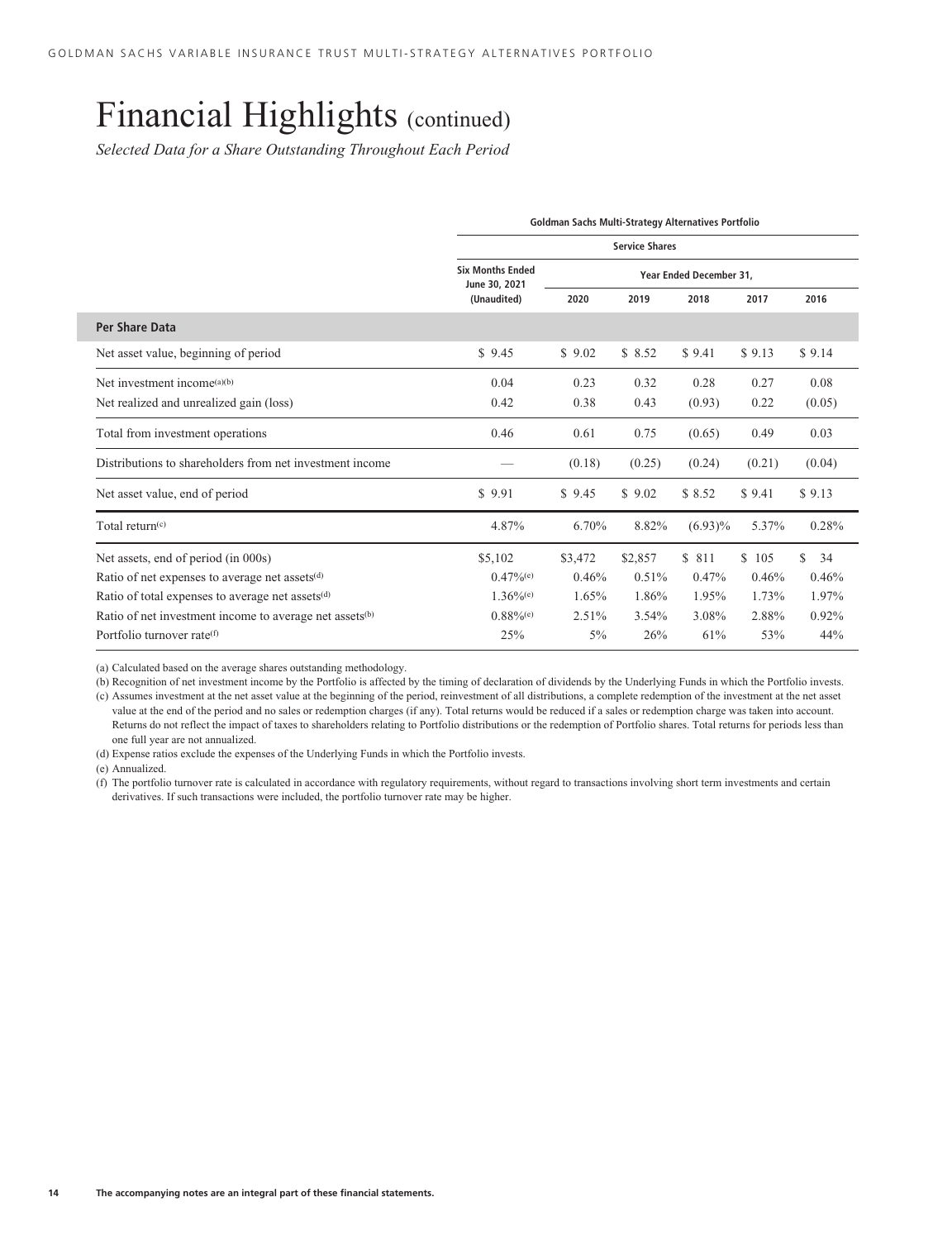*Selected Data for a Share Outstanding Throughout Each Period*

|                                                                     |     |                                          |    |          |    |          |    | Goldman Sachs Multi-Strategy Alternatives Portfolio |    |          |    |          |
|---------------------------------------------------------------------|-----|------------------------------------------|----|----------|----|----------|----|-----------------------------------------------------|----|----------|----|----------|
|                                                                     |     | <b>Advisor Shares</b>                    |    |          |    |          |    |                                                     |    |          |    |          |
|                                                                     |     | <b>Six Months Ended</b><br>June 30, 2021 |    |          |    |          |    | Year Ended December 31,                             |    |          |    |          |
|                                                                     |     | (Unaudited)                              |    | 2020     |    | 2019     |    | 2018                                                |    | 2017     |    | 2016     |
| <b>Per Share Data</b>                                               |     |                                          |    |          |    |          |    |                                                     |    |          |    |          |
| Net asset value, beginning of period                                | \$. | 9.42                                     | S. | 8.99     | \$ | 8.49     | S. | 9.36                                                | \$ | 9.08     | S. | 9.12     |
| Net investment income <sup>(a)(b)</sup>                             |     | 0.03                                     |    | 0.20     |    | 0.24     |    | 0.17                                                |    | 0.17     |    | 0.10     |
| Net realized and unrealized gain (loss)                             |     | 0.42                                     |    | 0.39     |    | 0.49     |    | (0.83)                                              |    | 0.30     |    | (0.07)   |
| Total from investment operations                                    |     | 0.45                                     |    | 0.59     |    | 0.73     |    | (0.66)                                              |    | 0.47     |    | 0.03     |
| Distributions to shareholders from net investment income            |     |                                          |    | (0.16)   |    | (0.23)   |    | (0.21)                                              |    | (0.19)   |    | (0.07)   |
| Net asset value, end of period                                      | \$  | 9.87                                     | \$ | 9.42     | \$ | 8.99     | \$ | 8.49                                                | \$ | 9.36     | S. | 9.08     |
| Total return $(c)$                                                  |     | 4.78%                                    |    | 6.56%    |    | 8.60%    |    | $(7.09)\%$                                          |    | 5.14%    |    | 0.27%    |
| Net assets, end of period (in 000s)                                 |     | \$19,698                                 |    | \$17,698 |    | \$15,410 |    | \$13,460                                            |    | \$15,512 |    | \$10,778 |
| Ratio of net expenses to average net assets <sup>(d)</sup>          |     | $0.62\%$ <sup>(e)</sup>                  |    | 0.61%    |    | 0.64%    |    | 0.62%                                               |    | 0.61%    |    | 0.61%    |
| Ratio of total expenses to average net assets <sup>(d)</sup>        |     | $1.52\%$ <sup>(e)</sup>                  |    | 1.79%    |    | 2.01%    |    | 1.93%                                               |    | 1.88%    |    | 2.58%    |
| Ratio of net investment income to average net assets <sup>(b)</sup> |     | $0.72\%$ <sup>(e)</sup>                  |    | 2.28%    |    | 2.61%    |    | 1.92%                                               |    | 1.78%    |    | 1.06%    |
| Portfolio turnover rate(f)                                          |     | 25%                                      |    | $5\%$    |    | 26%      |    | 61%                                                 |    | 53%      |    | 44%      |

(a) Calculated based on the average shares outstanding methodology.

(b) Recognition of net investment income by the Portfolio is affected by the timing of declaration of dividends by the Underlying Funds in which the Portfolio invests. (c) Assumes investment at the net asset value at the beginning of the period, reinvestment of all distributions, a complete redemption of the investment at the net asset

value at the end of the period and no sales or redemption charges (if any). Total returns would be reduced if a sales or redemption charge was taken into account. Returns do not reflect the impact of taxes to shareholders relating to Portfolio distributions or the redemption of Portfolio shares. Total returns for periods less than one full year are not annualized.

(d) Expense ratios exclude the expenses of the Underlying Funds in which the Portfolio invests.

(e) Annualized.

(f) The portfolio turnover rate is calculated in accordance with regulatory requirements, without regard to transactions involving short term investments and certain derivatives. If such transactions were included, the portfolio turnover rate may be higher.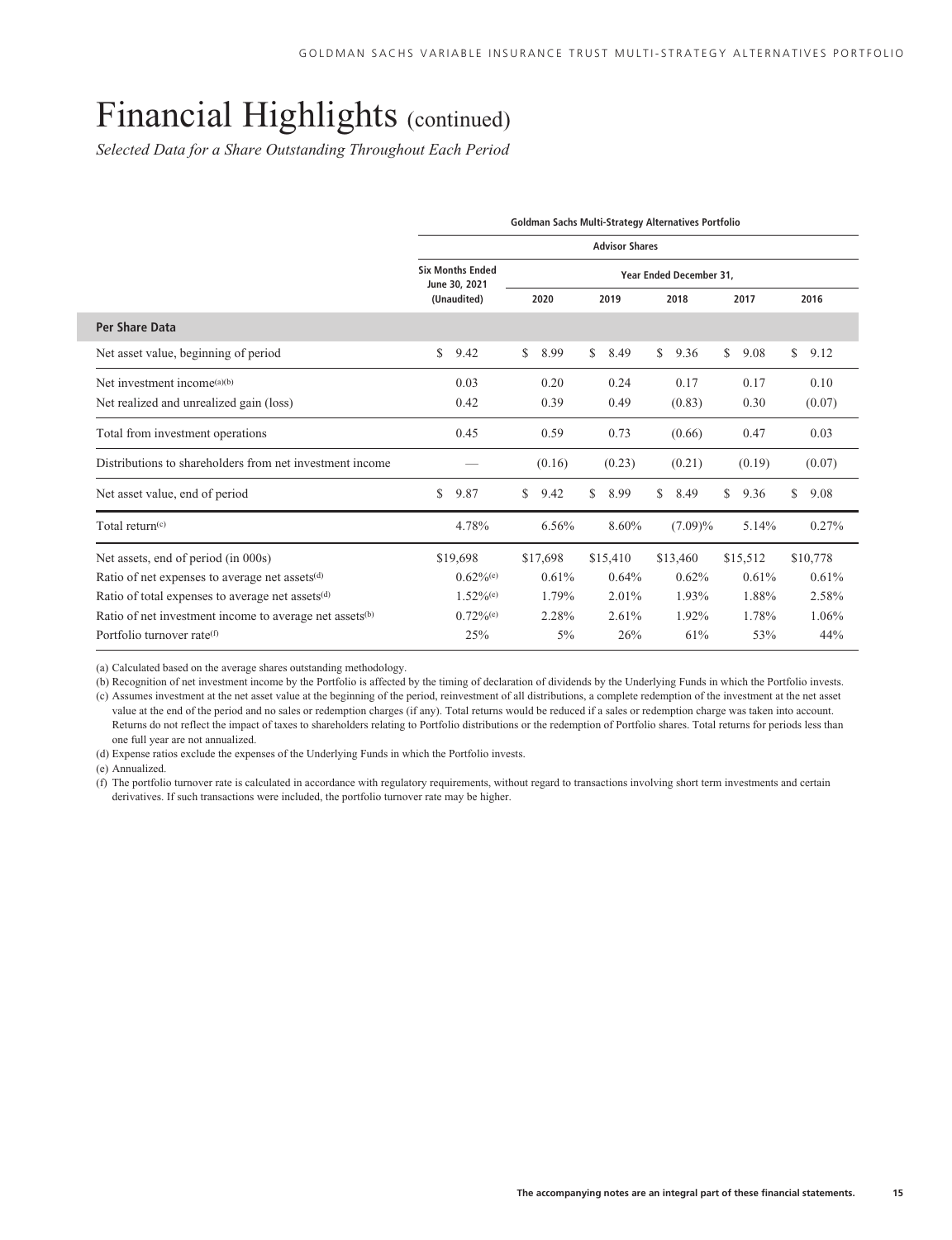# <span id="page-17-0"></span>Notes to Financial Statements

*June 30, 2021 (Unaudited)*

#### **1. ORGANIZATION**

Goldman Sachs Variable Insurance Trust (the "Trust" or "VIT") is a Delaware statutory trust registered under the Investment Company Act of 1940, as amended (the "Act"), as an open-end management investment company. The following table lists those series of the Trust that are included in this report (collectively, the "Funds" or individually a "Fund"), along with their corresponding share classes and respective diversification status under the Act:

| Fund                        | <b>Share Classes Offered</b>       | Diversified/<br>Non-diversified |
|-----------------------------|------------------------------------|---------------------------------|
| Global Trends Allocation    | Institutional and Service          | Diversified                     |
| Multi-Strategy Alternatives | Institutional, Service and Advisor | Diversified                     |

Goldman Sachs Asset Management, L.P. ("GSAM"), an affiliate of Goldman Sachs & Co. LLC ("Goldman Sachs"), serves as investment adviser to the Global Trends Allocation Fund and Multi-Strategy Alternatives Portfolio pursuant to management agreements (the "Agreements") with the Trust.

The Multi-Strategy Alternatives Portfolio invests primarily in a combination of domestic and international equity and fixed income underlying funds ("Underlying Funds") which are registered under the Act, for which GSAM acts as investment adviser. Additionally, the Multi-Strategy Alternatives Portfolio may invest a portion of its assets directly in other securities and instruments, including unaffiliated exchange traded funds ("Unaffiliated Funds").

### **2. SIGNIFICANT ACCOUNTING POLICIES**

The financial statements have been prepared in accordance with accounting principles generally accepted in the United States of America ("GAAP") and require management to make estimates and assumptions that may affect the reported amounts and disclosures. Actual results may differ from those estimates and assumptions. Each Fund is an investment company under GAAP and follows the accounting and reporting guidance applicable to investment companies.

A. Investment Valuation — The valuation policy of the Funds and Underlying Funds is to value investments at fair value.

B. Investment Income and Investments — Investment income includes interest income, dividend income, and securities lending income, if any. Interest income is accrued daily and adjusted for amortization of premiums and accretion of discounts. Dividend income is recognized on ex-dividend date or, for certain foreign securities, as soon as such information is obtained subsequent to the ex-dividend date. Non-cash dividends, if any, are recorded at the fair market value of the securities received. Investment transactions are reflected on trade date. Realized gains and losses are calculated using identified cost. Investment transactions are recorded on the following business day for daily net asset value ("NAV") calculations. Investment income is recorded net of any foreign withholding taxes, less any amounts reclaimable. The Fund may file withholding tax reclaims in certain jurisdictions to recover a portion of amounts previously withheld. Any foreign capital gains tax is accrued daily based upon net unrealized gains, and is payable upon sale of such investments. Income distributions are recognized as capital gains or income in the financial statements in accordance with the character that is distributed.

For derivative contracts, realized gains and losses are recorded upon settlement of the contract.

C. Class Allocations and Expenses — Investment income, realized and unrealized gain (loss), if any, and non-class specific expenses of each Fund are allocated daily based upon the proportion of net assets of each class. Non-class specific expenses directly incurred by a Fund are charged to that Fund while such expenses incurred by the Trust are allocated across the applicable Funds on a straight-line and/or pro-rata basis depending upon the nature of the expenses. Class specific expenses, where applicable, are borne by the respective share classes and include Distribution and Service and Transfer Agency fees. Expenses included in the accompanying financial statements reflect the expenses of the Multi-Strategy Alternatives Portfolio and do not include any expenses associated with the Underlying Funds. Because the Underlying Funds have varied expense and fee levels and the Multi-Strategy Alternatives Portfolio may own different proportions of the Underlying Funds at different times, the amount of fees and expenses incurred indirectly by the Multi-Strategy Alternatives Portfolio will vary.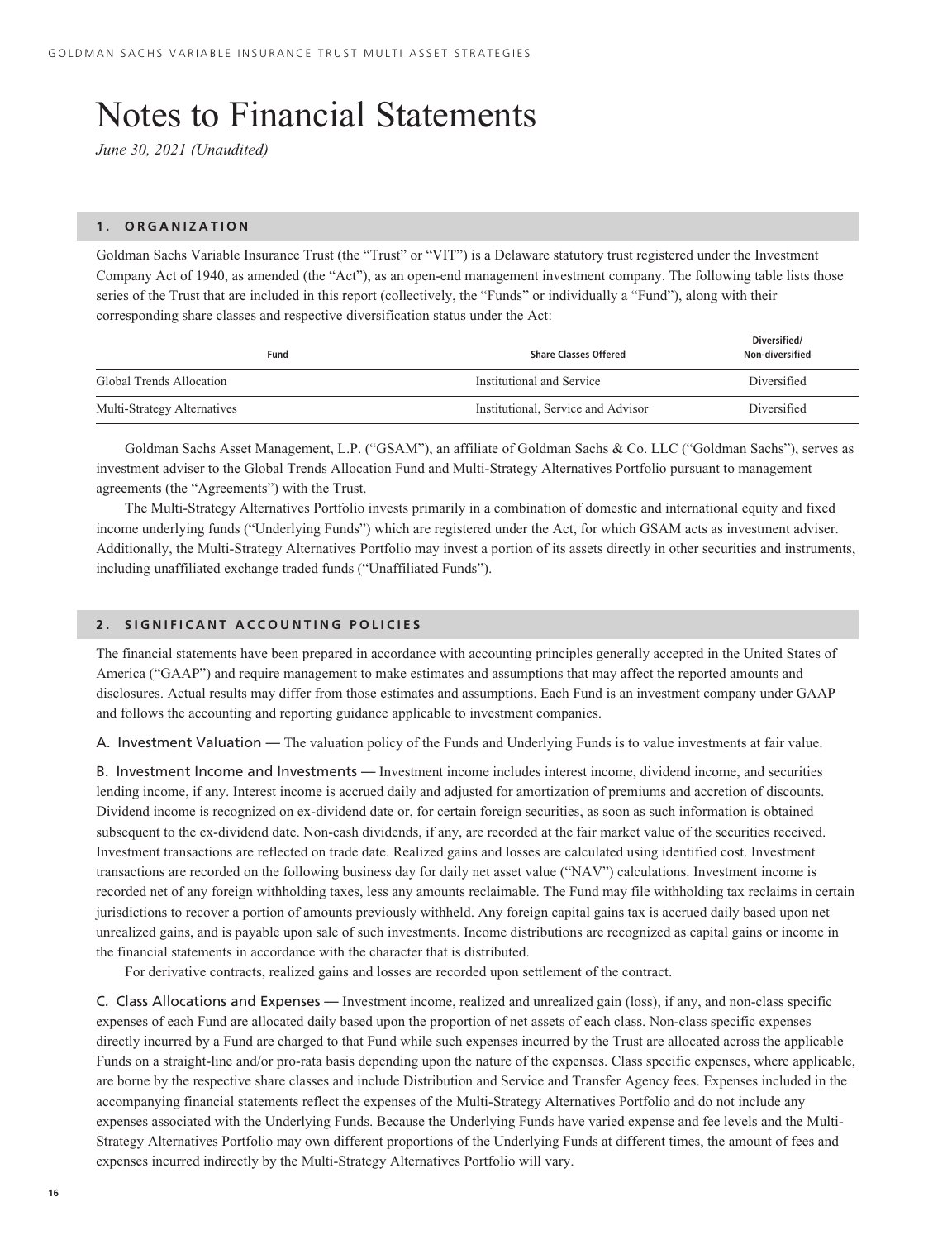### **2. SIGNIFICANT ACCOUNTING POLICIES (continued)**

D. Federal Taxes and Distributions to Shareholders — It is each Fund's policy to comply with the requirements of the Internal Revenue Code of 1986, as amended (the "Code"), applicable to regulated investment companies and to distribute each year substantially all of its investment company taxable income and capital gains to its shareholders. Accordingly, each Fund is not required to make any provisions for the payment of federal income tax. Distributions to shareholders are recorded on the ex-dividend date. Income and capital gains distributions, if any, are declared and paid at least annually.

Net capital losses, if any, are carried forward to future fiscal years and may be used to the extent allowed by the Code to offset any future capital gains. Losses that are carried forward will retain their character as either short-term or long-term capital losses. Utilization of capital loss carryforwards will reduce the requirement of future capital gains distributions.

The characterization of distributions to shareholders for financial reporting purposes is determined in accordance with federal income tax rules, which may differ from GAAP. The source of each Fund's distributions may be shown in the accompanying financial statements as either from distributable earnings or capital. Certain components of the Funds' net assets on the Statements of Assets and Liabilities reflect permanent GAAP/tax differences based on the appropriate tax character.

E. Foreign Currency Translation — The accounting records and reporting currency of a Fund are maintained in United States ("U.S.") dollars. Assets and liabilities denominated in foreign currencies are translated into U.S. dollars using the current exchange rates at the close of each business day. The effect of changes in foreign currency exchange rates on investments is included within net realized and unrealized gain (loss) on investments. Changes in the value of other assets and liabilities as a result of fluctuations in foreign exchange rates are included in the Statements of Operations within net change in unrealized gain (loss) on foreign currency translation. Transactions denominated in foreign currencies are translated into U.S. dollars on the date the transaction occurred, the effects of which are included within net realized gain (loss) on foreign currency transactions.

### **3. INVESTMENTS AND FAIR VALUE MEASUREMENTS**

U.S. GAAP defines the fair value of a financial instrument as the amount that would be received to sell an asset or paid to transfer a liability in an orderly transaction between market participants at the measurement date (i.e., the exit price); the Funds' policy is to use the market approach. GAAP establishes a fair value hierarchy that prioritizes the inputs to valuation techniques used to measure fair value. The hierarchy gives the highest priority to unadjusted quoted prices in active markets for identical assets or liabilities (Level 1 measurements) and the lowest priority to unobservable inputs (Level 3 measurements). The level in the fair value hierarchy within which the fair value measurement in its entirety falls shall be determined based on the lowest level input that is significant to the fair value measurement in its entirety. The levels used for classifying investments are not necessarily an indication of the risk associated with investing in these investments. The three levels of the fair value hierarchy are described below:

Level 1 — Unadjusted quoted prices in active markets that are accessible at the measurement date for identical, unrestricted assets or liabilities;

Level 2 — Quoted prices in markets that are not active or financial instruments for which significant inputs are observable (including, but not limited to, quoted prices for similar investments, interest rates, foreign exchange rates, volatility and credit spreads), either directly or indirectly;

Level 3 — Prices or valuations that require significant unobservable inputs (including GSAM's assumptions in determining fair value measurement).

The Board of Trustees ("Trustees") has approved Valuation Procedures that govern the valuation of the portfolio investments held by the Funds including investments for which market quotations are not readily available. The Trustees have delegated to GSAM day-to-day responsibility for implementing and maintaining internal controls and procedures related to the valuation of the Funds' investments. To assess the continuing appropriateness of pricing sources and methodologies, GSAM regularly performs price verification procedures and issues challenges as necessary to third party pricing vendors or brokers, and any differences are reviewed in accordance with the Valuation Procedures.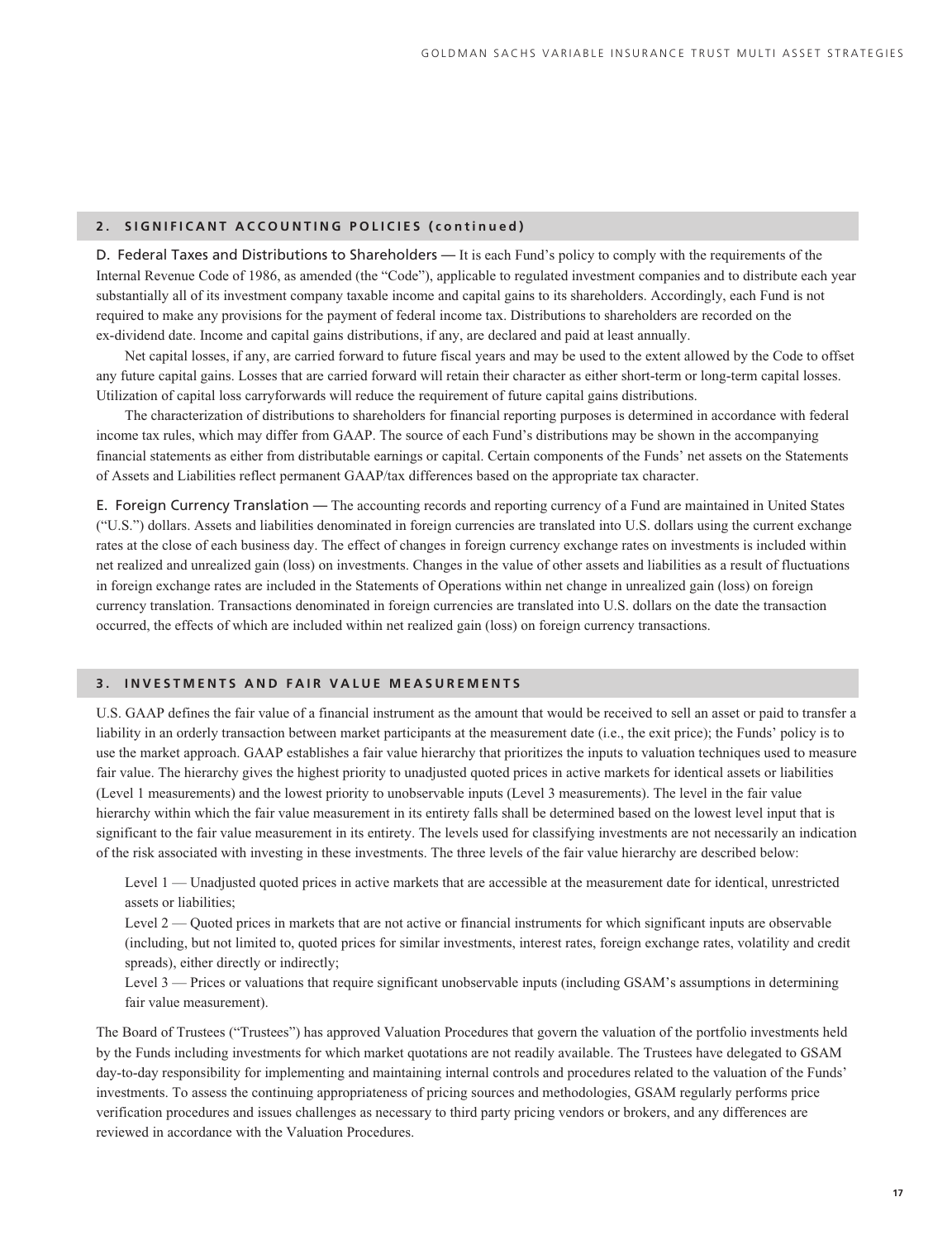### Notes to Financial Statements (continued)

*June 30, 2021 (Unaudited)*

#### **3. INVESTMENTS AND FAIR VALUE MEASUREMENTS (continued)**

A. Level 1 and Level 2 Fair Value Investments — The valuation techniques and significant inputs used in determining the fair values for investments classified as Level 1 and Level 2 are as follows:

Equity Securities — Equity securities traded on a U.S. securities exchange or the NASDAQ system, or those located on certain foreign exchanges, including but not limited to the Americas, are valued daily at their last sale price or official closing price on the principal exchange or system on which they are traded. If there is no sale or official closing price or such price is believed by GSAM to not represent fair value, equity securities will be valued at the valid closing bid price for long positions and at the valid closing ask price for short positions (i.e. where there is sufficient volume, during normal exchange trading hours). If no valid bid/ ask price is available, the equity security will be valued pursuant to the Valuation Procedures approved by the Trustees and consistent with applicable regulatory guidance. To the extent these investments are actively traded, they are classified as Level 1 of the fair value hierarchy, otherwise they are generally classified as Level 2. Certain equity securities containing unique attributes may be classified as Level 2.

Unlisted equity securities for which market quotations are available are valued at the last sale price on the valuation date, or if no sale occurs, at the last bid price for long positions or the last ask price for short positions, and are generally classified as Level 2. Securities traded on certain foreign securities exchanges are valued daily at fair value determined by an independent fair value service (if available) under Fair Valuation Procedures approved by the Trustees and consistent with applicable regulatory guidance. The independent fair value service takes into account multiple factors including, but not limited to, movements in the securities markets, certain depositary receipts, futures contracts and foreign currency exchange rates that have occurred subsequent to the close of the foreign securities exchange. These investments are generally classified as Level 2 of the fair value hierarchy.

Underlying Funds (Including Money Market Funds) — Underlying Funds include other investment companies and exchange-traded funds ("ETFs"). Investments in the Underlying Funds (except ETFs) are valued at the NAV per share on the day of valuation. Investments in ETFs are valued daily at the last sale price or official closing price on the principal exchange or system on which the investment is traded. Because the Funds invest in Underlying Funds that fluctuate in value, each Fund's shares will correspondingly fluctuate in value. To the extent ETF investments are actively traded, they are classified as Level 1 of the fair value hierarchy, otherwise they are generally classified as Level 2. Other Underlying Fund investments are generally classified as Level 1 of the fair value hierarchy. For information regarding an Underlying Fund's accounting policies and investment holdings, please see the Underlying Fund's shareholder report.

Derivative Contracts — A derivative is an instrument whose value is derived from underlying assets, indices, reference rates or a combination of these factors. A Fund enters into derivative transactions to hedge against changes in interest rates, securities prices, and/or currency exchange rates, to increase total return, or to gain access to certain markets or attain exposure to other underliers. For financial reporting purposes, cash collateral that has been pledged to cover obligations of a Fund and cash collateral received, if any, is reported separately on the Statements of Assets and Liabilities as receivables/payables for collateral on certain derivatives contracts. Non-cash collateral pledged by a Fund if any, is noted in the Schedules of Investments.

Exchange-traded derivatives, including futures and options contracts, are generally valued at the last sale or settlement price on the exchange where they are principally traded. Exchange-traded options without settlement prices are generally valued at the midpoint of the bid and ask prices on the exchange where they are principally traded (or, in the absence of two-way trading, at the last bid price for long positions and the last ask price for short positions). Exchange-traded derivatives typically fall within Level 1 of the fair value hierarchy. Over-the-counter ("OTC") and centrally cleared derivatives are valued using market transactions and other market evidence, including market-based inputs to models, calibration to market-clearing transactions, broker or dealer quotations, or other alternative pricing sources. Where models are used, the selection of a particular model to value OTC and centrally cleared derivatives depends upon the contractual terms of, and specific risks inherent in, the instrument, as well as the availability of pricing information in the market. Valuation models require a variety of inputs, including contractual terms, market prices, yield curves, credit curves, measures of volatility, voluntary and involuntary prepayment rates, loss severity rates and correlations of such inputs. For OTC and centrally cleared derivatives that trade in liquid markets, model inputs can generally be verified and model selection does not involve significant management judgment. OTC and centrally cleared derivatives are classified within Level 2 of the fair value hierarchy when significant inputs are corroborated by market evidence.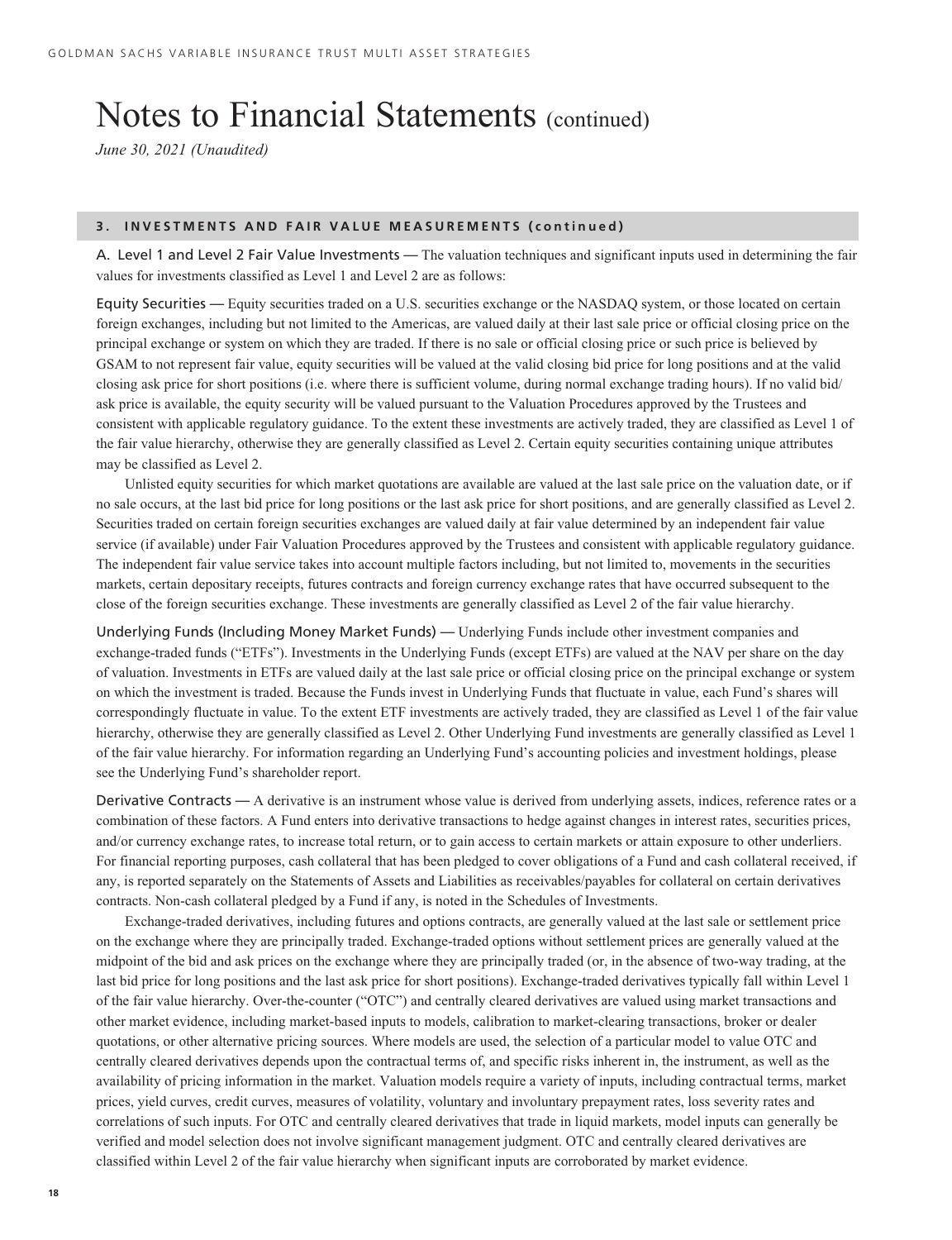### **3. INVESTMENTS AND FAIR VALUE MEASUREMENTS (continued)**

i. Futures Contracts — Futures contracts are contracts to buy or sell a standardized quantity of a specified commodity or security. Upon entering into a futures contract, a Fund deposits cash or securities in an account on behalf of the broker in an amount sufficient to meet the initial margin requirement. Subsequent payments are made or received by a Fund equal to the daily change in the contract value and are recorded as variation margin receivable or payable with a corresponding offset to unrealized gains or losses.

ii. Options — When the Multi-Strategy Alternatives Portfolio writes call or put options, an amount equal to the premium received is recorded as a liability and is subsequently marked-to-market to reflect the current value of the option written. Swaptions are options on swap contracts.

Upon the purchase of a call option or a put option by the Multi-Strategy Alternatives Portfolio, the premium paid is recorded as an investment and subsequently marked-to-market to reflect the current value of the option. Certain options may be purchased with premiums to be determined on a future date. The premiums for these options are based upon implied volatility parameters at specified terms.

B. Level 3 Fair Value Investments — To the extent that significant inputs to valuation models and other alternative pricing sources are unobservable, or if quotations are not readily available, or if GSAM believes that such quotations do not accurately reflect fair value, the fair value of a Fund's investments may be determined under Valuation Procedures approved by the Trustees. GSAM, consistent with its procedures and applicable regulatory guidance, may make an adjustment to the most recent valuation prices of either domestic or foreign securities in light of significant events to reflect what it believes to be the fair value of the securities at the time of determining a Fund's NAV. To the extent investments are valued using single source broker quotations obtained directly from the broker or passed through from third party pricing vendors, such investments are classified as Level 3 investments.

C. Fair Value Hierarchy — The following is a summary of the Funds' investments and derivatives classified in the fair value hierarchy as of June 30, 2021:

### **GLOBAL TRENDS ALLOCATION**

| <b>Investment Type</b>       | Level 1       | Level 2 | Level 3         |
|------------------------------|---------------|---------|-----------------|
| Assets                       |               |         |                 |
| <b>Exchange Traded Funds</b> | \$88,160,817  | $S-$    | $S-$            |
| <b>Investment Companies</b>  | 193,986,065   |         |                 |
| Total                        | \$282,146,882 | $S-$    | $S-$            |
| <b>Derivative Type</b>       |               |         |                 |
| Assets <sup>(a)</sup>        |               |         |                 |
| <b>Futures Contracts</b>     | \$1,076,877   | $s-$    | $\frac{\ }{s-}$ |
| Liabilities <sup>(a)</sup>   |               |         |                 |
| <b>Futures Contracts</b>     | (1,643,791)   | $S-$    | $\frac{\ }{s-}$ |

(a) Amount shown represents unrealized gain (loss) at period end.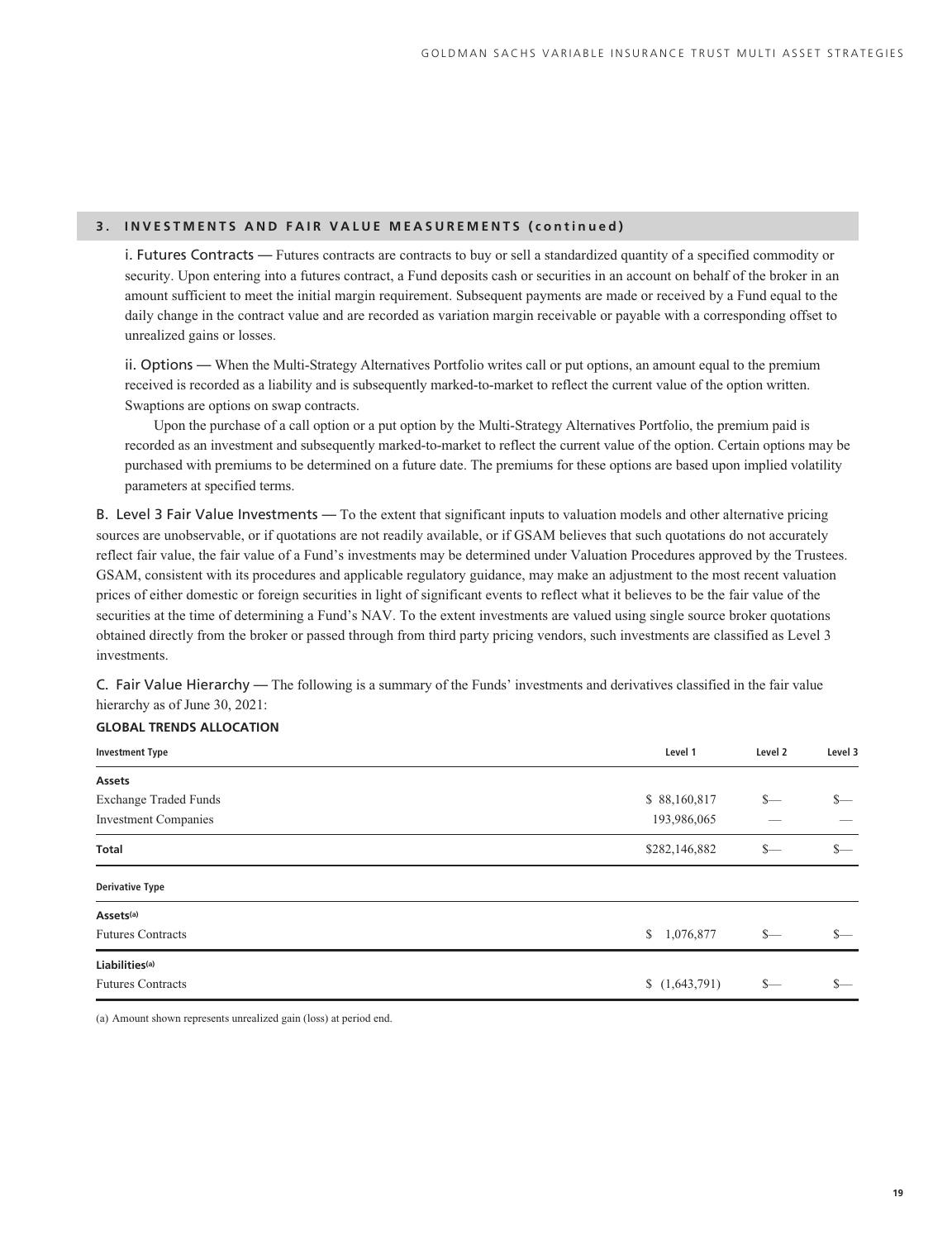# Notes to Financial Statements (continued)

*June 30, 2021 (Unaudited)*

#### **3. INVESTMENTS AND FAIR VALUE MEASUREMENTS (continued)**

### **MULTI-STRATEGY ALTERNATIVES**

| <b>Investment Type</b>             | Level 1       | Level 2 | Level 3 |
|------------------------------------|---------------|---------|---------|
| <b>Assets</b>                      |               |         |         |
| <b>Equity Underlying Funds</b>     | \$10,789,295  | $S-$    | $S-$    |
| Fixed Income Underlying Funds      | 15,710,234    |         |         |
| <b>Investment Company</b>          | 638,638       |         |         |
| <b>Total</b>                       | \$27,138,167  | $S-$    | $S-$    |
| <b>Derivative Type</b>             |               |         |         |
| Assets                             |               |         |         |
| Futures Contracts <sup>(a)</sup>   | \$<br>10,971  | $S-$    | $\sim$  |
| <b>Purchased Options Contracts</b> | 111,488       |         |         |
| <b>Total</b>                       | \$<br>122,459 | $S-$    | $S-$    |
| Liabilities <sup>(a)</sup>         |               |         |         |
| <b>Futures Contracts</b>           | \$<br>(3,091) | $S-$    | $S-$    |
|                                    |               |         |         |

(a) Amount shown represents unrealized gain (loss) at period end.

For further information regarding security characteristics, see the Schedules of Investments.

### **4. INVESTMENTS IN DERIVATIVES**

The following tables set forth, by certain risk types, the gross value of derivative contracts (not considered to be hedging instruments for accounting disclosure purposes) as of June 30, 2021. These instruments were used as part of the Funds' investment strategies and to obtain and/or manage exposure related to the risks below. The values in the table below exclude the effects of cash collateral received or posted pursuant to these derivative contracts, and therefore are not representative of the Funds' net exposure.

### **Global Trends Allocation**

| <b>Risk</b>   | <b>Statements of Assets and Liabilities</b> | Assets <sup>(a)</sup> | <b>Statements of Assets and Liabilities</b> | Liabilities <sup>(a)</sup> |
|---------------|---------------------------------------------|-----------------------|---------------------------------------------|----------------------------|
| Equity        | Variation margin on futures contracts       | \$921,498             | Variation margin on futures contracts       | \$(1,643,791)              |
| Interest Rate | Variation margin on futures contracts       | 155,379               |                                             |                            |
| Total         |                                             | \$1,076,877           |                                             | \$(1,643,791)              |

#### **Multi-Strategy Alternatives**

| <b>Risk</b>          | <b>Statements of Assets and Liabilities</b>                                        | Assets <sup>(a)</sup> | <b>Statements of Assets and Liabilities</b> | Liabilities <sup>(a)</sup> |
|----------------------|------------------------------------------------------------------------------------|-----------------------|---------------------------------------------|----------------------------|
| Equity               |                                                                                    |                       | Variation margin on futures contracts       | \$(3,091)                  |
| <b>Interest Rate</b> | Purchased options contracts, at value and<br>variation margin on futures contracts | 122.459               |                                             |                            |
| Total                |                                                                                    | \$122,459             |                                             | \$(3,091)                  |

(a) Includes unrealized gain (loss) on futures contracts described in the Additional Investment Information section of the Schedules of Investments. Only the variation margin as of June 30, 2021 is reported within the Statements of Assets and Liabilities.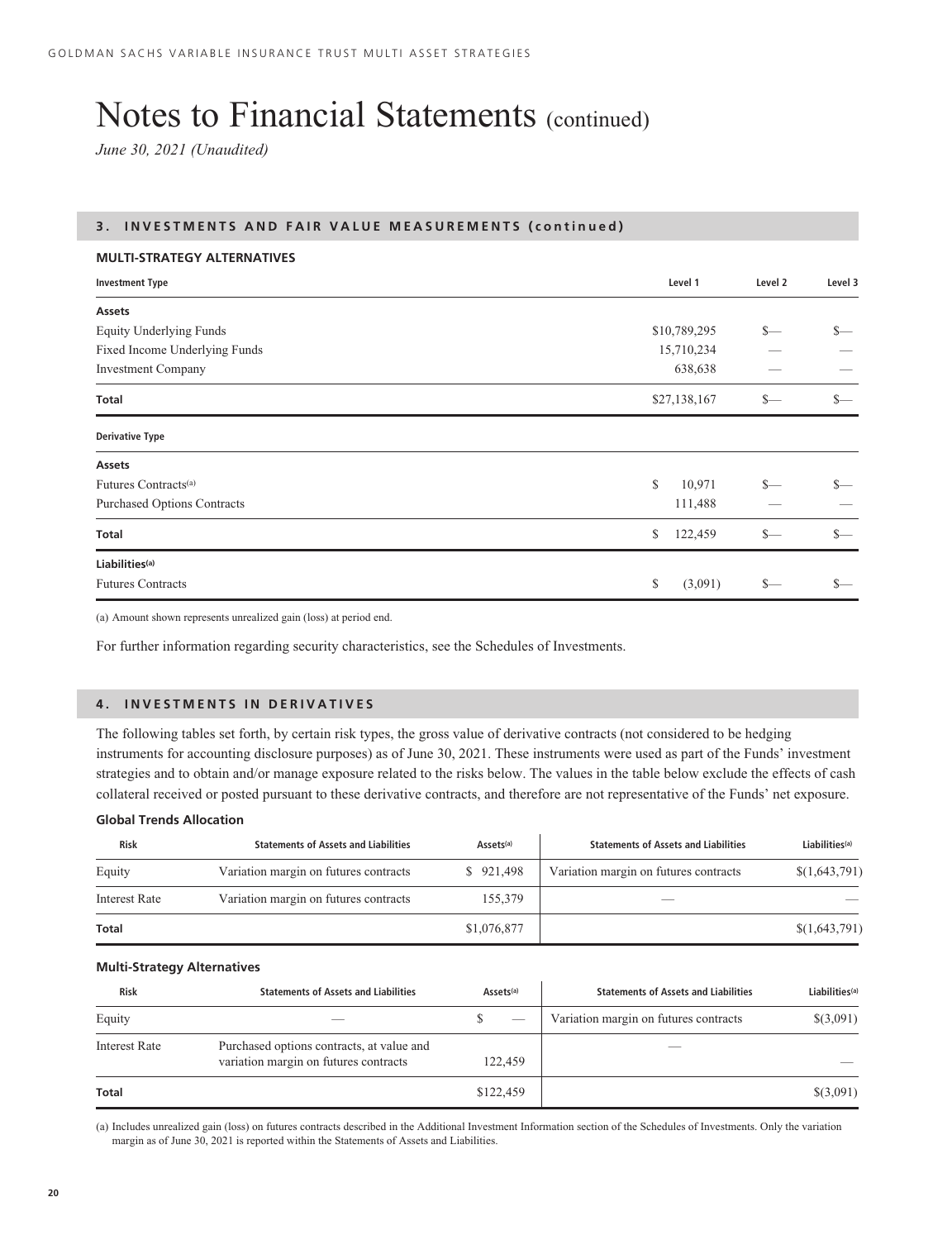### **4. INVESTMENTS IN DERIVATIVES (continued)**

The following tables set forth, by certain risk types, the Funds' gains (losses) related to these derivatives and their indicative volumes for the six months ended June 30, 2021. These gains (losses) should be considered in the context that these derivative contracts may have been executed to create investment opportunities and/or economically hedge certain investments, and accordingly, certain gains (losses) on such derivative contracts may offset certain (losses) gains attributable to investments. These gains (losses) are included in "Net realized gain (loss)" or "Net change in unrealized gain (loss)" on the Statements of Operations.

#### **Global Trends Allocation**

| <b>Risk</b>          | <b>Statements of Operations</b>                                                                              | <b>Net</b><br>Realized<br>Gain (Loss) | Net Change in<br><b>Unrealized</b><br>Gain (Loss) |
|----------------------|--------------------------------------------------------------------------------------------------------------|---------------------------------------|---------------------------------------------------|
| Equity               | Net realized gain (loss) from futures contracts/Net change in unrealized gain (loss) on futures<br>contracts | \$23,565,493                          | \$(2,606,034)                                     |
| <b>Interest Rate</b> | Net realized gain (loss) from futures contracts/Net change in unrealized gain (loss) on futures<br>contracts | (324, 932)                            | 33,114                                            |
| Total                |                                                                                                              | \$23,240,561                          | \$(2,572,920)                                     |

#### **Multi-Strategy Alternatives**

| <b>Risk</b>   | <b>Statements of Operations</b>                                                                                                                          | <b>Net</b><br>Realized<br>Gain (Loss) | Net Change in<br><b>Unrealized</b><br>Gain (Loss) |
|---------------|----------------------------------------------------------------------------------------------------------------------------------------------------------|---------------------------------------|---------------------------------------------------|
| Equity        | Net realized gain (loss) from futures contracts/Net change in unrealized gain (loss) on futures<br>contracts                                             | \$71,115                              | \$(21,882)                                        |
| Interest Rate | Net realized gain (loss) from futures contracts and purchased options/Net change in unrealized gain<br>(loss) on futures contracts and purchased options | (21, 126)                             | (49, 613)                                         |
| Total         |                                                                                                                                                          | \$49,989                              | \$(71,495)                                        |

For the six months ended June 30, 2021, the relevant values for each derivative type were as follows:

|                             | Average Number of Contracts <sup>(1)</sup> |                                            |  |  |
|-----------------------------|--------------------------------------------|--------------------------------------------|--|--|
| Fund                        |                                            | <b>Futures Contracts Purchased Options</b> |  |  |
| Global Trends Allocation    | 1.692                                      | $\overline{\phantom{a}}$                   |  |  |
| Multi-Strategy Alternatives | 24                                         |                                            |  |  |

(1) Amounts disclosed represent average number of contracts for futures and purchased options contracts, based on absolute values, which is indicative of volume of this derivative type, for the months that the Funds held such derivatives during the six months ended June 30, 2021.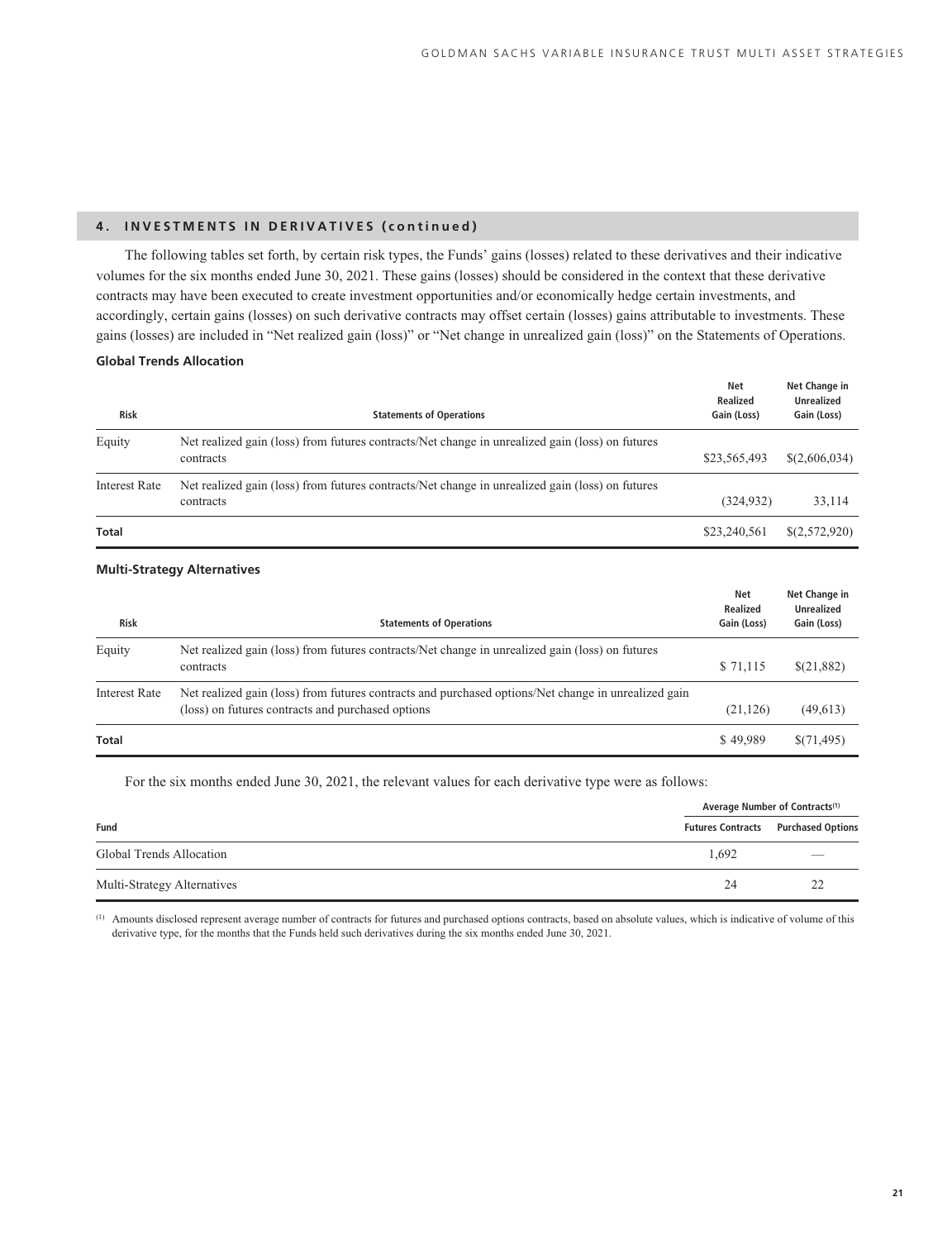# Notes to Financial Statements (continued)

*June 30, 2021 (Unaudited)*

#### **5. AGREEMENTS AND AFFILIATED TRANSACTIONS**

A. Management Agreement — Under the Agreement, GSAM manages the Funds subject to the general supervision of the Trustees.

As compensation for the services rendered pursuant to the Agreement, the assumption of the expenses related thereto and administration of the Global Trends Allocation Fund's business affairs, including providing facilities, GSAM is entitled to a management fee, accrued daily and paid monthly, equal to an annual percentage rate of the Fund's average daily net assets.

For the six months ended June 30, 2021, contractual and effective net management fees with GSAM were at the following

| rates:               |                     |                                    |                     |                     |                          |                                          |
|----------------------|---------------------|------------------------------------|---------------------|---------------------|--------------------------|------------------------------------------|
|                      |                     | <b>Contractual Management Rate</b> |                     |                     |                          |                                          |
| First<br>\$1 billion | Next<br>\$1 billion | <b>Next</b><br>\$3 billion         | Next<br>\$3 billion | Over<br>\$8 billion | <b>Effective</b><br>Rate | <b>Effective Net</b><br>Management Rate^ |
| $0.79\%$             | 0.71%               | $0.68\%$                           | $0.66\%$            | $0.65\%$            | $0.79\%$                 | $0.65\%$ *                               |

^ Effective Net Management Rate includes the impact of management fee waivers of affiliated Underlying Funds, if any.

GSAM agreed to waive a portion of its management fee in order to achieve a net management rate, as defined in the Fund's most recent prospectus. This waiver will be effective through at least April 30, 2022, and prior to such date GSAM may not terminate the arrangement without approval of the Trustees. For the six months ended June 30, 2021, GSAM waived \$205,527 of its management fee.

As compensation for the services rendered pursuant to the Agreement, the assumption of the expenses related thereto and administration of the Multi-Strategy Alternatives Portfolio's business affairs, including providing facilities, GSAM is entitled to a management fee, accrued daily and paid monthly, equal to an annual percentage rate of 0.15% of the Portfolio's average daily net assets. GSAM has agreed to waive all of its management fee. The management fee waiver will remain in effect through at least April 30, 2022, and prior to such date, GSAM may not terminate the arrangement without the approval of the Board of Trustees. For the six months ended June 30, 2021, GSAM waived \$18,116 of its management fee.

The Global Trends Allocation Fund and the Multi-Strategy Alternatives Portfolio invest in Institutional Shares of the Goldman Sachs Financial Square Government Fund, which is an affiliated Underlying Fund. GSAM has agreed to waive a portion of its management fee payable by the Funds in an amount equal to the management fee it earns as an investment adviser to the affiliated Underlying Fund in which the Funds invest, except those management fees it earns from the Funds' investments of cash collateral received in connection with securities lending transactions in the Goldman Sachs Financial Square Government Fund. For the six months ended June 30, 2021, GSAM waived \$34,798 and \$117 of the Global Trends Allocation Fund's and the Multi-Strategy Alternatives Portfolio's management fee, respectively.

B. Distribution and/or Service (12b-1) Plans — The Trust, on behalf of Service Shares of the Funds has adopted a Distribution and Service Plan subject to Rule 12b-1 under the Act. Under the Distribution and Service Plan, Goldman Sachs, which serves as distributor (the "Distributor"), is entitled to a fee accrued daily and paid monthly, for distribution services and personal and account maintenance services, which may then be paid by Goldman Sachs to authorized dealers, equal to, on an annual basis, 0.25% of the Funds' average daily net assets attributable to Service Shares.

The Trust, on behalf of Advisor Shares of the Multi-Strategy Alternatives Portfolio, has adopted a Distribution Plan subject to Rule 12b-1 under the Act. Under the Distribution Plan, Goldman Sachs as Distributor is entitled to a fee accrued daily and paid monthly for distribution services, which may then be paid by Goldman Sachs to authorized dealers, equal to, on an annual basis, 0.15% of the Multi-Strategy Alternatives Portfolio's average daily net assets attributable to Advisor Shares.

C. Service Plans — The Trust, on behalf of Advisor Shares of the Multi-Strategy Alternatives Portfolio, has adopted a Service Plan to allow Advisor Shares to compensate service organizations (including Goldman Sachs) for providing varying levels of personal and account maintenance and administration services to their customers who are beneficial owners of such shares. The Service Plans each provide for compensation to the service organizations equal to 0.25% of the average daily net assets attributable to Advisor Shares of the Multi-Strategy Alternatives Portfolio.

D. Transfer Agency Agreement — Goldman Sachs also serves as the transfer agent of the Funds for a fee pursuant to the Transfer Agency Agreement. The fees charged for such transfer agency services are accrued daily and paid monthly at an annual rate of 0.02% of the average daily net assets of Institutional, Service and Advisor Shares.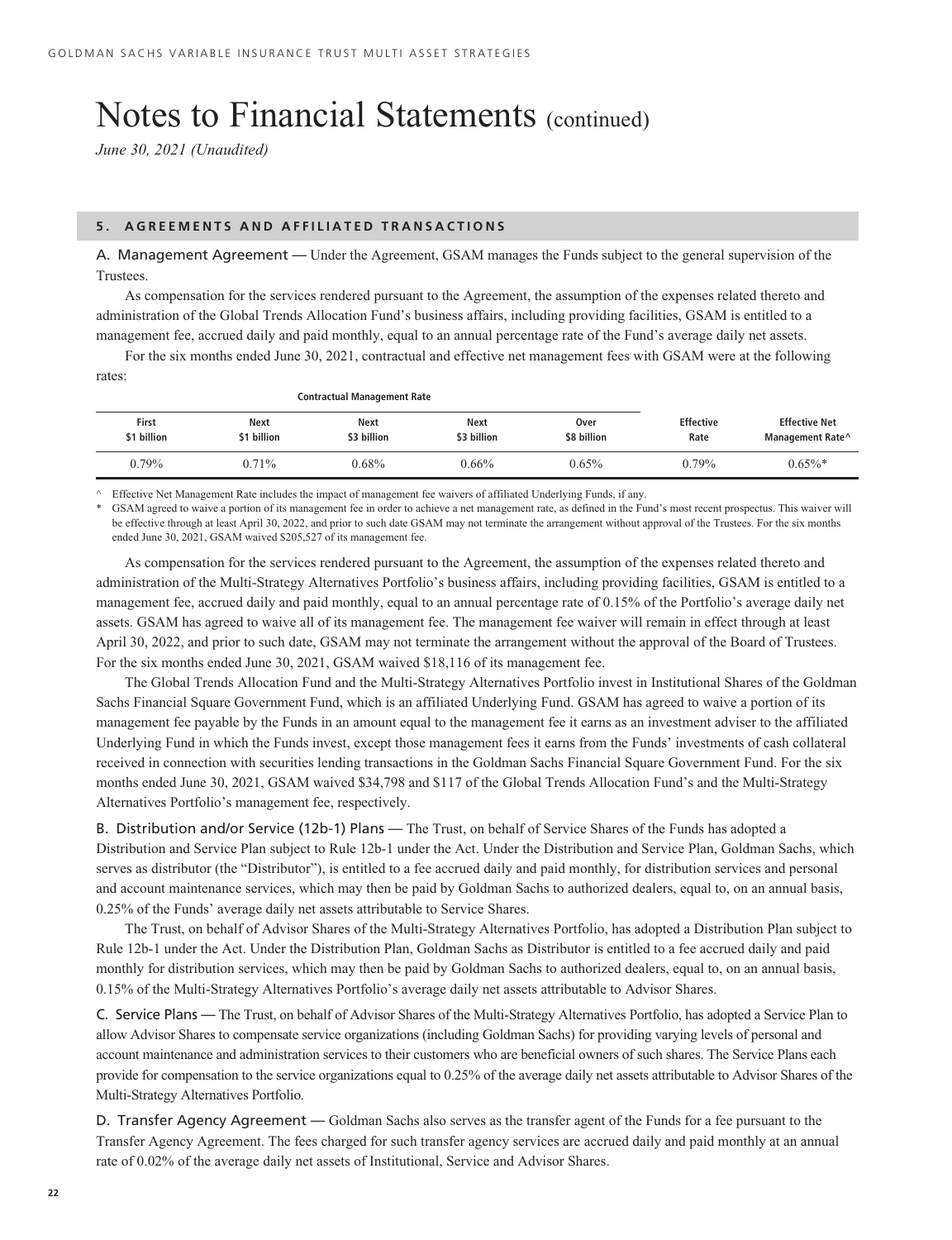#### **5. AGREEMENTS AND AFFILIATED TRANSACTIONS (continued)**

E. Other Expense Agreements and Affiliated Transactions — GSAM has agreed to reduce or limit certain "Other Expenses" of the Funds (excluding acquired fund fees and expenses, transfer agency fees and expenses, service fees and shareholder administration fees (as applicable), taxes, interest, brokerage fees, expenses of shareholder meetings, litigation and indemnification, and extraordinary expenses) to the extent such expenses exceed, on an annual basis, a percentage rate of the average daily net assets of each Fund. Such Other Expense reimbursements, if any, are accrued daily and paid monthly. In addition, the Funds are not obligated to reimburse GSAM for prior fiscal year expense reimbursements, if any. The Other Expense limitations as an annual percentage rate of average daily net assets for the Global Trends Allocation Fund and the Multi-Strategy Alternatives Portfolio are 0.004% and 0.204%, respectively. The Other Expense limitations will remain in place through at least April 30, 2022, and prior to such date GSAM may not terminate the arrangements without the approval of the Trustees. In addition, the Funds have entered into certain offset arrangements with the custodian and the transfer agent, which may result in a reduction of the Funds' expenses and are received irrespective of the application of the "Other Expense" limitations described above.

For the six months ended June 30, 2021, these expense reductions, including any fee waivers and Other Expense reimbursements, were as follows:

|                             | Fund | Management<br><b>Fee Waiver</b> | Other Expense<br>Reimbursement | <b>Total Expense</b><br><b>Reductions</b> |
|-----------------------------|------|---------------------------------|--------------------------------|-------------------------------------------|
| Global Trends Allocation    |      | \$240,325                       | \$123,483                      | \$363,808                                 |
| Multi-Strategy Alternatives |      | 18.233                          | 89,147                         | 107.380                                   |

F. Line of Credit Facility — As of June 30, 2021, the Funds participated in a \$1,000,000,000 committed, unsecured revolving line of credit facility (the "facility") together with other funds of the Trust and certain registered investment companies having management agreements with GSAM or its affiliates. This facility is to be used for temporary emergency purposes, or to allow for an orderly liquidation of securities to meet redemption requests. The interest rate on borrowings is based on the federal funds rate. The facility also requires a fee to be paid by the Funds based on the amount of the commitment that has not been utilized. For the six months ended June 30, 2021, the Funds did not have any borrowings under the facility. Prior to April 26, 2021, the facility was \$700,000,000.

G. Other Transactions with Affiliates — The following table provides information about the Fund's investments in the Goldman Sachs Financial Square Government, Goldman Sachs Financial Square Treasury Instruments, Goldman Sachs Financial Square Treasury Obligations, and Goldman Sachs Financial Square Treasury Solutions Funds as of and for the six months ended June 30, 2021:

| <b>Investment Companies</b>                              | <b>Beginning</b><br>Value as of<br>December 31, 2020 | <b>Purchases</b><br>at Cost | <b>Proceeds</b><br>from Sales             | Ending<br>Value as of<br>June 30, 2021 | Shares as of<br>June 30, 2021 | <b>Dividend</b><br>Income |
|----------------------------------------------------------|------------------------------------------------------|-----------------------------|-------------------------------------------|----------------------------------------|-------------------------------|---------------------------|
| Goldman Sachs Financial Square Government Fund           | \$100,915,798                                        |                             | \$32,290,148 \$(27,429,056) \$105,776,890 |                                        | 105,776,890 \$15,388          |                           |
| Goldman Sachs Financial Square Treasury Instruments Fund | 16,674,108                                           | 967.564                     |                                           | 17.641.672                             | 17,641,672                    | 427                       |
| Goldman Sachs Financial Square Treasury Obligations Fund | 33, 348, 216                                         | 2,527,025                   | (591.082)                                 | 35.284.159                             | 35.284.159                    | 3,414                     |
| Goldman Sachs Financial Square Treasury Solutions Fund   | 33, 348, 216                                         | 2,526,210                   | (591.082)                                 | 35,283,344                             | 35.283.344                    | 1.040                     |
| <b>Total</b>                                             | \$184,286,338                                        | \$38,310,947                | \$(28,611,220) \$193,986,065              |                                        |                               | \$20,269                  |

As of June 30, 2021, The Goldman Sachs Group, Inc. was the beneficial owner of approximately 12% of the Institutional Shares of the Global Trends Allocation Fund.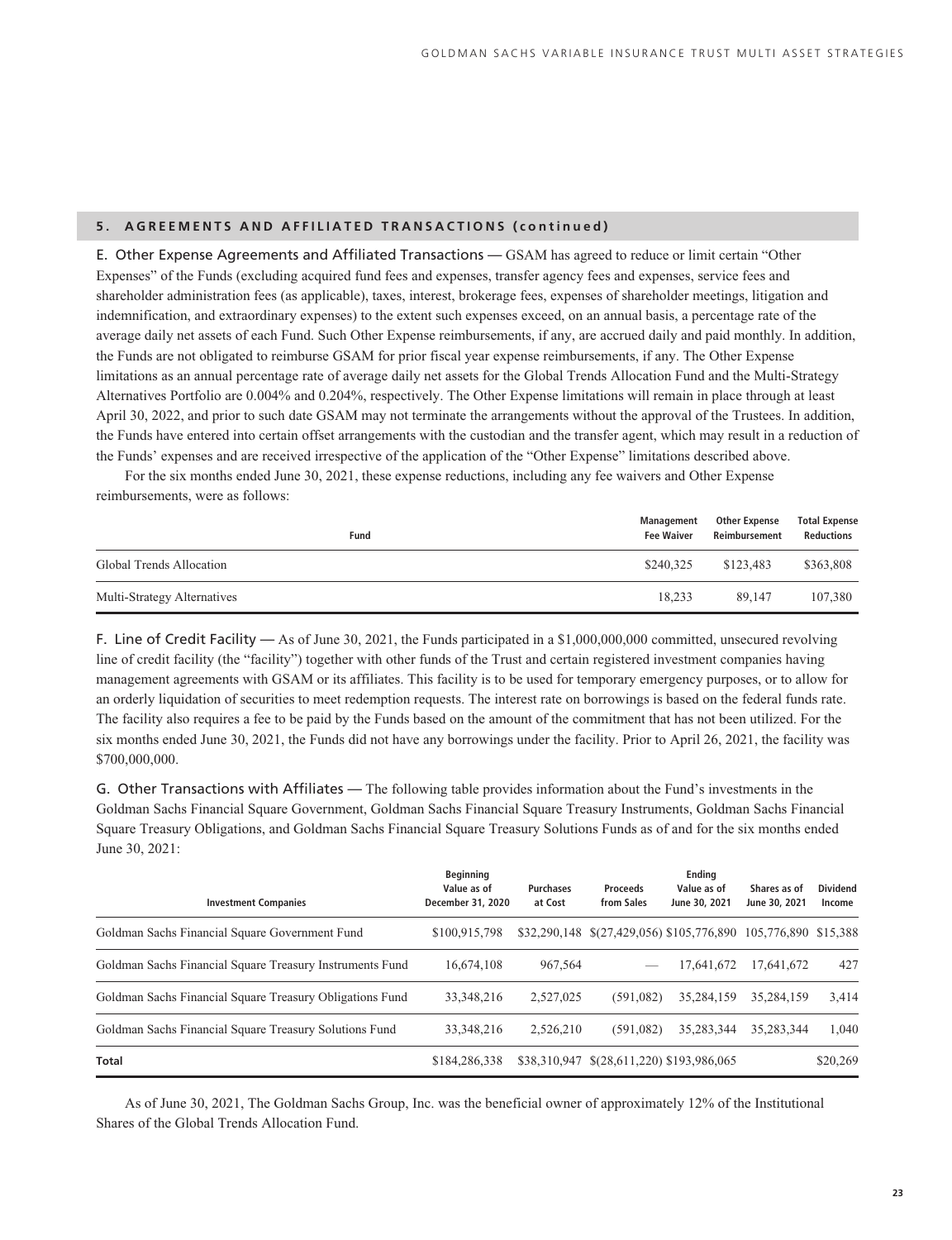# Notes to Financial Statements (continued)

*June 30, 2021 (Unaudited)*

### **5. AGREEMENTS AND AFFILIATED TRANSACTIONS (continued)**

The Multi-Strategy Alternatives Portfolio invests primarily in Class R6 Shares of the Underlying Funds. These Underlying Funds are considered to be affiliated with the Multi-Strategy Alternatives Portfolio. The tables below show the transactions in and earnings from investments in these Underlying Funds for the six months ended June 30, 2021:

| <b>Underlying Funds</b>                                                     | <b>Beginning</b><br>Value as of<br>December 31, 2020 | <b>Purchases</b><br>at Cost | <b>Proceeds</b><br>from Sales | <b>Net Realized</b><br>Gain (Loss) from<br><b>Affiliated</b><br>Investment<br>Company | Change in<br><b>Unrealized</b><br>Appreciation<br>(Depreciation) | Ending<br>Value as of<br>June 30, 2021 | Shares as of<br><b>June 30,</b><br>2021 | <b>Dividend</b><br>Income |
|-----------------------------------------------------------------------------|------------------------------------------------------|-----------------------------|-------------------------------|---------------------------------------------------------------------------------------|------------------------------------------------------------------|----------------------------------------|-----------------------------------------|---------------------------|
| Goldman Sachs Absolute Return                                               |                                                      |                             |                               |                                                                                       |                                                                  |                                        |                                         |                           |
| <b>Tracker Fund</b>                                                         | \$1,768,751                                          | \$                          | 400,001 \$ (320,000)          | \$11,272                                                                              | \$                                                               | 96,147 \$ 1,956,171                    | 185,595                                 | - \$                      |
| Goldman Sachs Alternative Premia<br>Fund                                    | 1,059,257                                            | 1,600,000                   |                               |                                                                                       | 53,014                                                           | 2,712,271                              | 385,814                                 |                           |
| Goldman Sachs Dynamic Global<br><b>Equity Fund</b>                          |                                                      | 2,050,000                   |                               |                                                                                       | 217,698                                                          | 2,267,698                              | 91,735                                  |                           |
| Goldman Sachs Emerging Markets<br>Debt Fund                                 | 2,194,144                                            | 305,021                     | (130,000)                     | (6,893)                                                                               | (69, 709)                                                        | 2,292,563                              | 185,033                                 | 39,879                    |
| Goldman Sachs Emerging Markets<br><b>Equity Insights Fund</b>               | 1,440,267                                            | 235,001                     | (700,000)                     | 143,256                                                                               | 53                                                               | 1,118,577                              | 84,485                                  |                           |
| Goldman Sachs Financial Square<br>Government Fund (Institutional<br>Shares) | 564,202                                              | 3,547,321                   | (3,472,885)                   |                                                                                       |                                                                  | 638,638                                | 638,638                                 | 93                        |
| Goldman Sachs Global<br>Infrastructure Fund                                 |                                                      | 1,868,724                   |                               |                                                                                       | 234,366                                                          | 2,103,090                              | 162,290                                 | 18,725                    |
| Goldman Sachs High Yield Floating<br>Rate Fund                              | 1,655,754                                            | 143,135                     | (499, 999)                    | (16, 806)                                                                             | 37,988                                                           | 1,320,072                              | 140,433                                 | 23,231                    |
| Goldman Sachs High Yield Fund                                               | 1,160,971                                            | 595,715                     |                               |                                                                                       | 13,250                                                           | 1,769,936                              | 271,047                                 | 35,535                    |
| Goldman Sachs Long Short Credit<br><b>Strategies Fund</b>                   | 2,734,018                                            | 297,026                     | (1,099,999)                   | (61, 552)                                                                             | 72,893                                                           | 1,942,386                              | 215,821                                 | 26,941                    |
| Goldman Sachs Managed Futures<br><b>Strategy Fund</b>                       | 3,113,123                                            | 100,000                     | (589, 999)                    | 15,138                                                                                | 100,644                                                          | 2,738,906                              | 253,368                                 |                           |
| Goldman Sachs Real Estate<br>Securities Fund                                | 818,261                                              |                             | (842, 327)                    | (186, 397)                                                                            | 210,463                                                          |                                        |                                         |                           |
| Goldman Sachs Strategic Income<br>Fund                                      | 2,179,357                                            | 118,823                     | (1,400,000)                   | (15,315)                                                                              | (51, 855)                                                        | 831,010                                | 87,475                                  | 18,820                    |
| Goldman Sachs Tactical Tilt<br>Overlay Fund                                 | 3,375,146                                            | 1,800,000                   |                               |                                                                                       | 271,703                                                          | 5,446,849                              | 526,266                                 |                           |
| <b>Total</b>                                                                | \$22,063,251                                         |                             | \$13,060,767 \$(9,055,209)    | \$(117,297)                                                                           |                                                                  | \$1,186,655 \$27,138,167               |                                         | \$163,224                 |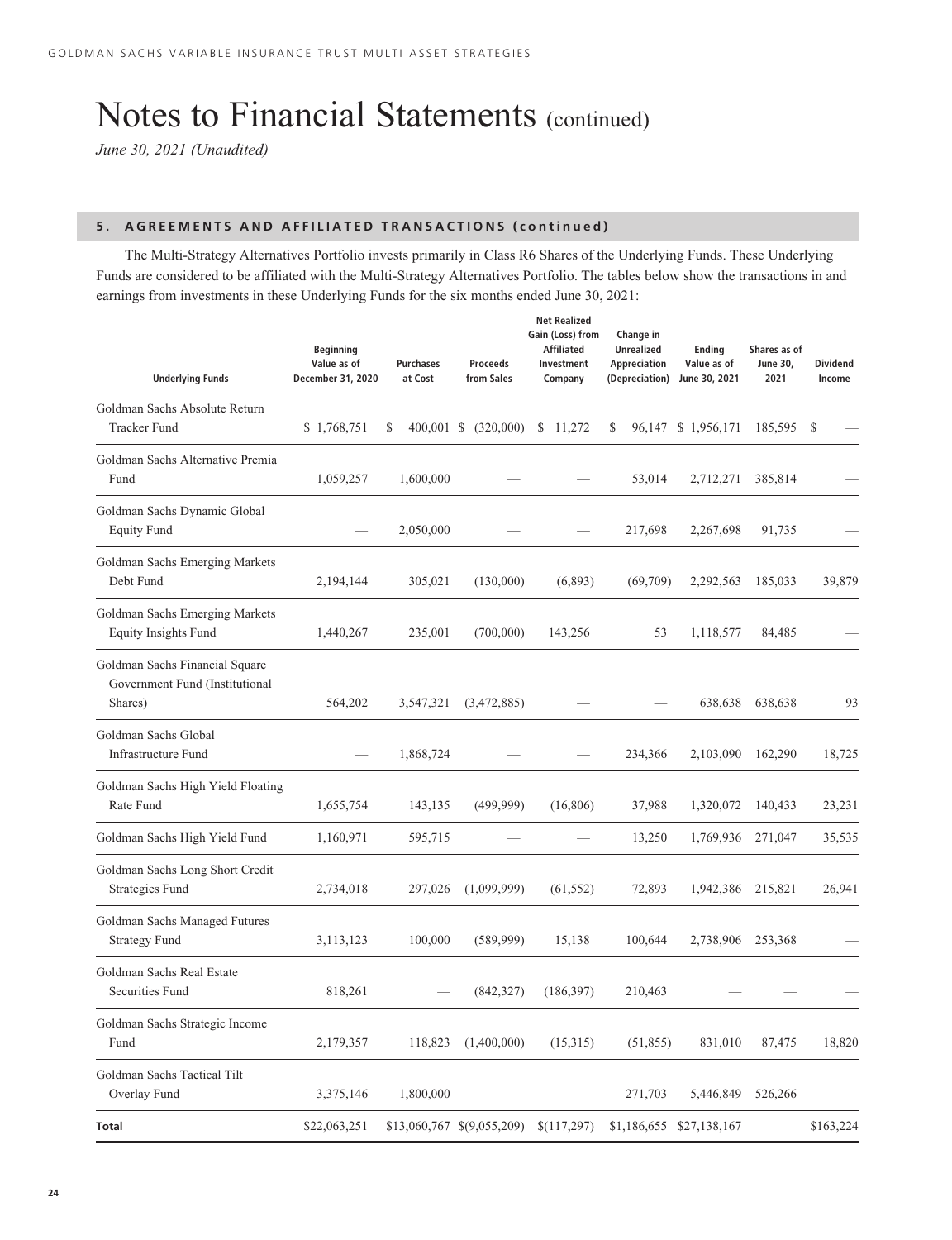### **6. PORTFOLIO SECURITIES TRANSACTIONS**

The cost of purchases and proceeds from sales and maturities of long-term securities for the six months ended June 30, 2021, were as follows:

| Fund                        | Purchases | Sales and<br><b>Maturities</b> |
|-----------------------------|-----------|--------------------------------|
| Global Trends Allocation    |           | \$8,850,565 \$53,771,037       |
| Multi-Strategy Alternatives | 9.612.241 | 5,798,321                      |

### **7. SECURITIES LENDING**

The Multi-Strategy Alternatives Portfolio may lend its securities through a securities lending agent, the Bank of New York Mellon ("BNYM"), to certain qualified borrowers. Pursuant to exemptive relief granted by the Securities and Exchange Commission ("SEC") and the terms and conditions contained therein, the Global Trends Allocation Fund may lend its securities through a securities lending agent, Goldman Sachs Agency Lending ("GSAL"), a wholly-owned subsidiary of Goldman Sachs, to certain qualified borrowers including Goldman Sachs and affiliates. In accordance with the Funds' securities lending procedures, the Funds receive cash collateral at least equal to the market value of the securities on loan. The market value of the loaned securities is determined at the close of business of the Funds at their last sale price or official closing price on the principal exchange or system on which they are traded, and any additional required collateral is delivered to the Funds on the next business day. As with other extensions of credit, the Funds may experience delay in the recovery of their securities or incur a loss should the borrower of the securities breach its agreement with the Funds or become insolvent at a time when the collateral is insufficient to cover the cost of repurchasing securities on loan. Dividend income received from securities on loan may not be subject to withholding taxes and therefore withholding taxes paid may differ from the amounts listed in the Statements of Operations. Loans of securities are terminable at any time and as such 1) the remaining contractual maturities of the outstanding securities lending transactions are considered to be overnight and continuous and 2) the borrower, after notice, is required to return borrowed securities within the standard time period for settlement of securities transactions.

The Funds invest the cash collateral received in connection with securities lending transactions in the Goldman Sachs Financial Square Government Fund ("Government Money Market Fund"), an affiliated series of the Goldman Sachs Trust. The Government Money Market Fund is registered under the Act as an open end investment company, is subject to Rule 2a-7 under the Act, and is managed by GSAM, for which GSAM may receive a management fee of up to 0.16% on an annualized basis of the average daily net assets of the Government Money Market Fund.

In the event of a default by a borrower with respect to any loan, GSAL will and BNYM may exercise any and all remedies provided under the applicable borrower agreement to make the Funds whole. These remedies include purchasing replacement securities by applying the collateral held from the defaulting broker against the purchase cost of the replacement securities. If GSAL or BNYM are unable to purchase replacement securities, GSAL and/or BNYM will indemnify the Funds by paying the Funds an amount equal to the market value of the securities loaned minus the value of cash collateral received from the borrower for the loan, subject to an exclusion for any shortfalls resulting from a loss of value in such cash collateral due to reinvestment risk. The Funds' master netting agreements with certain borrowers provide the right, in the event of a default (including bankruptcy or insolvency), for the non-defaulting party to liquidate the collateral and calculate net exposure to the defaulting party or request additional collateral. However, in the event of a default by a borrower, a resolution authority could determine that such rights are not enforceable due to the restrictions or prohibitions against the right of set-off that may be imposed in accordance with a particular jurisdiction's bankruptcy or insolvency laws. The Funds' loaned securities were all subject to enforceable Securities Lending Agreements and the value of the collateral was at least equal to the value of the cash received. The amounts of the Funds' overnight and continuous agreements, which represent the gross amounts of recognized liabilities for securities lending transactions outstanding as of June 30, 2021, are disclosed as "Payable upon return of securities loaned" on the Statements of Assets and Liabilities, where applicable. The Funds did not have securities on loan as of June 30, 2021.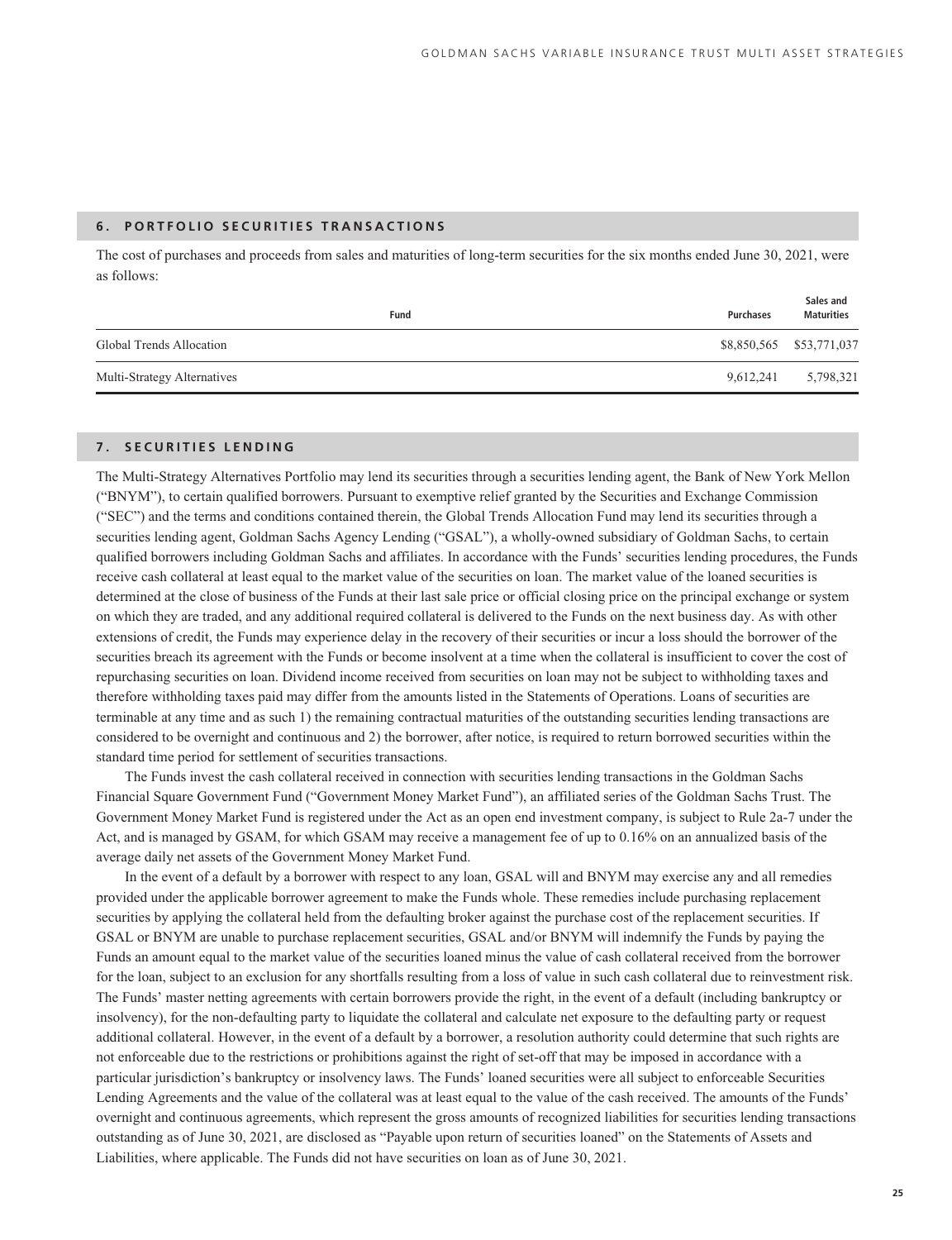## Notes to Financial Statements (continued)

*June 30, 2021 (Unaudited)*

### **7. SECURITIES LENDING (continued)**

The Funds, GSAL and BNYM received compensation relating to the lending of the Funds' securities. The amounts earned, if any, by the Funds for the six months ended June 30, 2021, are reported under Investment Income on the Statements of Operations. The table below details securities lending activity with affiliates of Goldman Sachs:

| For the six months ended June 30, 2021                                       |                                                                                  |  |  |  |
|------------------------------------------------------------------------------|----------------------------------------------------------------------------------|--|--|--|
| <b>Earnings of GSAL</b><br><b>Relating to</b><br><b>Securities</b><br>Loaned | <b>Amount Received</b><br>by the Fund<br>from Lending to<br><b>Goldman Sachs</b> |  |  |  |
| \$21                                                                         | \$191                                                                            |  |  |  |

The following table provides information about the Funds' investment in the Government Money Market Fund for the six months ended June 30, 2021:

|                             | <b>Beginning</b><br>Value as of<br>December 31, 2020 | <b>Purchases</b><br>at Cost | <b>Proceeds</b><br>from Sales | Ending<br>Value as of<br>June 30, 2021 |
|-----------------------------|------------------------------------------------------|-----------------------------|-------------------------------|----------------------------------------|
| Global Trends Allocation    | $\overbrace{\hspace{25mm}}^{}$                       | \$26,525,100                | \$(26,525,100)                | s—                                     |
| Multi-Strategy Alternatives | 153,000                                              | 174,250                     | (327, 250)                    | $\overline{\phantom{a}}$               |

#### **8. TAX INFORMATION**

As of the Funds' most recent fiscal year end, December 31, 2020, the Funds' capital loss carryforwards and certain timing differences, on a tax-basis were as follows:

|                                                                                  | <b>Global Trends</b><br><b>Allocation</b> | <b>Multi-Strategy</b><br><b>Alternatives</b> |
|----------------------------------------------------------------------------------|-------------------------------------------|----------------------------------------------|
| Capital loss carryforwards:                                                      |                                           |                                              |
| Perpetual Short-term                                                             |                                           | \$(247,553)                                  |
| Timing differences (Straddle loss deferral and Late year Ordinary loss deferral) |                                           | (1)                                          |

As of June 30, 2021, the Funds' aggregate security unrealized gains and losses based on cost for U.S. federal income tax purposes were as follows:

|                       | <b>Global Trends</b><br><b>Allocation</b> | Multi-Strategy<br><b>Alternatives</b> |
|-----------------------|-------------------------------------------|---------------------------------------|
| Tax cost              | \$249,641,845 \$26,258,219                |                                       |
| Gross unrealized gain | 37,208,190                                | 1,495,879                             |
| Gross unrealized loss | (4,703,153)                               | (615, 931)                            |
| Net unrealized gain   |                                           | 879.948                               |

The difference between GAAP-basis and tax-basis unrealized gains (losses) is attributable primarily to wash sales, net mark to market gains (losses) on regulated futures and options contracts and differences in the tax treatment of partnership investments.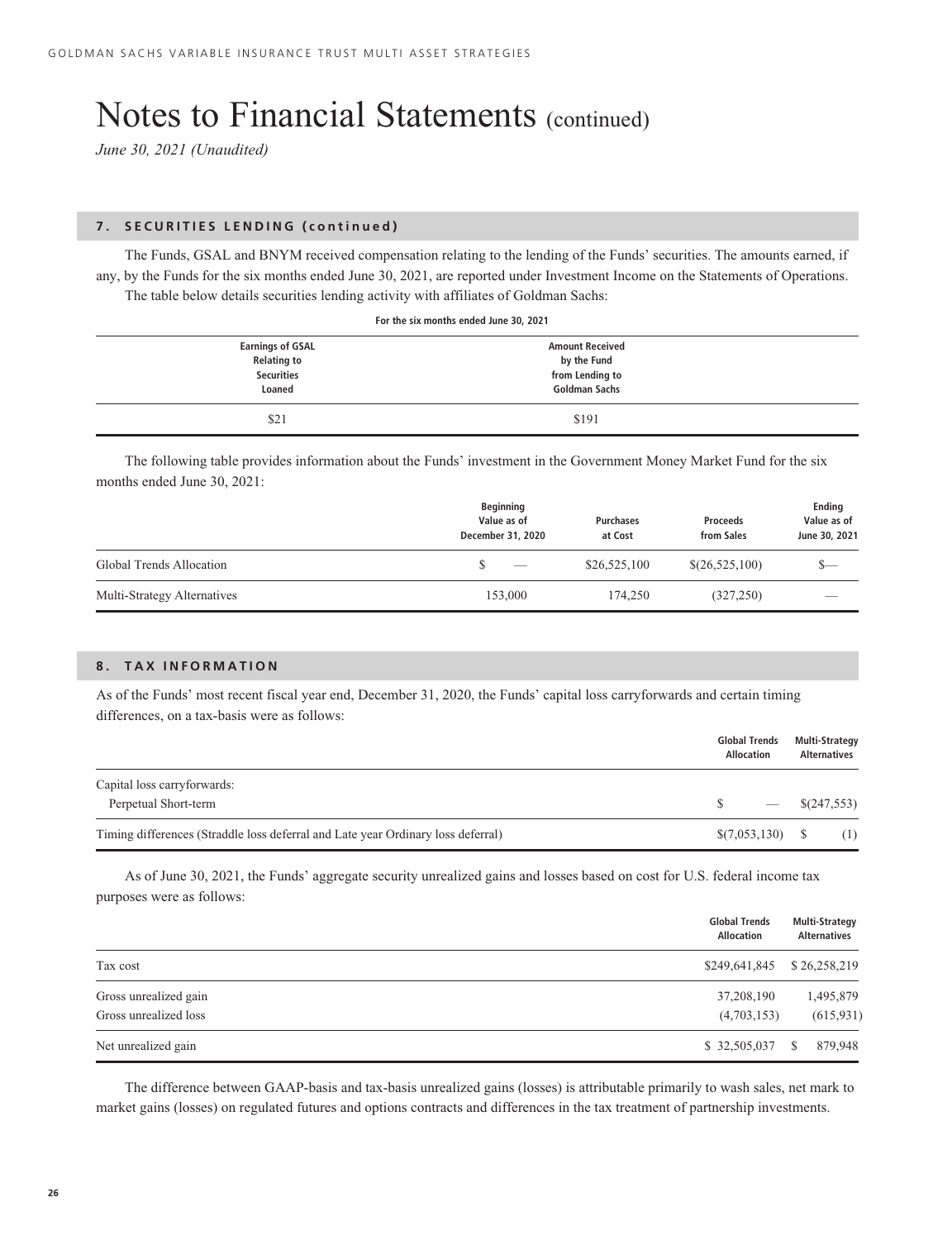### **8. TAX INFORMATION (continued)**

GSAM has reviewed the Funds' tax positions for all open tax years (the current and prior three years, as applicable) and has concluded that no provision for income tax is required in the Funds' financial statements. Such open tax years remain subject to examination and adjustment by tax authorities.

### **9. OTHER RISKS**

The Funds' and Underlying Fund's risks include, but are not limited to, the following:

Derivatives Risk — The Funds' use of derivatives may result in loss. Derivative instruments, which may pose risks in addition to and greater than those associated with investing directly in securities, currencies or other instruments, may be illiquid or less liquid, volatile, difficult to price and leveraged so that small changes in the value of the underlying instruments may produce disproportionate losses to the Funds. Derivatives are also subject to counterparty risk, which is the risk that the other party in the transaction will not fulfill its contractual obligation. The use of derivatives is a highly specialized activity that involves investment techniques and risks different from those associated with investments in more traditional securities and instruments. Losses from derivatives can also result from a lack of correlation between changes in the value of derivative instruments and the portfolio assets (if any) being hedged.

Foreign and Emerging Countries Risk — Investing in foreign markets may involve special risks and considerations not typically associated with investing in the U.S. Foreign securities may be subject to risk of loss because of more or less foreign government regulation, less public information and less economic, political and social stability in the countries in which the Funds or an Underlying Fund invests. The imposition of exchange controls (including repatriation restrictions), confiscation of assets and property, trade restrictions (including tariffs) and other government restrictions by the U.S. or other governments, or problems with registration, settlement or custody, may also result in losses. Foreign risk also involves the risk of negative foreign currency rate fluctuations, which may cause the value of securities denominated in such foreign currency (or other instruments through which the Funds or an Underlying Fund has exposure to foreign currencies) to decline in value. Currency exchange rates may fluctuate significantly over short periods of time. To the extent that the Funds or an Underlying Fund also invests in securities of issuers located in emerging markets, these risks may be more pronounced.

Interest Rate Risk — When interest rates increase, fixed income securities or instruments held by the Funds will generally decline in value. Long-term fixed income securities or instruments will normally have more price volatility because of this risk than short-term fixed income securities or instruments. The risks associated with changing interest rates may have unpredictable effects on the markets and the Funds' investments. Fluctuations in interest rates may also affect the liquidity of fixed income securities and instruments held by the Funds.

Investments in the Underlying Funds — The investments of the Multi-Strategy Alternatives Portfolio may be concentrated in one or more Underlying Funds (including ETFs and other registered investment companies) subject to statutory limitations prescribed by the Act or exemptive relief or regulations thereunder. The Multi-Strategy Alternatives Portfolio's investment performance is directly related to the investment performance of the Underlying Funds it holds. The Multi-Strategy Alternatives Portfolio is subject to the risk factors associated with the investments of the Underlying Funds and will be affected by the investment policies and practices of the Underlying Funds in direct proportion to the amount of assets allocated to each. in direct proportion to the amount of assets allocated to each. If the Multi-Strategy Alternatives Portfolio has a relative concentration of its portfolio in a single Underlying Fund, it may be more susceptible to adverse developments affecting that Underlying Fund, and may be more susceptible to losses because of these developments. A strategy used by the Underlying Funds may fail to produce the intended results.

Investments in Other Investment Companies Risk  $-$  As a shareholder of another investment company, including an ETF, the Funds will indirectly bear its proportionate share of any net management fees and other expenses paid by such other investment companies, in addition to the fees and expenses regularly borne by the Funds. ETFs are subject to risks that do not apply to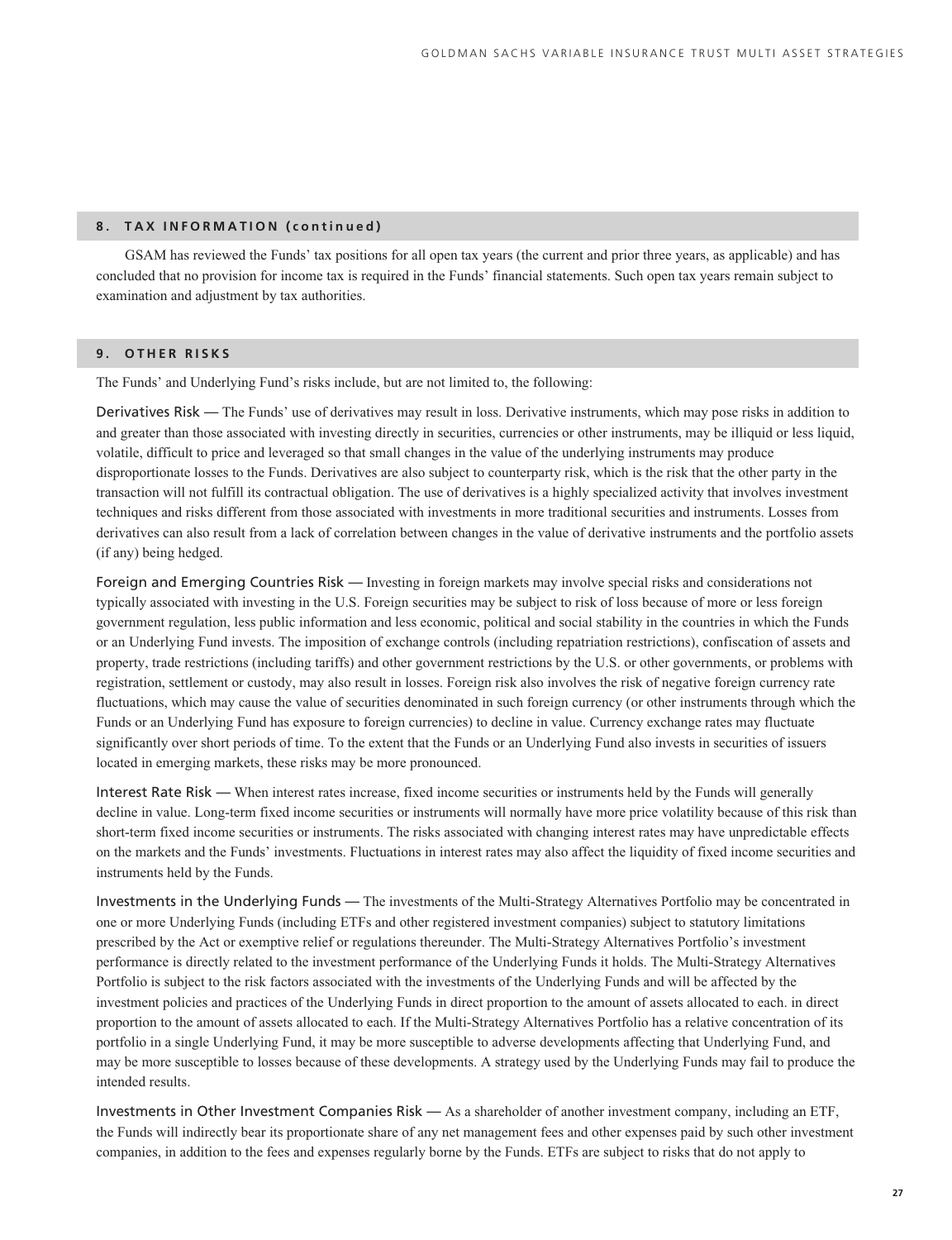## Notes to Financial Statements (continued)

*June 30, 2021 (Unaudited)*

#### **9. OTHER RISKS (continued)**

conventional mutual funds, including but not limited to the following: (i) the market price of the ETF's shares may trade at a premium or a discount to their NAV; and (ii) an active trading market for an ETF's shares may not develop or be maintained.

Large Shareholder Transactions Risk — The Funds or an Underlying Fund may experience adverse effects when certain large shareholders, such as other funds, participating insurance companies, accounts and Goldman Sachs affiliates, purchase or redeem large amounts of shares of the Funds or an Underlying Fund. Such large shareholder redemptions, which may occur rapidly or unexpectedly, may cause the Funds or an Underlying Fund to sell portfolio securities at times when it would not otherwise do so, which may negatively impact the Funds' or the Underlying Fund's NAV and liquidity. These transactions may also accelerate the realization of taxable income to shareholders if such sales of investments resulted in gains, and may also increase transaction costs. In addition, a large redemption could result in the Funds' or an Underlying Fund's current expenses being allocated over a smaller asset base, leading to an increase in the Funds' or the Underlying Fund's expense ratio. Similarly, large Funds or Underlying Fund share purchases may adversely affect the Funds' or an Underlying Fund's performance to the extent that the Funds or the Underlying Fund is delayed in investing new cash or otherwise maintains a larger cash position than it ordinarily would.

Liquidity Risk — The Funds or an Underlying Fund may make investments that are illiquid or that may become less liquid in response to market developments or adverse investor perceptions. Illiquid investments may be more difficult to value. Liquidity risk may also refer to the risk that the Funds or an Underlying Fund will not be able to pay redemption proceeds within the allowable time period or without significant dilution to remaining investors' interests because of unusual market conditions, an unusually high volume of redemption requests, or other reasons. To meet redemption requests, the Funds or an Underlying Fund may be forced to sell investments at an unfavorable time and/or under unfavorable conditions. If the Funds or an Underlying Fund is forced to sell securities at an unfavorable time and/or under unfavorable conditions, such sales may adversely affect the Funds' or Underlying Fund's NAV and dilute remaining investors' interests. Liquidity risk may be the result of, among other things, the reduced number and capacity of traditional market participants to make a market in fixed income securities or the lack of an active market. The potential for liquidity risk may be magnified by a rising interest rate environment or other circumstances where investor redemptions from fixed income mutual funds may be higher than normal, potentially causing increased supply in the market due to selling activity. These risks may be more pronounced in connection with the Funds' investments in securities of issuers located in emerging market countries. Redemptions by large shareholders may have a negative impact on the Funds' or Underlying Fund's liquidity.

Market and Credit Risks — In the normal course of business, the Funds or an Underlying Fund trade financial instruments and enter into financial transactions where risk of potential loss exists due to changes in the market (market risk). The value of the securities in which the Funds and/or an Underlying Fund invests may go up or down in response to the prospects of individual companies, particular sectors or governments and/or general economic conditions throughout the world due to increasingly interconnected global economies and financial markets. Events such as war, acts of terrorism, social unrest, natural disasters, the spread of infectious illness or other public health threats could also significantly impact the Funds and/or an Underlying Fund and their investments. Additionally, the Funds and/or Underlying Fund may also be exposed to credit risk in the event that an issuer or guarantor fails to perform or that an institution or entity with which the Funds and the Underlying Fund have unsettled or open transactions defaults.

### **10. INDEMNIFICATIONS**

Under the Trust's organizational documents, its Trustees, officers, employees and agents are indemnified, to the extent permitted by the Act and state law, against certain liabilities that may arise out of performance of their duties to the Funds. Additionally, in the course of business, the Funds enter into contracts that contain a variety of indemnification clauses. The Funds' maximum exposure under these arrangements is unknown, as this would involve future claims that may be made against the Funds that have not yet occurred. However, GSAM believes the risk of loss under these arrangements to be remote.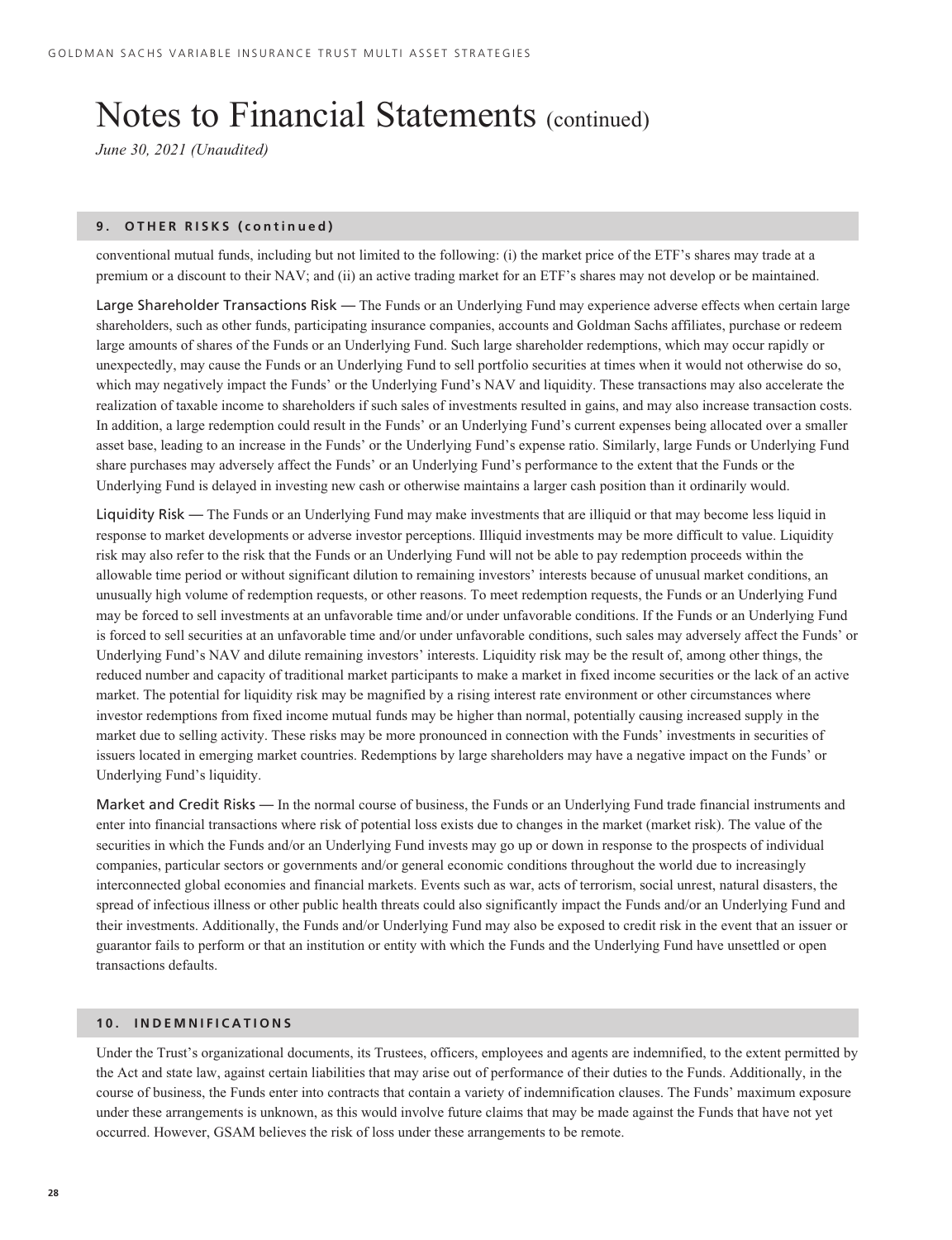### **11. SUBSEQUENT EVENTS**

Subsequent events after the Statements of Assets and Liabilities date have been evaluated, and GSAM has concluded that there is no impact requiring adjustment or disclosure in the financial statements.

### **12. SUMMARY OF SHARE TRANSACTIONS**

Share activity is as follows:

|                               |               | <b>Global Trends Allocation Fund</b>                     |               |                                                |  |  |
|-------------------------------|---------------|----------------------------------------------------------|---------------|------------------------------------------------|--|--|
|                               |               | For the Six Months Ended<br>June 30, 2021<br>(Unaudited) |               | For the Fiscal Year Ended<br>December 31, 2020 |  |  |
|                               | <b>Shares</b> | <b>Dollars</b>                                           | <b>Shares</b> | <b>Dollars</b>                                 |  |  |
| <b>Institutional Shares</b>   |               |                                                          |               |                                                |  |  |
| Reinvestment of distributions |               | -S                                                       | 440 \$        | 5,497                                          |  |  |
|                               |               |                                                          | 440           | 5,497                                          |  |  |
| <b>Service Shares</b>         |               |                                                          |               |                                                |  |  |
| Shares sold                   | 536,910       | 7,117,197                                                | 1,538,326     | 18,343,800                                     |  |  |
| Reinvestment of distributions |               |                                                          | 453,290       | 5,648,001                                      |  |  |
| Shares redeemed               | (1,862,530)   | (24,711,635)                                             | (3,383,659)   | (40, 330, 893)                                 |  |  |
|                               | (1,325,620)   | (17,594,438)                                             | (1,392,043)   | (16,339,092)                                   |  |  |
| <b>NET DECREASE</b>           | (1,325,620)   | \$(17,594,438)                                           | (1,391,603)   | \$(16,333,595)                                 |  |  |

|                               |               | <b>Multi-Strategy Alternatives Portfolio</b>             |               |                                                |  |
|-------------------------------|---------------|----------------------------------------------------------|---------------|------------------------------------------------|--|
|                               |               | For the Six Months Ended<br>June 30, 2021<br>(Unaudited) |               | For the Fiscal Year Ended<br>December 31, 2020 |  |
|                               | <b>Shares</b> | <b>Dollars</b>                                           | <b>Shares</b> | <b>Dollars</b>                                 |  |
| <b>Institutional Shares</b>   |               |                                                          |               |                                                |  |
| Shares sold                   | 140,005       | \$1,378,058                                              | 44,537        | 398,878<br>S                                   |  |
| Reinvestment of distributions |               |                                                          | 3,244         | 30,659                                         |  |
| Shares redeemed               | (15,291)      | (147, 284)                                               | (32, 120)     | (288, 931)                                     |  |
|                               | 124,714       | 1,230,774                                                | 15,661        | 140,606                                        |  |
| <b>Service Shares</b>         |               |                                                          |               |                                                |  |
| Shares sold                   | 238,285       | 2,320,193                                                | 123,578       | 1,094,287                                      |  |
| Reinvestment of distributions |               |                                                          | 6,691         | 63,162                                         |  |
| Shares redeemed               | (90, 786)     | (889,963)                                                | (79, 590)     | (709, 770)                                     |  |
|                               | 147,499       | 1,430,230                                                | 50,679        | 447,679                                        |  |
| <b>Advisor Shares</b>         |               |                                                          |               |                                                |  |
| Shares sold                   | 201,860       | 1,961,105                                                | 670,463       | 5,940,118                                      |  |
| Reinvestment of distributions |               |                                                          | 31,672        | 298,027                                        |  |
| Shares redeemed               | (84, 614)     | (817,582)                                                | (537, 655)    | (4,835,544)                                    |  |
|                               | 117,246       | 1,143,523                                                | 164,480       | 1,402,601                                      |  |
| <b>NET INCREASE</b>           | 389,459       | \$3,804,527                                              | 230,820       | \$1,990,886                                    |  |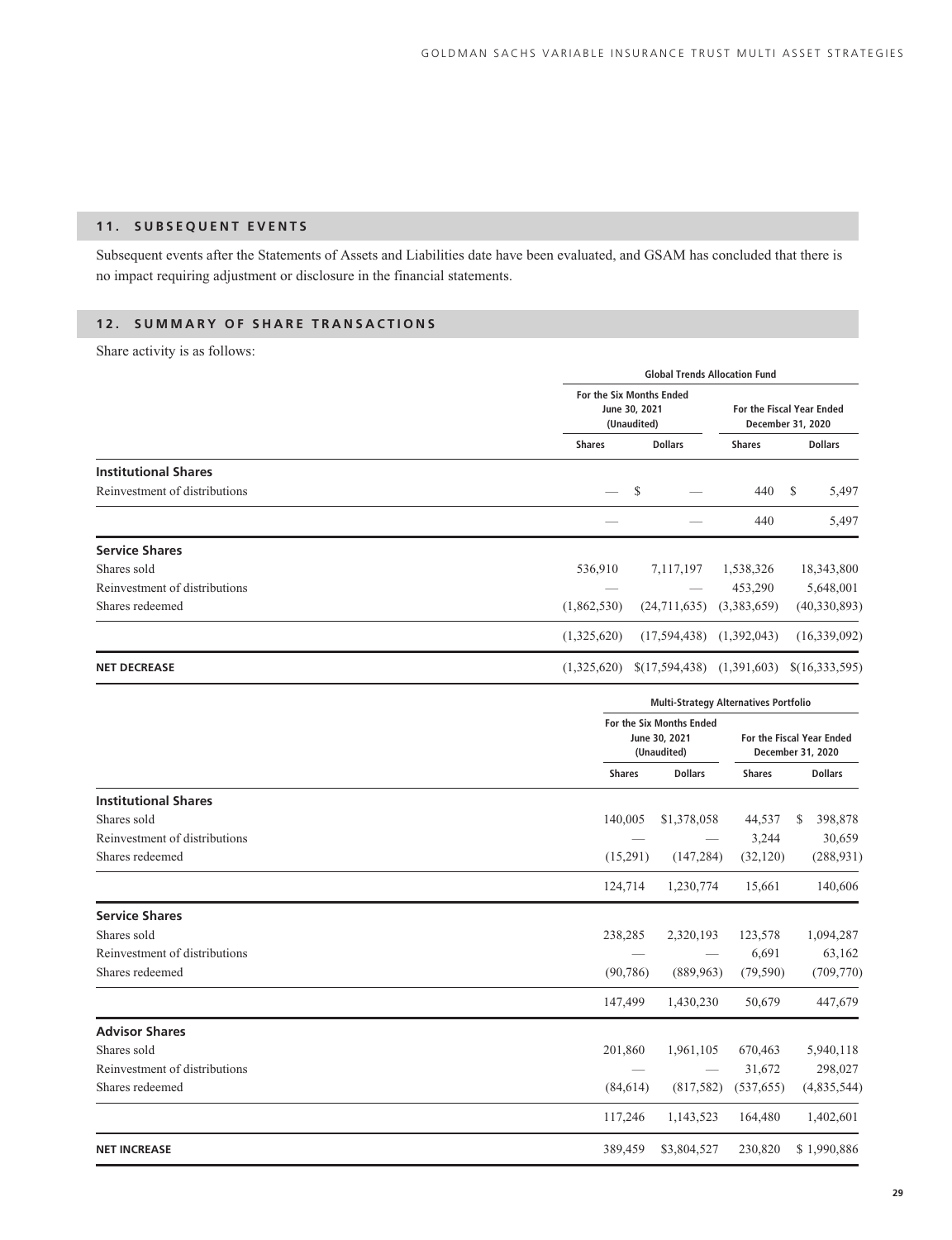### Liquidity Risk Management Program (Unaudited)

Each Fund has adopted and implemented a liquidity risk management program (the "Program") in accordance with Rule 22e-4 under the 1940 Act. The Program seeks to assess and manage each Fund's liquidity risk, *i.e.*, the risk that a Fund is unable to satisfy redemption requests without significantly diluting remaining investors' interests in the Fund. The Board of Trustees of the Trust has designated GSAM, each Fund's investment adviser, to administer the Program. Certain aspects of the Program rely on third parties to perform certain functions, including the provision of market data and application of models.

The Program is comprised of various components designed to support the assessment and/or management of liquidity risk, including: (1) the periodic assessment (no less frequently than annually) of certain factors that influence a Fund's liquidity risk; (2) the periodic classification (no less frequently than monthly) of a Fund's investments into one of four liquidity categories that reflect an estimate of their liquidity under current market conditions; (3) a 15% limit on the acquisition of "illiquid investments" (as defined under Rule 22e-4); (4) for a Fund that does not invest primarily in "highly liquid investments" (as defined under Rule 22e-4), the determination of a minimum percentage of the Fund's assets that will generally be invested in highly liquid investments (a "Highly Liquid Investment Minimum"); and (5) periodic reporting to the Board of Trustees.

At a meeting of the Board of Trustees on February 9-10, 2021, GSAM provided a written report to the Board addressing the operation, and the adequacy and effectiveness of the implementation, of the Program, including, as applicable, the operation of any Highly Liquid Investment Minimum and any material changes to the Program, for the period from January 1, 2020 through December 31, 2020 (the "Reporting Period"). Among other things, the annual report and related materials discussed: (1) the results of stress tests designed to assess liquidity under a hypothetical stressed scenario involving elevated redemptions; (2) an assessment of the methodologies used to classify investments into one of four liquidity categories; and (3) the impact of the COVID-19 pandemic on liquidity and management of liquidity risk during the Reporting Period, including during stressed market conditions caused by the COVID-19 pandemic. The report concluded that the Program continues to be reasonably designed to assess and manage liquidity risk and was adequately and effectively implemented during the Reporting Period.

There can be no assurance that the Program will achieve its objectives under all circumstances in the future. Please refer to your Fund's prospectus for more information regarding the Fund's exposure to liquidity risk and other risks to which it may be subject.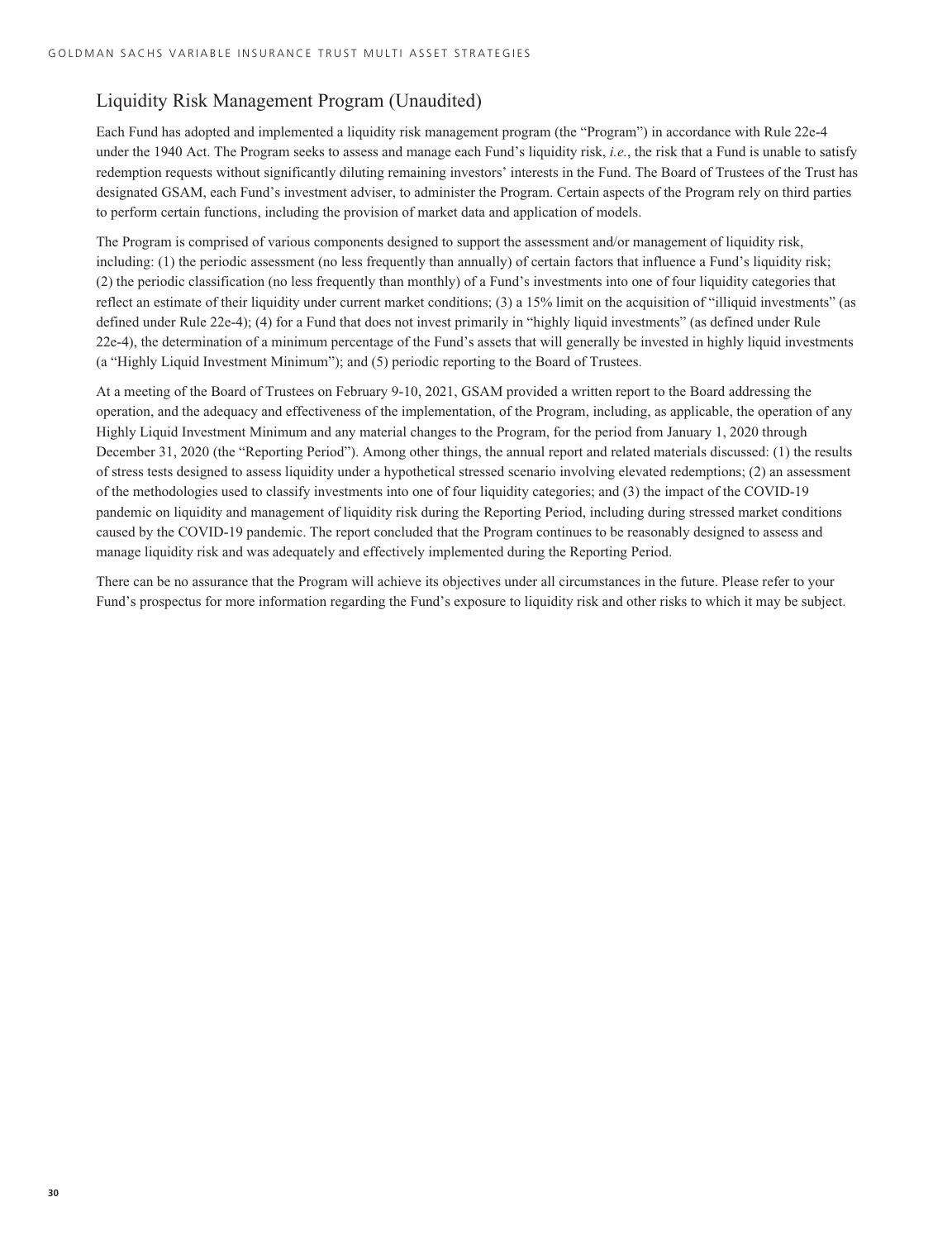### <span id="page-32-0"></span>**Fund Expenses — Six Month Period Ended June 30, 2021 (Unaudited)**

As a shareholder of Institutional, Service or Advisor Shares of a Fund you incur ongoing costs, including management fees, distribution and/or service (12b-1) fees (with respect to Service and Advisor Shares) and other Fund expenses. This example is intended to help you understand your ongoing costs (in dollars) of investing in Institutional Shares, Service Shares and Advisor Shares of the Funds and to compare these costs with the ongoing costs of investing in other mutual funds.

The example is based on an investment of \$1,000 invested at the beginning of the period and held for the entire period from January 1, 2021 through June 30, 2021, which represents a period of 181 days of a 365 day year.

*Actual Expenses* — The first line under each share class in the table below provides information about actual account values and actual expenses. You may use the information in this line, together with the amount you invested, to estimate the expenses that you paid over the period. Simply divide your account value by \$1,000 (for example, an \$8,600 account value divided by \$1,000=8.6), then multiply the result by the number in the first line under the heading entitled "Expenses Paid" to estimate the expenses you paid on your account during this period.

*Hypothetical Example for Comparison Purposes —* The second line under each share class in the table below provides information about hypothetical account values and hypothetical expenses based on the Funds' actual net expense ratio and an assumed rate of return of 5% per year before expenses, which is not the Funds' actual return. The hypothetical account values and expenses may not be used to estimate the actual ending account balance or expenses you paid for the period. You may use this information to compare the ongoing costs of investing in the Funds and other funds. To do so, compare this 5% hypothetical example with the 5% hypothetical examples that appear in the shareholder reports of the other funds.

Please note that the expenses shown in the table are meant to highlight your ongoing costs only. As a shareholder of the Funds you do not incur any transaction costs, such as sales charges, redemption fees, or exchange fees, but shareholders of other funds may incur such costs. The second line of the table is useful in comparing ongoing costs only and will not help you determine the relative total costs of owning different funds whose shareholders may incur transaction costs.

|                        | <b>Global Trends Allocation Fund</b>                 |                                            |                                                                          | <b>Multi-Strategy Alternatives Portfolio</b>         |                                            |                                                                          |
|------------------------|------------------------------------------------------|--------------------------------------------|--------------------------------------------------------------------------|------------------------------------------------------|--------------------------------------------|--------------------------------------------------------------------------|
| <b>Share Class</b>     | <b>Beginning</b><br><b>Account Value</b><br>01/01/21 | Ending<br><b>Account Value</b><br>06/30/21 | <b>Expenses</b><br>Paid for the<br>6 Months<br><b>Ended</b><br>06/30/21* | <b>Beginning</b><br><b>Account Value</b><br>01/01/21 | Ending<br><b>Account Value</b><br>06/30/21 | <b>Expenses</b><br>Paid for the<br>6 Months<br><b>Ended</b><br>06/30/21* |
| <b>Institutional</b>   |                                                      |                                            |                                                                          |                                                      |                                            |                                                                          |
| Actual                 | \$1,000                                              | \$1,000.00                                 | \$3.37                                                                   | \$1,000                                              | \$1,000.00                                 | \$1.09                                                                   |
| Hypothetical 5% return | 1.000                                                | $1,021.42+$                                | 3.41                                                                     | 1,000                                                | $1,023.70+$                                | 1.10                                                                     |
| <b>Service</b>         |                                                      |                                            |                                                                          |                                                      |                                            |                                                                          |
| Actual                 | 1.000                                                | 1,000.00                                   | 4.61                                                                     | 1,000                                                | 1,000.00                                   | 2.33                                                                     |
| Hypothetical 5% return | 1,000                                                | $1,020.18+$                                | 4.66                                                                     | 1,000                                                | $1,022.46+$                                | 2.36                                                                     |
| <b>Advisor</b>         |                                                      |                                            |                                                                          |                                                      |                                            |                                                                          |
| Actual                 | N/A                                                  | N/A                                        | N/A                                                                      | 1,000                                                | 1,000.00                                   | 3.07                                                                     |
| Hypothetical 5% return | N/A                                                  | N/A                                        | N/A                                                                      | 1,000                                                | $1,021.72+$                                | 3.11                                                                     |

+ Hypothetical expenses are based on each Fund's actual annualized net expense ratios and an assumed rate of return of 5% per year before expenses.

\* Expenses are calculated using each Fund's annualized net expense ratio for each class, which represents the ongoing expenses as a percentage of net assets for the six months ended June 30, 2021. Expenses are calculated by multiplying the annualized net expense ratio by the average account value for the period; then multiplying the result by the number of days in the most recent fiscal half year; and then dividing that result by the number of days in the fiscal year. The annualized net expense ratios for the period were as follows:

| Fund                        | <b>Institutional</b> | Service  | Advisor |
|-----------------------------|----------------------|----------|---------|
| Global Trends Allocation    | $0.68\%$             | $0.93\%$ | N/A     |
| Multi-Strategy Alternatives | 0.22                 | 0.47     | 0.62    |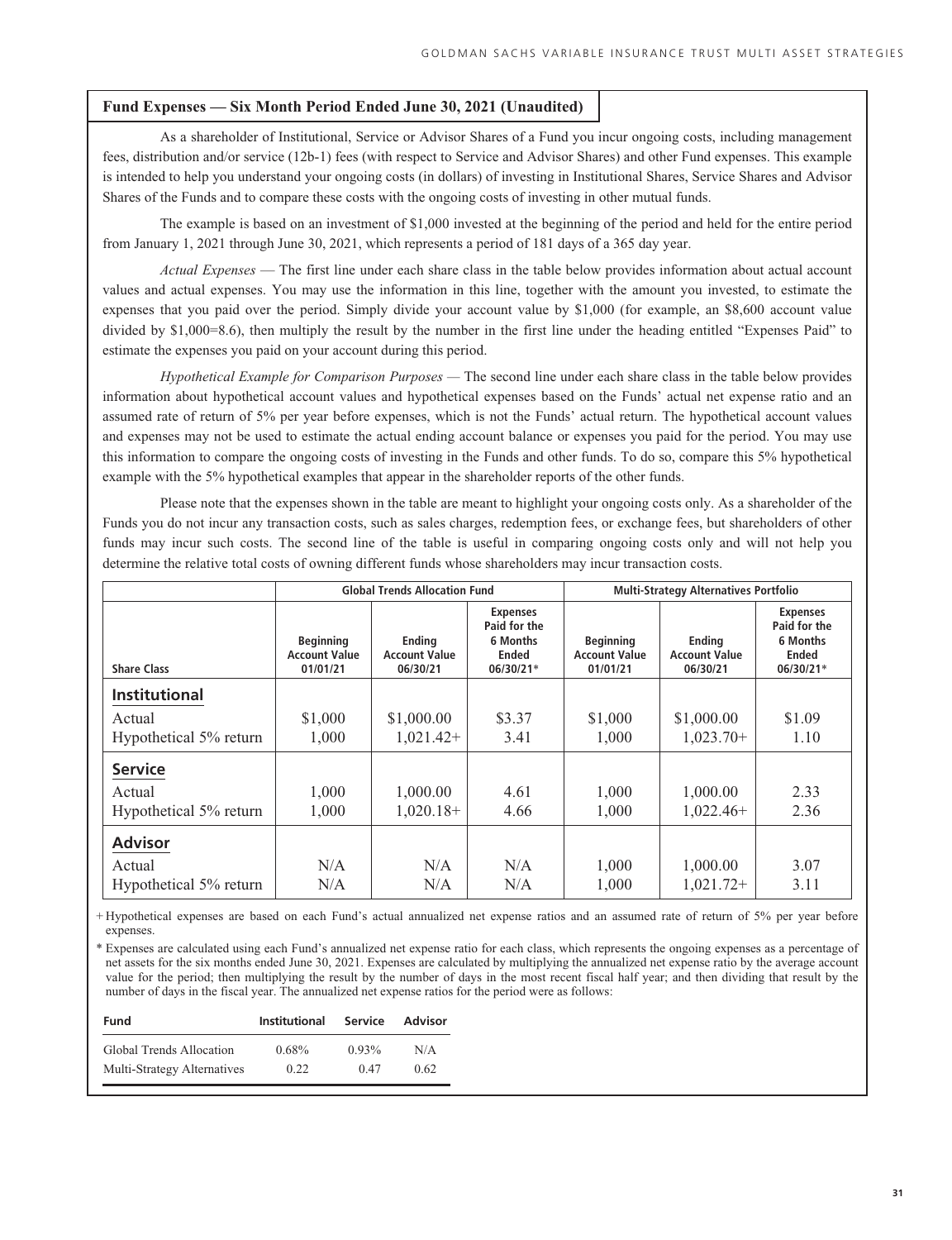### **Background**

The Goldman Sachs Multi-Strategy Alternatives Portfolio and Goldman Sachs Global Trends Allocation Fund (the "Funds") are investment portfolios of Goldman Sachs Variable Insurance Trust (the "Trust"). The Board of Trustees oversees the management of the Trust and reviews the investment performance and expenses of the Funds at regularly scheduled meetings held throughout the year. In addition, the Board of Trustees determines annually whether to approve the continuance of the Trust's investment management agreement (the "Management Agreement") with Goldman Sachs Asset Management, L.P. (the "Investment Adviser") on behalf of the Funds.

The Management Agreement was most recently approved for continuation until June 30, 2022 by the Board of Trustees, including those Trustees who are not parties to the Management Agreement or "interested persons" (as defined in the Investment Company Act of 1940, as amended) of any party thereto (the "Independent Trustees"), at a meeting held on June 15-16, 2021 (the "Annual Meeting").

The review process undertaken by the Trustees spans the course of the year and culminates with the Annual Meeting. To assist the Trustees in their deliberations, the Trustees have established a Contract Review Committee (the "Committee"), comprised of the Independent Trustees. The Committee held two meetings over the course of the year since the Management Agreement was last approved. At those Committee meetings, regularly scheduled Board or other committee meetings, and/or the Annual Meeting, matters relevant to the renewal of the Management Agreement were considered by the Board, or the Independent Trustees, as applicable. With respect to each Fund, such matters included:

- (a) the nature and quality of the advisory, administrative, and other services provided to the Fund and the underlying funds in which the Multi-Strategy Alternatives Portfolio invests (the "Underlying Funds") by the Investment Adviser and its affiliates, including information about:
	- (i) the structure, staff, and capabilities of the Investment Adviser and its portfolio management teams;
	- (ii) the groups within the Investment Adviser and its affiliates that support the portfolio management teams or provide other types of necessary services, including fund services groups (*e.g*., accounting and financial reporting, tax, shareholder services, and operations); controls and risk management groups (*e.g*., legal, compliance, valuation oversight, credit risk management, internal audit, compliance testing, market risk analysis, finance, and central funding); sales and distribution support groups, and others (*e.g*., information technology and training);
	- (iii) trends in employee headcount;
	- (iv) the Investment Adviser's financial resources and ability to hire and retain talented personnel and strengthen its operations; and
	- (v) the parent company's support of the Investment Adviser and its mutual fund business, as expressed by the firm's senior management;
- (b) information on the investment performance of the Fund and Underlying Funds, including comparisons to the performance of similar mutual funds, as provided by a third-party mutual fund data provider engaged as part of the contract review process (the "Outside Data Provider"), and a benchmark performance index; and information on general investment outlooks in the markets in which the Fund and Underlying Funds invest;
- (c) information provided by the Investment Adviser indicating the Investment Adviser's views on whether the Fund's peer group and/or benchmark index had high, medium, or low relevance given the Fund's particular investment strategy;
- (d) the terms of the Management Agreement and other agreements with affiliated service providers entered into by the Trust on behalf of the Fund;
- (e) fee and expense information for the Fund, including:
	- (i) the relative management fee and expense levels of the Fund as compared to those of comparable funds managed by other advisers, as provided by the Outside Data Provider;
	- (ii) the Fund's expense trends over time; and
	- (iii) to the extent the Investment Adviser manages other types of accounts (such as bank collective trusts, private wealth management accounts, institutional separate accounts, sub-advised mutual funds, and non-U.S. funds) having investment objectives and policies similar to those of the Fund, comparative information on the advisory fees charged and services provided to those accounts by the Investment Adviser;
- (f) with respect to the extensive investment performance and expense comparison data provided by the Outside Data Provider, its processes in producing that data for the Fund;
- (g) the undertakings of the Investment Adviser and its affiliates to implement fee waivers and/or expense limitations;
- (h) information relating to the profitability of the Management Agreement and the transfer agency and distribution and service arrangements of the Fund to the Investment Adviser and its affiliates;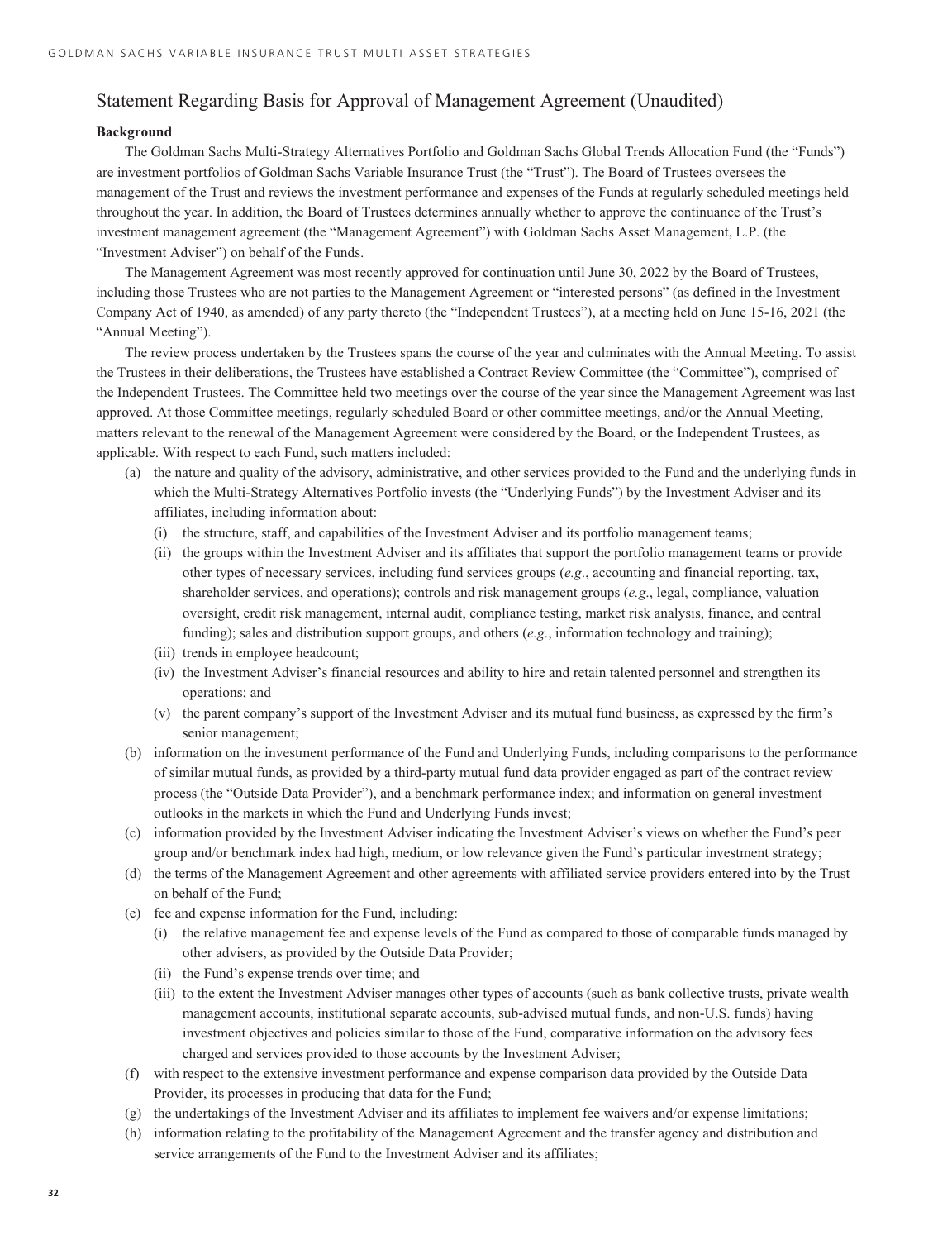- (i) whether the Fund's existing management fee schedule, together with the management fee schedules of the Underlying Funds, adequately addressed any economies of scale;
- (j) a summary of the "fall-out" benefits derived by the Investment Adviser and its affiliates from their relationships with the Fund and/or the Underlying Funds, including the fees received by the Investment Adviser's affiliates from the Fund and/ or the Underlying Funds for transfer agency, securities lending, portfolio trading, distribution and other services, as applicable;
- (k) a summary of potential benefits derived by the Fund and/or the Underlying Funds as a result of its relationship with the Investment Adviser;
- (l) information regarding commissions paid by the Fund and/or the Underlying Funds and broker oversight, an update on the Investment Adviser's soft dollars practices, other information regarding portfolio trading, and how the Investment Adviser carries out its duty to seek best execution;
- (m) the manner in which portfolio manager compensation is determined; and the number and types of accounts managed by the portfolio managers;
- (n) the nature and quality of the services provided to the Fund and the Underlying Funds by its unaffiliated service providers, and the Investment Adviser's general oversight and evaluation (including reports on due diligence) of those service providers as part of the administrative services provided under the Management Agreement; and
- (o) the Investment Adviser's processes and policies addressing various types of potential conflicts of interest; its approach to risk management; the annual review of the effectiveness of the Fund's compliance program; and periodic compliance reports.

The Trustees also received an overview of the Funds' distribution arrangements. They received information regarding the Funds' assets, share purchase and redemption activity, and payment of distribution and service fees, as applicable. Information was also provided to the Trustees relating to revenue sharing payments made by and services provided by the Investment Adviser and its affiliates to intermediaries that promote the sale, distribution, and/or servicing of Fund shares. The Independent Trustees also discussed the broad range of other investment choices that are available to Fund investors, including the availability of comparable funds managed by other advisers.

The presentations made at the Board and Committee meetings and at the Annual Meeting encompassed the Funds and other mutual funds for which the Board of Trustees has responsibility. In evaluating the Management Agreement at the Annual Meeting, the Trustees relied upon their knowledge, resulting from their meetings and other interactions throughout the year, of the Investment Adviser and its affiliates, their services, and the Funds. In conjunction with these meetings, the Trustees received written materials and oral presentations on the topics covered, and the Investment Adviser addressed the questions and concerns of the Trustees, including concerns regarding the investment performance of certain of the funds they oversee. The Independent Trustees were advised by their independent legal counsel regarding their responsibilities and other regulatory requirements related to the approval and continuation of mutual fund investment management agreements under applicable law. In addition, the Investment Adviser and its affiliates provided the Independent Trustees with a written response to a formal request for information sent on behalf of the Independent Trustees by their independent legal counsel. During the course of their deliberations, the Independent Trustees met in executive sessions with their independent legal counsel, without representatives of the Investment Adviser or its affiliates present.

#### **Nature, Extent, and Quality of the Services Provided Under the Management Agreement**

As part of their review, the Trustees considered the nature, extent, and quality of the services provided to the Funds and the Underlying Funds by the Investment Adviser. In this regard, the Trustees considered both the investment advisory services and non-advisory services that are provided by the Investment Adviser and its affiliates. The Trustees noted the transition in the leadership and changes in personnel of various of the Investment Adviser's portfolio management teams that had occurred in recent periods, and the ongoing recruitment efforts aimed at bringing high quality investment talent to the Investment Adviser. They also noted the Investment Adviser's commitment to maintaining high quality systems and expending substantial resources to respond to ongoing changes to the market, regulatory and control environment in which the Funds, the Underlying Funds, and their service providers operate, including changes associated with the COVID-19 pandemic, as well as the efforts of the Investment Adviser and its affiliates to combat cyber security risks. The Trustees also considered information regarding the Investment Adviser's business continuity planning and remote operations capabilities. The Trustees concluded that the Investment Adviser continued to commit substantial financial and operational resources to the Funds and expressed confidence that the Investment Adviser would continue to do so in the future. The Trustees also recognized that the Investment Adviser had made significant commitments to address regulatory compliance requirements applicable to the Funds, the Underlying Funds, and the Investment Adviser and its affiliates.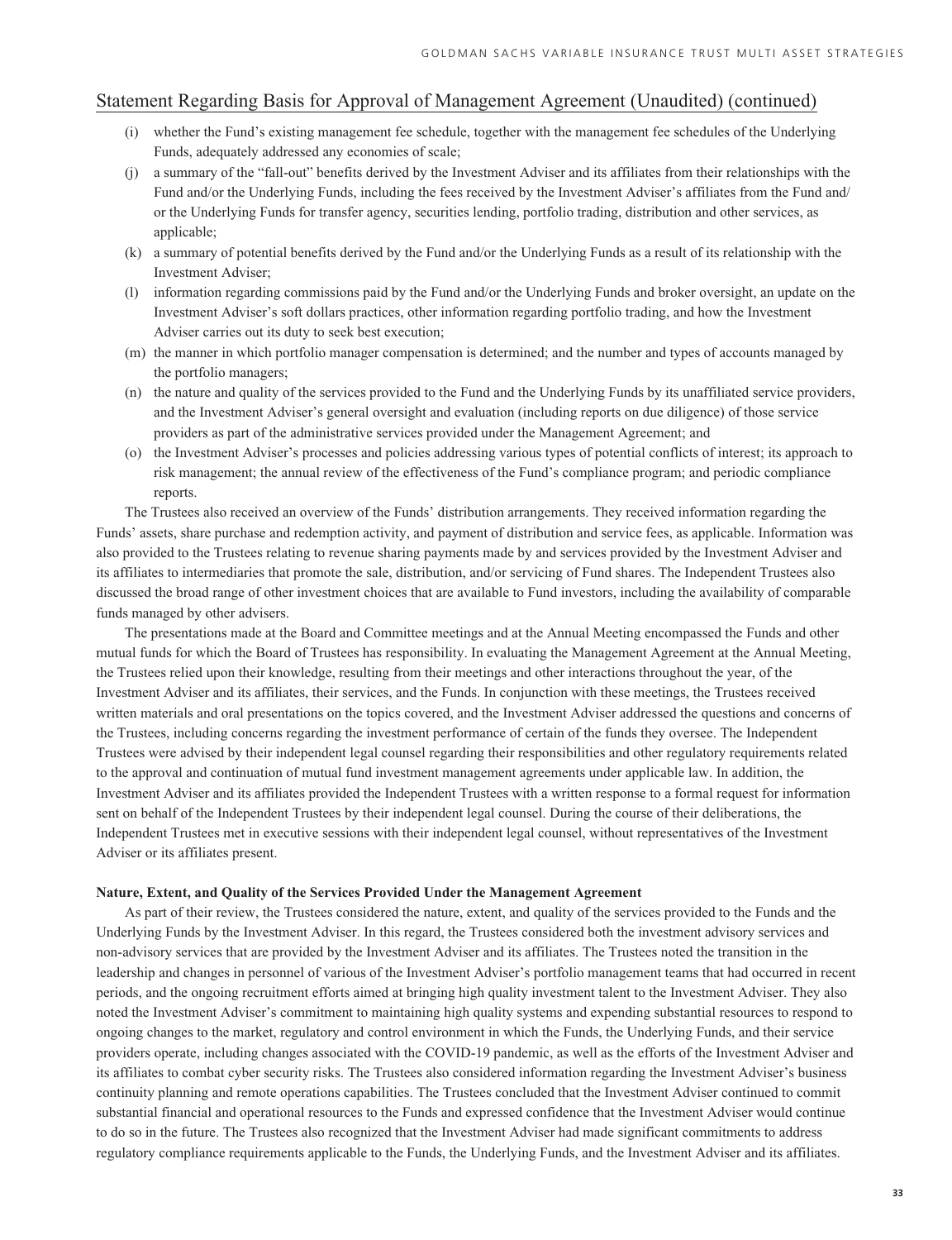### **Investment Performance**

The Trustees also considered the investment performance of the Funds the Underlying Funds. In this regard, they compared the investment performance of each Fund to its peers using rankings and ratings compiled by the Outside Data Provider as of December 31, 2020, and updated performance information prepared by the Investment Adviser using the peer group identified by the Outside Data Provider as of March 31, 2021. The information on each Fund's investment performance was provided for the one-, three-, and five-year periods ending on the applicable dates. The Trustees also reviewed each Fund's investment performance relative to its performance benchmark. As part of this review, they considered the investment performance trends of the Funds over time, and reviewed the investment performance of each Fund in light of its investment objective and policies and market conditions.

In addition, the Trustees considered materials prepared and presentations made by the Investment Adviser's senior management and portfolio management personnel in which Fund performance was assessed. The Trustees also considered the Investment Adviser's periodic reports with respect to the Funds' and the Underlying Funds' risk profiles, and how the Investment Adviser's approach to risk monitoring and management influences portfolio management. For the Global Trends Allocation Fund, they noted the efforts of the Fund's portfolio management team to continue to enhance the investment models used in managing the Fund.

The Trustees noted that the Global Trends Allocation Fund's Institutional Shares had placed in the fourth quartile of the Fund's peer group for the one-year period and the third quartile of the Fund's peer group for the three- and five-year periods; had underperformed the Fund's benchmark index for the one-, three-, and five-year periods; and had underperformed the Fund's Competitor Fund Average for the one-, three-, and five-year periods ended March 31, 2021. They considered that the Fund had experienced certain portfolio management changes in 2020. The Trustees observed that the Multi-Strategy Alternatives Portfolio's Institutional Shares had placed in the top half of the Fund's peer group for the one- and three-year periods and in the third quartile for the five-year period; had outperformed the Fund's LIBOR-based benchmark index by 16.47%, 2.06%, and 2.07%, respectively, for the one-, three-, and five-year periods; and had underperformed the Fund's Competitor Fund Average for the one-, three-, and five-year periods ending March 31, 2021.

#### **Costs of Services Provided and Competitive Information**

The Trustees considered the contractual terms of the Management Agreement and the fee rates payable by each Fund thereunder. In this regard, the Trustees considered information on the services rendered by the Investment Adviser to the Funds, which included both advisory and administrative services that were directed to the needs and operations of the Funds as registered mutual funds.

In particular, the Trustees reviewed analyses prepared by the Outside Data Provider regarding the expense rankings of the Funds. The analyses provided a comparison of each Fund's management fee and (in the case of the Global Trends Allocation Fund) breakpoints to those of a relevant peer group and category universe; an expense analysis which compared each Fund's overall net and gross expenses to a peer group and a category universe; and data comparing each Fund's net expenses to the peer and category medians. The analyses also compared each Fund's other expenses and fee waivers/reimbursements to those of the peer group and category medians. The Trustees concluded that the comparisons provided by the Outside Data Provider were useful in evaluating the reasonableness of the management fees and total expenses paid by the Funds.

In addition, the Trustees considered the Investment Adviser's undertakings to implement fee waivers and/or expense limitations with respect to the Funds and the Underlying Funds. They also considered, to the extent that the Investment Adviser manages other types of accounts having investment objectives and policies similar to those of the Funds, comparative fee information for services provided by the Investment Adviser to those accounts, and information that indicated that services provided to the Funds differed in various significant respects from the services provided to other types of accounts which, in many cases, operated under less stringent legal and regulatory structures, required fewer services from the Investment Adviser to a smaller number of client contact points, and were less time-intensive.

In addition, the Trustees noted that shareholders are able to redeem their Fund shares at any time if shareholders believe that the Fund fees and expenses are too high or if they are dissatisfied with the performance of the Fund.

#### **Profitability**

The Trustees reviewed each Fund's contribution to the Investment Adviser's revenues and pre-tax profit margins. In this regard the Trustees noted that they had received, among other things, profitability analyses and summaries, revenue and expense schedules by Fund and by function (*i.e*., investment management, transfer agency and distribution and service), and information on the Investment Adviser's expense allocation methodology. They observed that the profitability and expense figures are substantially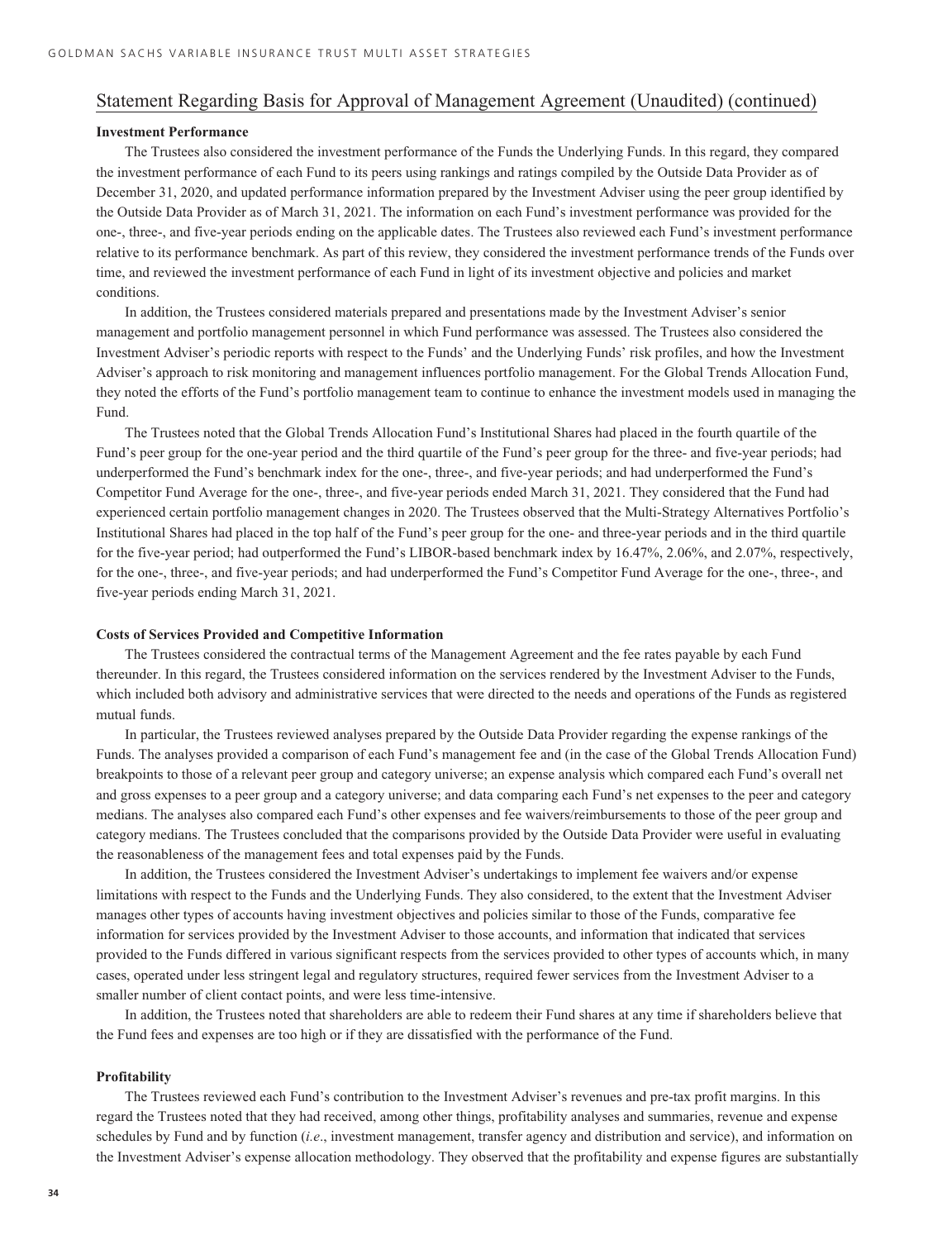similar to those used by the Investment Adviser for many internal purposes, including compensation decisions among various business groups, and are thus subject to a vigorous internal debate about how certain revenue and expenses should be allocated. The Trustees also noted that the internal audit group within the Goldman Sachs organization periodically audits the expense allocation methodology and that the internal audit group was satisfied with the reasonableness, consistency, and accuracy of the Investment Adviser's expense allocation methodology. Profitability data for each Fund was provided for 2020 and 2019, and the Trustees considered this information in relation to the Investment Adviser's overall profitability.

#### **Economies of Scale**

The Trustees considered the information that had been provided regarding whether there have been economies of scale with respect to the management of the Funds. For the Global Trends Allocation Fund, the Trustees also considered the breakpoints in the fee rate payable under the Management Agreement for the Fund at the following annual percentage rates of the average daily net assets of the Fund:

| First \$1 billion | 0.79% |
|-------------------|-------|
| Next \$1 billion  | 0.71  |
| Next \$3 billion  | 0.68  |
| Next \$3 billion  | 0.66  |
| Over \$8 billion  | 0.65  |

The Trustees noted that the breakpoints were designed to share potential economies of scale, if any, with the Global Trends Allocation Fund and its shareholders as assets under management reach those asset levels. The Trustees considered the amounts of assets in the Global Trends Allocation Fund; the Fund's recent share purchase and redemption activity; the information provided by the Investment Adviser relating to the costs of the services provided by the Investment Adviser and its affiliates and their realized profits; information comparing fee rates charged by the Investment Adviser with fee rates charged to other funds in the peer group; and the Investment Adviser's undertakings to waive a portion of its management fee and to limit certain expenses of the Funds that exceed specified levels. Upon reviewing these matters at the Annual Meeting, the Trustees concluded that the fee breakpoints represented a means of assuring that benefits of scalability, if any, would be passed along to shareholders at the specified asset levels.

For the Multi-Strategy Alternatives Portfolio, the Trustees noted that, although the Fund itself does not have breakpoints in its management fee schedule, any benefits of the breakpoints in the management fee schedules of certain Underlying Funds, when reached, would pass through to the shareholders in the Fund at the specified asset levels. The Trustees considered the amounts of assets in the Multi-Strategy Alternatives Portfolio; the Fund's recent purchase and redemption activity; the information provided by the Investment Adviser relating to the costs of the services provided by the Investment Adviser and its affiliates and the profits realized by them; information comparing the fee rates charged by the Investment Adviser with fee rates charged to other funds in the peer groups; and the Investment Adviser's undertaking to limit certain expenses of the Fund and Underlying Funds that exceed specified levels. They also considered the services provided to the Multi-Strategy Alternatives Portfolio under the Management Agreement and the fees and expenses borne by the Underlying Funds, and determined that the management fees payable by the Fund were not duplicative of the management fees paid at the Underlying Fund level.

#### **Other Benefits to the Investment Adviser and Its Affiliates**

The Trustees also considered the other benefits derived by the Investment Adviser and its affiliates from their relationships with the Funds and/or the Underlying Funds as stated above, including: (a) transfer agency fees received by Goldman Sachs & Co. LLC ("Goldman Sachs"); (b) brokerage and futures commissions earned by Goldman Sachs for executing securities and futures transactions on behalf of the Funds and certain Underlying Funds; (c) research received by the Investment Adviser from brokerdealers in exchange for executing certain transactions on behalf of certain Underlying Funds; (d) trading efficiencies resulting from aggregation of orders of the Funds or Underlying Funds with those for other funds or accounts managed by the Investment Adviser; (e) fees earned by Goldman Sachs Agency Lending ("GSAL"), an affiliate of the Investment Adviser, as securities lending agent for the Funds and certain Underlying Funds (and fees earned by the Investment Adviser for managing the fund in which the Funds' and those Underlying Funds' securities lending cash collateral is invested); (f) the Investment Adviser's ability to leverage the infrastructure designed to service the Funds on behalf of its other clients; (g) the Investment Adviser's ability to cross-market other products and services to Fund shareholders; (h) Goldman Sachs' retention of certain fees as Fund Distributor; (i) the Investment Adviser's ability to negotiate better pricing with custodians on behalf of its other clients, as a result of the relationship with the Funds and the Underlying Funds; (j) the investment of cash and cash collateral in money market funds managed by the Investment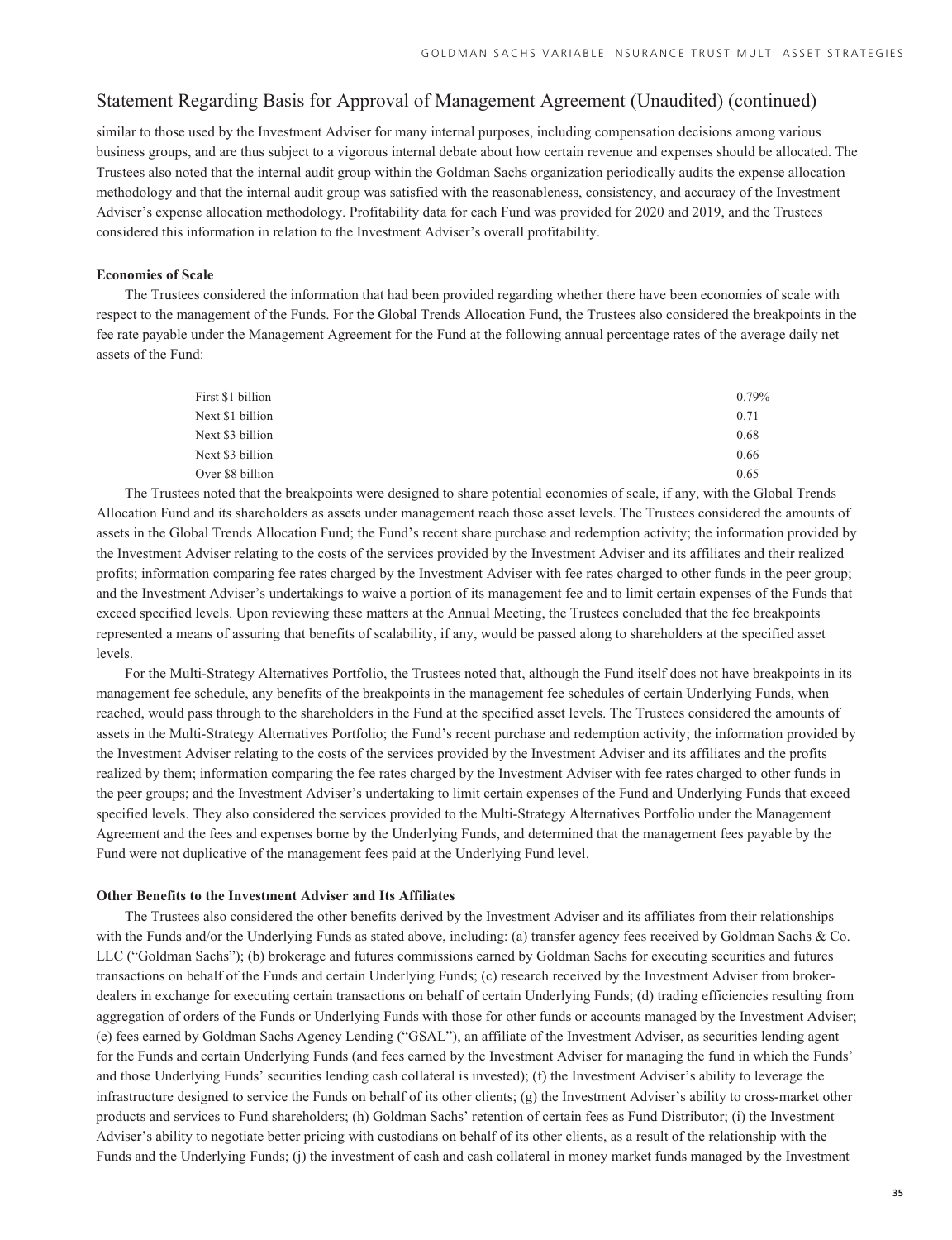Adviser that will result in increased assets under management for those money market funds; and (k) the possibility that the working relationship between the Investment Adviser and the Funds' and the Underlying Funds' third-party service providers may cause those service providers to be more likely to do business with other areas of Goldman Sachs. In the course of considering the foregoing, the Independent Trustees requested and received further information quantifying certain of these fall-out benefits.

#### **Other Benefits to the Funds and Their Shareholders**

The Trustees also noted that the Funds and/or the Underlying Funds (as applicable) receive certain other potential benefits as a result of their relationship with the Investment Adviser, including: (a) trading efficiencies resulting from aggregation of orders of the Funds with those of other funds or accounts managed by the Investment Adviser; (b) enhanced servicing from vendors due to the volume of business generated by the Investment Adviser and its affiliates; (c) enhanced servicing from broker-dealers due to the volume of business generated by the Investment Adviser and its affiliates; (d) the Investment Adviser's ability to negotiate favorable terms with derivatives counterparties on behalf of the Funds and the Underlying Funds as a result of the size and reputation of the Goldman Sachs organization; (e) the advantages received from the Investment Adviser's knowledge and experience gained from managing other accounts and products; (f) the Investment Adviser's ability to hire and retain qualified personnel to provide services to the Funds and the Underlying Funds because of the reputation of the Goldman Sachs organization; (g) the Funds' and Underlying Funds' access, through the Investment Adviser, to certain firm-wide resources (*e.g*., proprietary risk management systems and databases), subject to certain restrictions; (h) the Funds' and Underlying Funds' ability to participate in the securities lending program administered by GSAL, as measured by the revenue received by the Funds in connection with the program; and (i) the Funds' access to certain affiliated distribution channels. In addition, the Trustees noted the competitive nature of the mutual fund marketplace, and considered that many of the Funds' shareholders invested in the Funds in part because of the Funds' relationship with the Investment Adviser and that those shareholders have a general expectation that the relationship will continue.

#### **Conclusion**

In connection with their consideration of the Management Agreement, the Trustees gave weight to each of the factors described above, but did not identify any particular factor as controlling their decision. After deliberation and consideration of all of the information provided, including the factors described above, the Trustees concluded, in the exercise of their business judgment, that the management fees paid by each of the Funds were reasonable in light of the services provided to it by the Investment Adviser, the Investment Adviser's costs and each Fund's current and reasonably foreseeable asset levels. The Trustees unanimously concluded that the Investment Adviser's continued management likely would benefit each Fund and its shareholders and that the Management Agreement should be approved and continued with respect to each Fund until June 30, 2022.